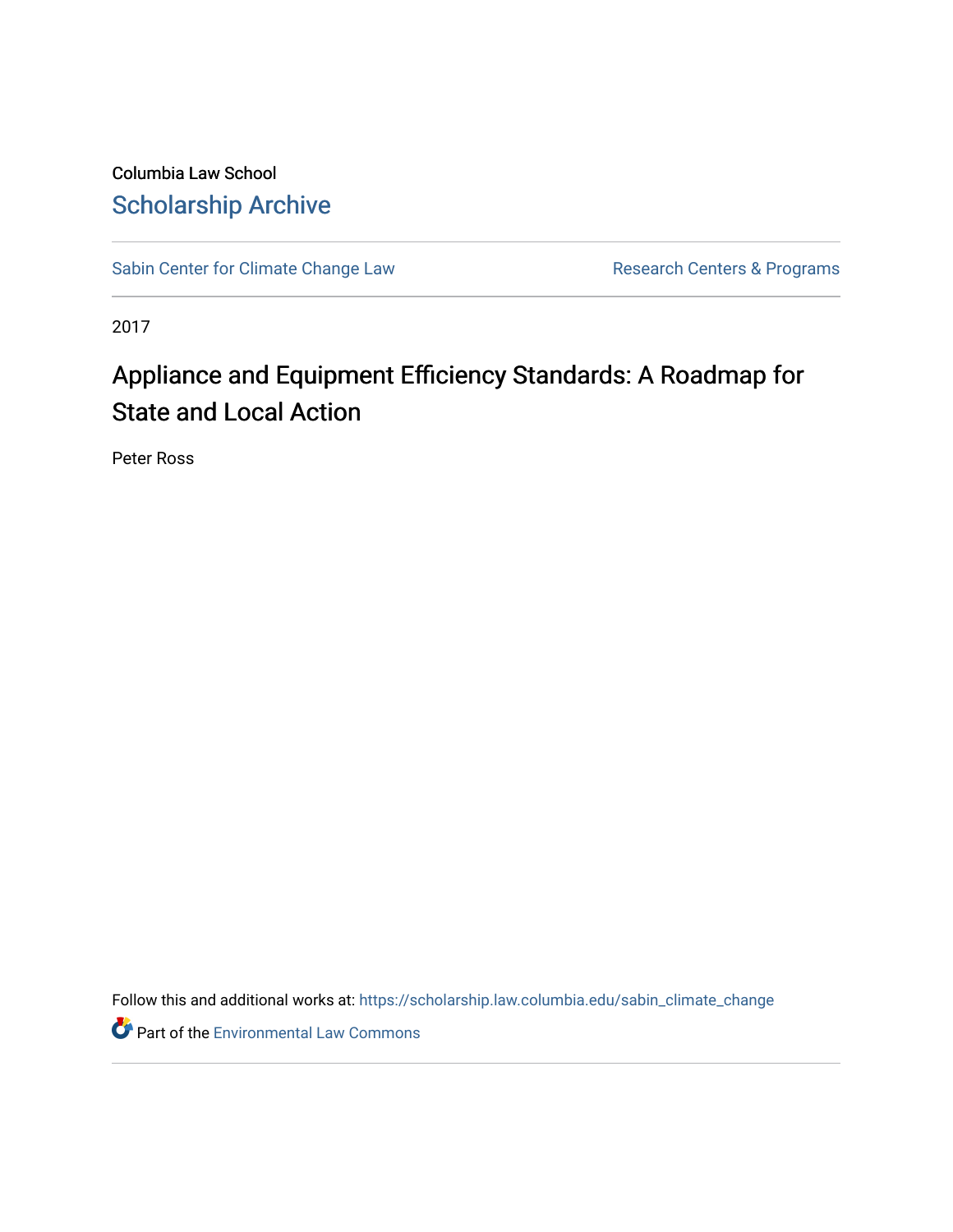

**COLUMBIA LAW SCHOOL** 

**SABIN CENTER FOR CLIMATE CHANGE LAW** 

# **APPLIANCE & EQUIPMENT EFFICIENCY STANDARDS: A Roadmap for State & Local Action**

By Peter Ross

July 2017

© 2017 Sabin Center for Climate Change Law, Columbia Law School

The Sabin Center for Climate Change Law develops legal techniques to fight climate change, trains law students and lawyers in their use, and provides the legal profession and the public with up-to-date resources on key topics in climate law and regulation. It works closely with the scientists at Columbia University's Earth Institute and with a wide range of governmental, nongovernmental and academic organizations.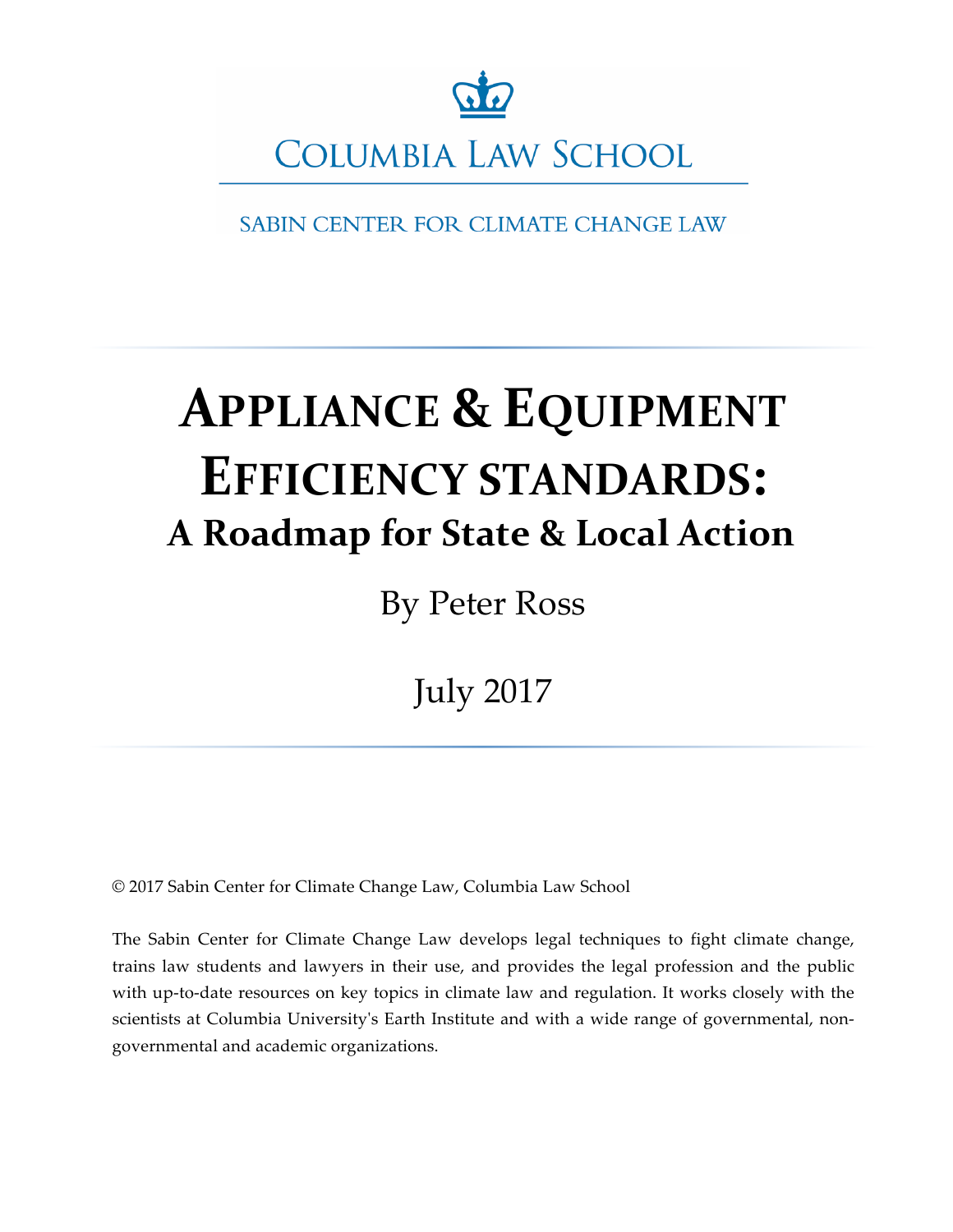Sabin Center for Climate Change Law Columbia Law School 435 West 116th Street New York, NY 10027 **Tel:** +1 (212) 854-3287 **Email:** columbiaclimate@gmail.com **Web:** http://www.ColumbiaClimateLaw.com **Twitter:** @ColumbiaClimate **Blog:** http://blogs.law.columbia.edu/climatechange

*Disclaimer: This paper is the responsibility of The Sabin Center for Climate Change Law alone, and does not reflect the views of Columbia Law School or Columbia University. This paper is an academic study provided for informational purposes only and does not constitute legal advice. Transmission of the information is not intended to create, and the receipt does not constitute, an attorney-client relationship between sender and receiver. No party should act or rely on any information contained in this White Paper without first seeking the advice of an attorney.* 

#### **About the author:**

Peter S. Ross is an attorney who focuses on issues in the environmental and energy area. In August, he will begin a fellowship at the Frank J. Guarini Center on Environmental, Energy, and Land Use Law at the NYU School of Law. Prior to the fellowship, he worked as a litigation associate at Debevoise & Plimpton and clerked for the Honorable John Gleeson in the Eastern District of New York.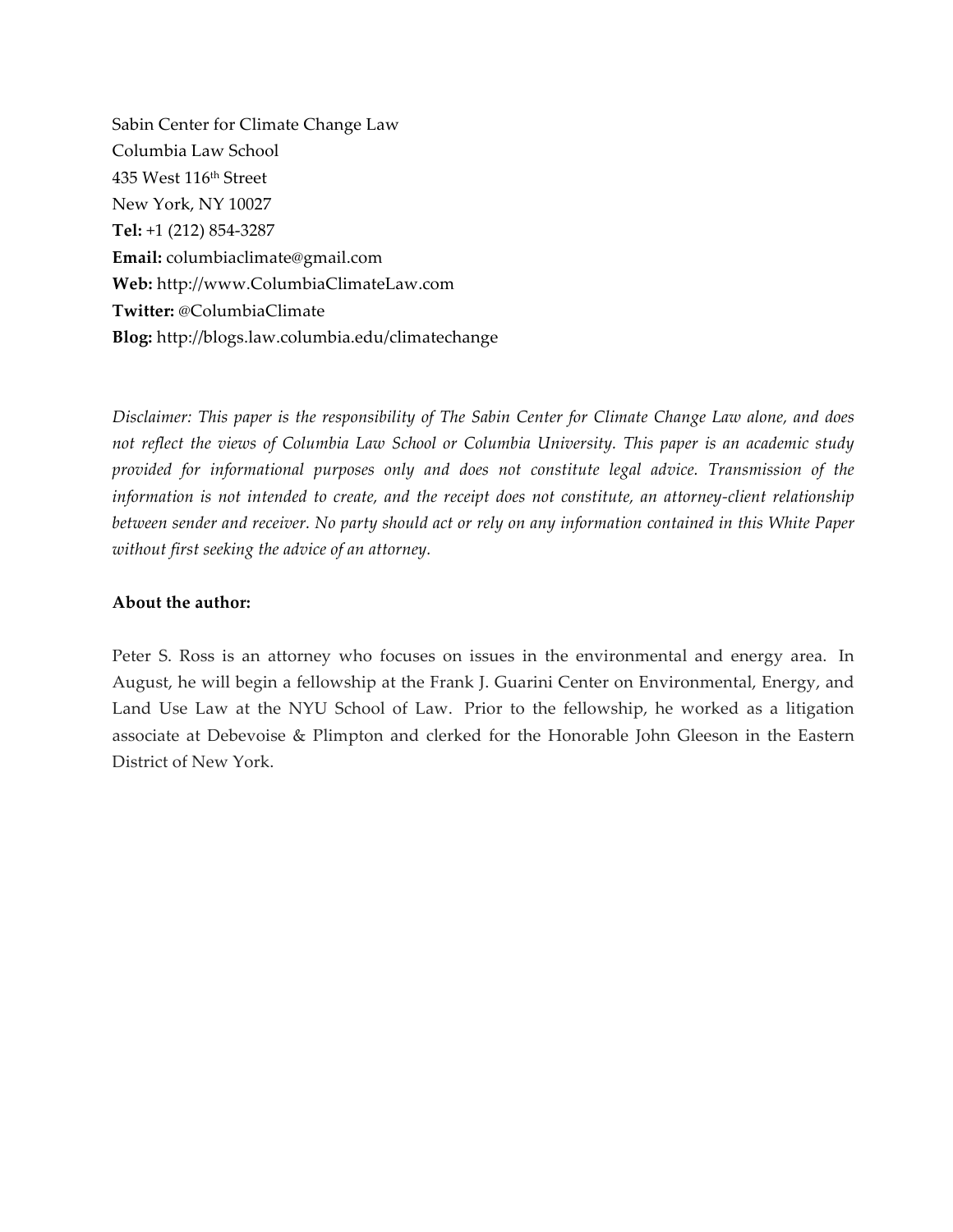# **CONTENTS**

| 3. Federal Preemption of State Energy Efficiency Standards 4    |  |  |  |  |  |  |  |
|-----------------------------------------------------------------|--|--|--|--|--|--|--|
| 4. DOE's Authority to Develop Standards for New Products  6     |  |  |  |  |  |  |  |
|                                                                 |  |  |  |  |  |  |  |
|                                                                 |  |  |  |  |  |  |  |
| 7. State and Municipal Options to Increase Energy Efficiency of |  |  |  |  |  |  |  |
|                                                                 |  |  |  |  |  |  |  |
| Appendix A                                                      |  |  |  |  |  |  |  |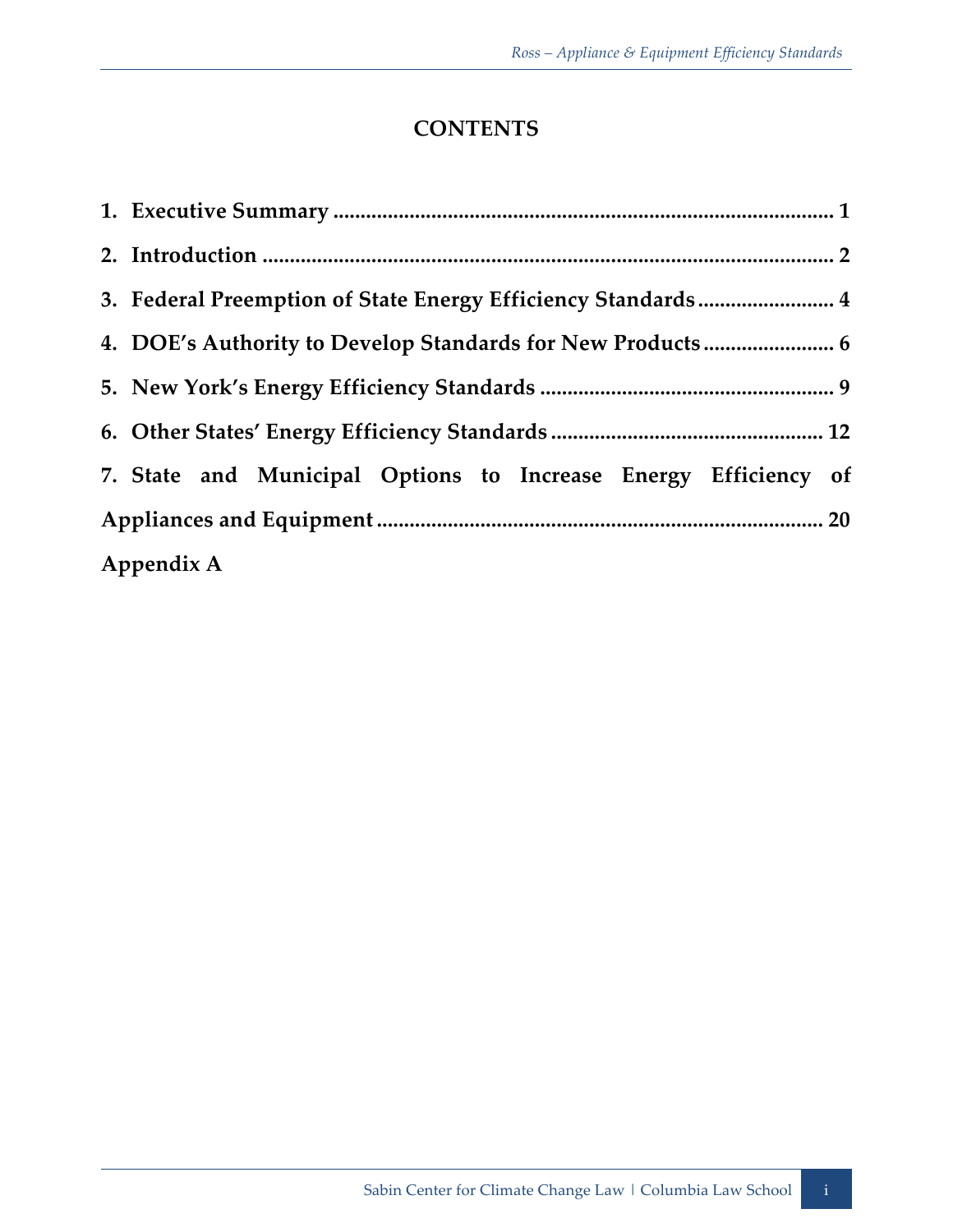## **1. EXECUTIVE SUMMARY**

For decades, federal energy and water efficiency standards have demonstrably saved consumers money, reduced pollution, and increased grid reliability. The U.S. Department of Energy ("DOE") periodically reviews standards and test procedures for more than 60 products, representing about 90% of home energy use, 60% of commercial building energy use, and 30% of industrial energy use. Due in part to their incremental nature and proven track record of success, these standards have been relatively uncontroversial, and often have been reached via consensus between manufacturers seeking regulatory certainty and environmental advocates seeking greater efficiency.

Recently, however, the political winds have shifted. Immediately upon taking office, the Trump Administration refused to publish in the Federal Register several efficiency standards that DOE had promulgated in 2016, and has proposed budget cuts to the parts of DOE responsible for administering the appliance and equipment standards program. With the federal advancement of energy efficiency in doubt, leadership on this issue may fall to state and local actors.

This white paper examines how the Energy Policy and Conversation Act ("EPCA"), and the DOE regulations promulgated thereunder, prevent states and cities from outlawing the sale or use of inefficient appliances and equipment. It surveys existing state efficiency laws that cover products beyond federal jurisdiction, and discusses several steps states can take to advance appliance and equipment efficiency in the wake of Washington's inaction.

#### **Key takeaways:**

As amended, the Energy Policy and Conservation Act expressly preempts states and municipalities from creating their own minimum energy and water efficiency standards for appliances and equipment. If a certain product is subject to a federal standard under EPCA, states may not prescribe a different efficiency standard for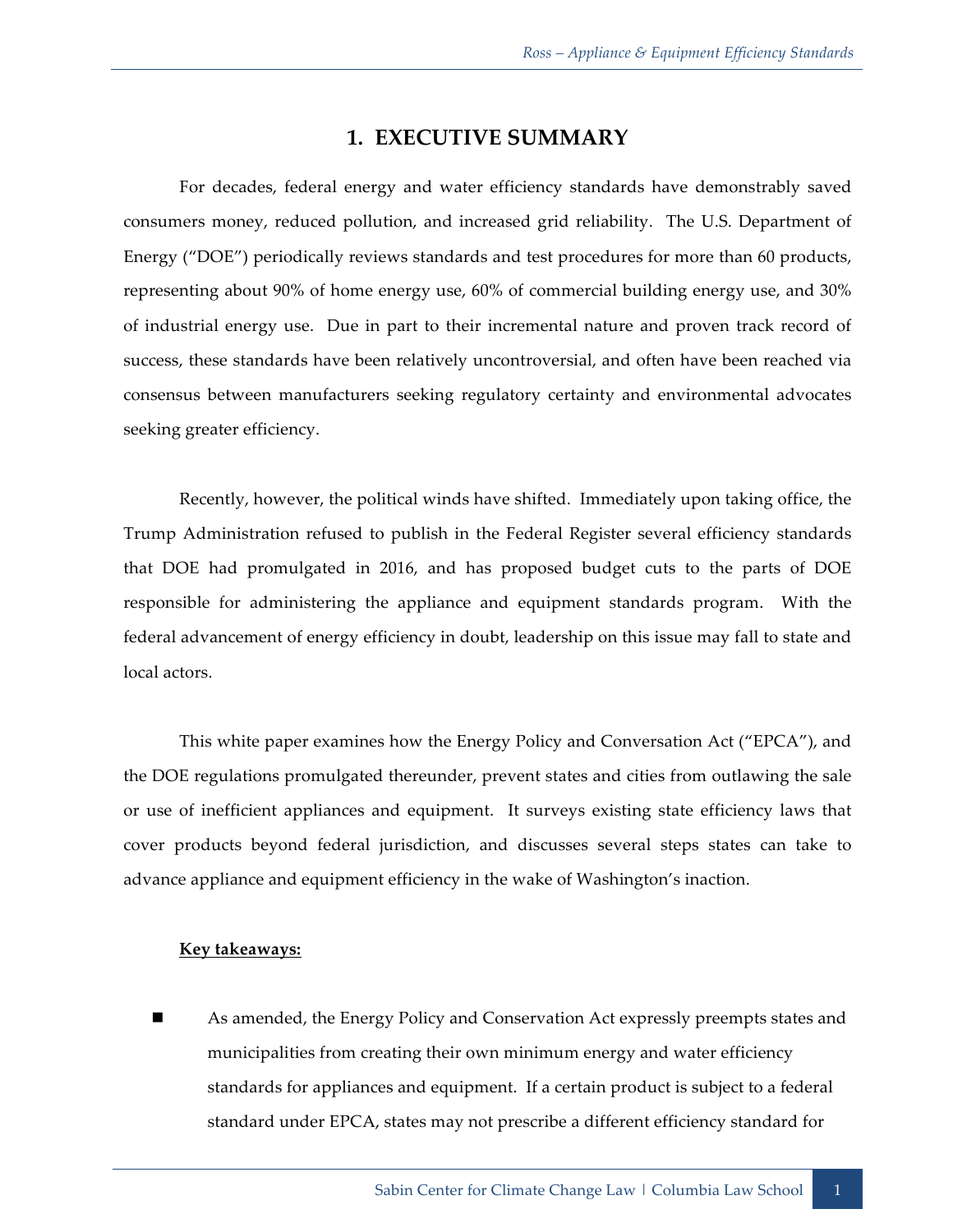that same product. A minimum federal *energy* efficiency standard would preclude not only state *energy* standards, but also *water* standards (and vice versa).

- DOE may not issue an efficiency standard for a given product if it determines, by rule, that doing so would not "result in significant conservation of energy [or water]" or that the standard is not "technologically feasible or economically justified." 42 U.S.C. § 6295(o)(3). A no-standard determination would have the same preemptive effect on state regulation as would a standard prescribed for that type or class of products. *Id.* However, EPCA allows states to petition DOE for a waiver to create a more stringent efficiency standard, and also allows exceptions for building codes that meet certain criteria, as well as state and local procurement laws.
- Despite the long reach of EPCA's preemptive shadow, there are several avenues through which states and sub-state actors can regulate appliances and equipment, including (i) seeking EPCA waivers from DOE to create and enforce statewide standards for federally covered products (and, if necessary, litigating the rejection of any such waiver petition); (ii) regulating non-federally covered products such as computers; (iii) encouraging the use of more efficient appliances and equipment through local building codes for new construction; and (iv) revising procurement laws to require the use of products that exceed federal efficiency standards. Alternatively, states can serve as a federal watchdog by ensuring that DOE fulfills its mandate under EPCA through litigation in the federal courts.

#### **2. INTRODUCTION**

One of the more unheralded U.S. environmental successes in recent decades has been the steady increase in energy and water efficiency for everyday appliances and equipment. Federal regulation has played an important role in this improvement by establishing base levels for efficiency performance. Under the Energy Policy and Conservation Act ("EPCA"), as amended, the United States Department of Energy ("DOE") regularly prescribes energy and water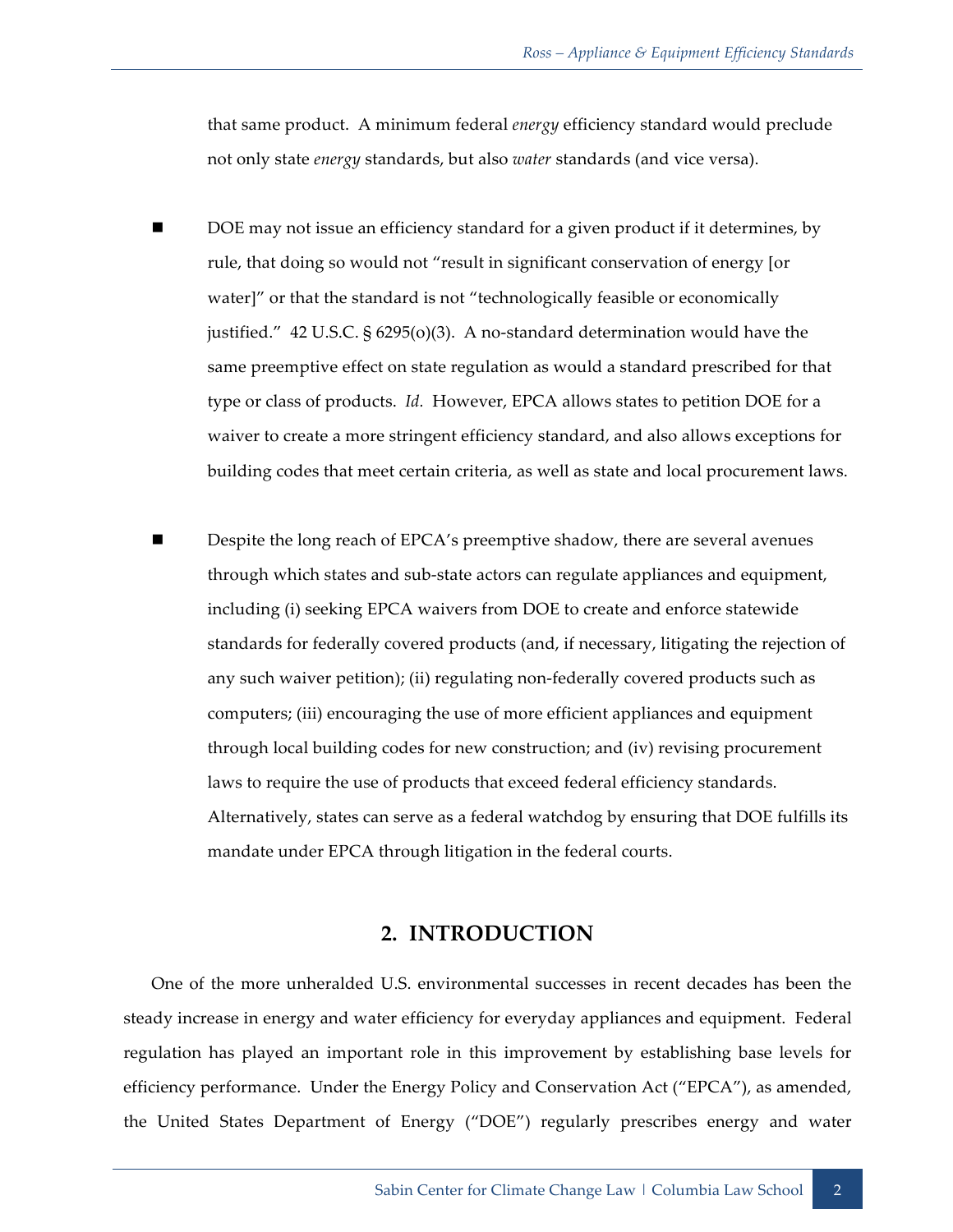efficiency standards for a panoply of consumer appliances and industrial equipment. Lightbulb by lightbulb, plumbing fixture by plumbing fixture, these standards, over the years, have cumulatively saved consumers billions of dollars in energy costs and are projected to save trillions by  $2030<sup>1</sup>$ . They likewise have kept millions of metric tons of greenhouse gases in the ground, relieved pressure on the nation's electricity grid, and reduced the need for additional power plants, transmission lines, and other utility infrastructure.

Though these regulatory efforts have traditionally enjoyed bipartisan support, there is growing uncertainty as to whether progress in federal efficiency standards will continue apace over the next four years. Upon taking office, the Trump administration prevented several allbut-finished energy efficiency regulations from taking effect $\lambda^2$  and delayed the effective date of another standard for ceiling fans.3 President Trump's 2018 budget calls for major funding cuts to the DOE's Office of Energy Efficiency and Renewable Energy (69.3%) and its Buildings Technologies Office (66.3%), the specific parts of DOE responsible for setting minimum energy efficiency standards for appliances and equipment.4 Though Congress has final say on the

 $1$  "The national energy efficiency standards completed through 2016 are expected to save 71 quadrillion British thermal units (quads) of energy by 2020 and nearly 142 quads through 2030—more energy than the entire nation consumes in one year. The cumulative utility bill savings to consumers are estimated to be more than \$1 trillion by 2020 and more than \$2 trillion by 2030." U.S. Dep't of Energy, *Saving Energy and Money with Appliance and Equipment Standards in the United States* (Jan. 2017), https://energy.gov/sites/prod/files/2017/01/f34/Appliance%20and%20Equipment%20Standards%20Fact%2 <sup>2</sup> *See* Reince Priebus, Assistant to the President and Chief of Staff, *Memorandum for the Heads of* **principle of** *Sheet*-011917\_0.pdf. *Executive Departments and Agencies re: Regulatory Freeze Pending Review* (Jan. 20, 2017); *see also*, *infra*, notes 25 & 26.

<sup>2</sup> *See* Reince Priebus, Assistant to the President and Chief of Staff, *Memorandum for the Heads of*  <sup>3</sup> *See*, *infra*, note 27.

<sup>4</sup> Julia Pyper, *Trump's 2018 Budget: What's on the Chopping Block for Clean Energy*, GREENTECH MEDIA (May 23, 2017) (noting a proposed 66.3% and 69.3% decrease in funding for DOE's Building Technologies Office and Office of Energy Efficiency and Renewable Energy, respectively, in FY 2018 from FY 2016), https://www.greentechmedia.com/articles/read/trumps-2018-budget-whats-on-the-choppingblock-for-clean-energy; *see also U.S. Dep't of Energy, Office of Energy Efficiency and Renewable Energy*, Appliance and Equipment Standards Program, https://energy.gov/eere/buildings/building-technologiesoffice.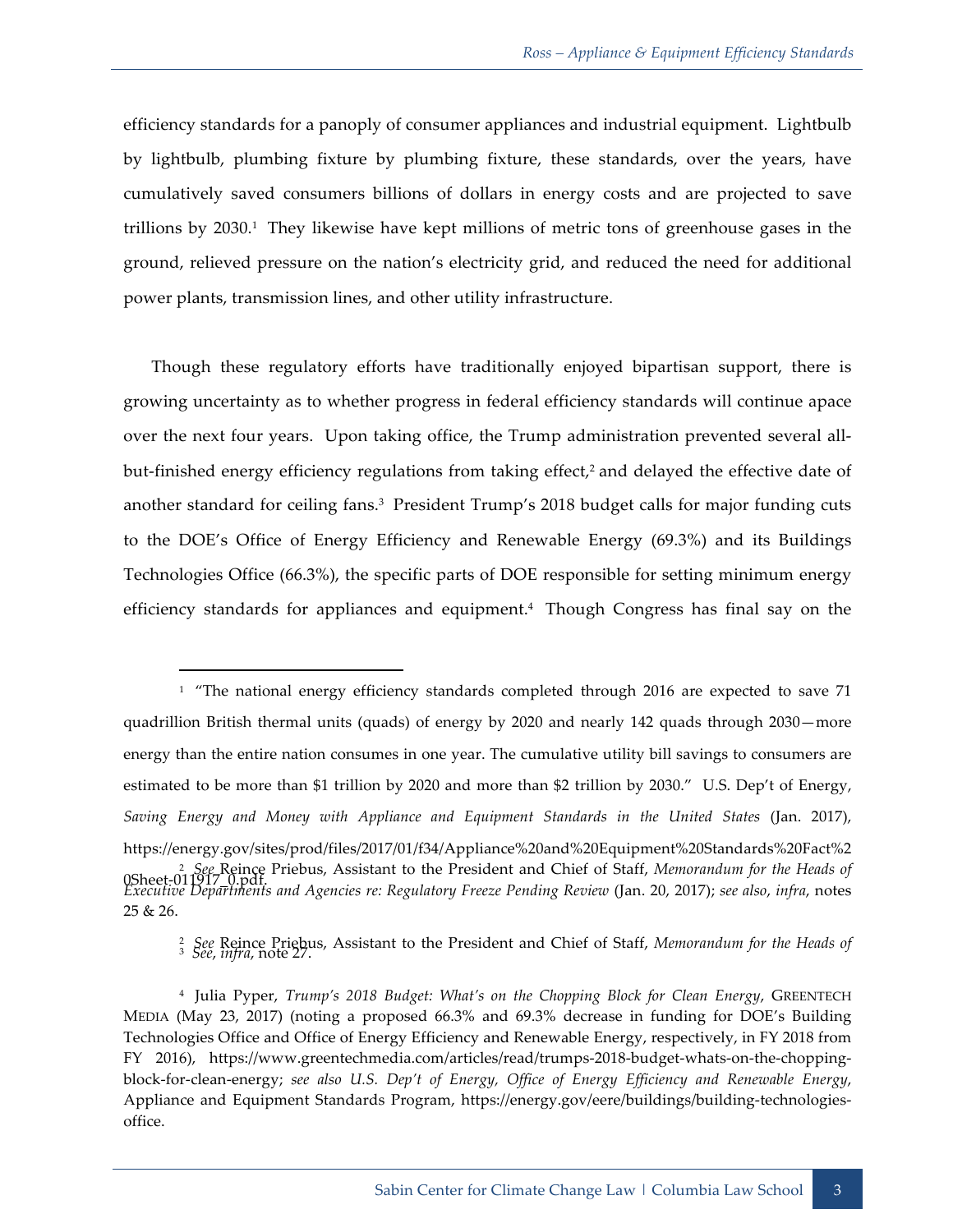budget, it is reasonable for efficiency advocates to anticipate a more skeptical posture from Washington going forward.

So what can states and municipalities do? This white paper outlines the current law governing efficiency standards and the scope of state and local authority to develop energy and water standards for appliances and equipment that are not under federal jurisdiction. Sections one and two discuss EPCA's regulatory framework, the extent of DOE's authority to develop and update efficiency standards for new products, and the preemptive effect of such standards on state and local law. Sections three and four delve into New York law specifically and survey the regulations of other states that currently have unpreempted energy and water efficiency standards on the books. The final section evaluates possible ways for states and municipalities to increase appliance and equipment efficiency in anticipation of Washington's inaction.

# **3. FEDERAL PREEMPTION OF STATE ENERGY EFFICIENCY STANDARDS**

The Supremacy Clause of the United States Constitution grants Congress the power to preempt state and local laws. *See* U.S. CONST. art. VI, cl. 2; *see also Hillsborough County v. Automated Med. Lab., Inc.*, 471 U.S. 707, 714 (1985) ("[F]or the purposes of the Supremacy Clause, the constitutionality of local ordinances is analyzed in the same way as that of statewide laws.") (internal citations omitted).

States would be preempted from creating energy efficiency standards for appliances and equipment that are covered by federal law under the Energy Policy and Conservation Act ("EPCA"), 42 U.S.C. 6201, *et seq*. 5 This statute, as amended, expressly preempts conflicting state

<sup>5</sup> For purposes of this memorandum, "EPCA" refers the EPCA as amended and codified in 42 U.S.C. §§ 6201-6422. Since its enactment in 1975, EPCA has been amended by the National Energy Conservation Policy Act, Pub. L. No. 95-619, § 422, 92 Stat. 3206 (1978); the National Appliance Energy Conservation Act, Pub. L. No. 100-12, § 7, 101 Stat. 103 (1987); the Energy Policy Act of 1992, Pub. L. 102- 486, §§ 121-28, 106 Stat. 2776 (1992); the Energy Policy Act of 2005, Pub. L. 109-58, §§ 135-36, 119 Stat. 594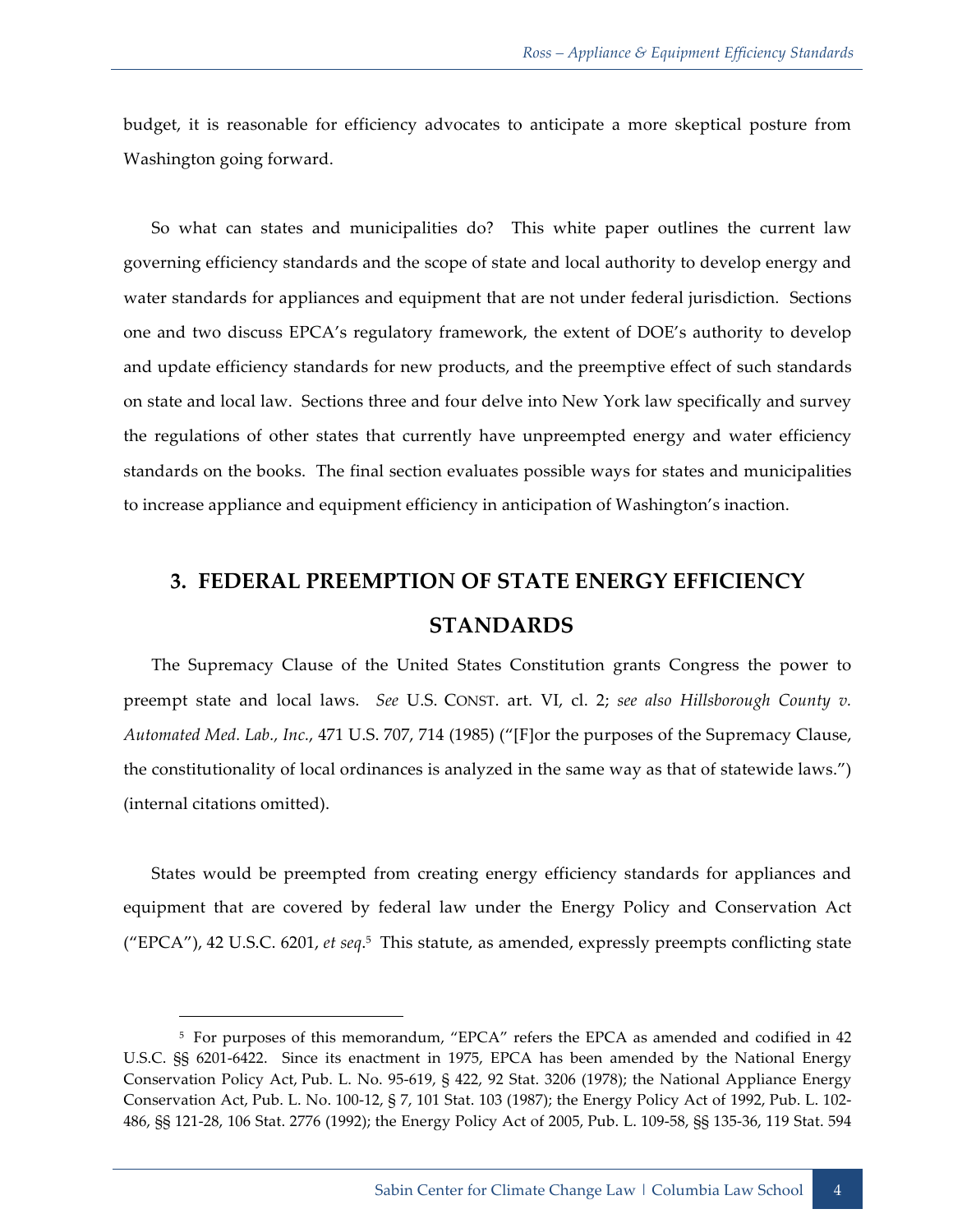energy efficiency standards once federal standards become effective, providing "no State regulation concerning the energy efficiency, energy use, or water use of any [] covered product shall be effective with respect to such product<sup>[1]"</sup> 42 U.S.C. § 6297(c);<sup>6</sup> see also Arizona v. United *States*, 567 U.S. 387, 399 (2012) ("There is no doubt that Congress may withdraw specified powers from the States by enacting a statute containing an express preemption provision.).<sup>7</sup> Accordingly, if DOE promulgates an energy standard for a product, New York would not be allowed to create a more stringent standard for the same product. *See, e.g.*, *Cal. Energy Comm'n v. Dep't of Energy*, 585 F.3d 1143, 1147 (9th Cir. 2009) (discussing DOE's preemption of California's standards upon adopting federal energy efficiency standards for residential washing machines in 2001). EPCA's express preemption provision extends to "covered products" even before the federal standard becomes effective for manufacturers of such products. 42 U.S.C. § 6297(b). Where applicable, a federal *energy* standard preempts state governments not only from devising their own energy efficiency standard, but also from enacting any *water* efficiency standards for the covered product. *See id.* § 6297(b)-(c); *Cal. Energy Comm'n*, 585 F.3d at 1147 ("[B]ecause the DOE regulates *energy* efficiency standards for

<sup>(2005);</sup> Energy Independence and Security Act of 2007, Pub. L. 110-140, §§ 301-325, 121 Stat. 1492 (2007); and the American Energy Manufacturing Technical Corrections Act, Pub. L. 112-210, 126 Stat. 1514 (2012).

<sup>6</sup> Except where otherwise noted, for purposes of this memorandum "energy efficiency standards" refers to standards for energy efficiency, energy use and/or water use. EPCA defines a "state regulation" as any "law, regulation, or other requirement of a State and its political subdivisions." 42 U.S.C.  $\S 6297(a)(2)(A)$ .

<sup>7</sup> Even in the absence of an express preemption provision, Congress may preempt state or local law either through "field" preemption or "conflict" preemption. *Oneok, Inc. v. Learjet, Inc.*, 135 S. Ct. 1591, 1595 (2015). Field preemption exists where "Congress may have intended 'to foreclose any state regulation in the *area,*' irrespective of whether state law is consistent or inconsistent with 'federal standards.'" *Id.* (quoting *Arizona v. United States,* 567 U.S. 387, 401 (2012)). Conflict preemption exists "where it is impossible for a private party to comply with both state and federal requirements, or where state law stands as an obstacle to the accomplishment and execution of the full purposes and objectives of Congress." *English v. Gen. Elec. Co.*, 496 U.S. 72, 79 (1990) (citations and internal quotation marks omitted). No federal court has found that field or conflict preemption applies to EPCA's energy efficiency standards for consumer appliances and commercial equipment. *Cf. Air Conditioning & Refrigeration Inst. v. Energy Res. Conservation & Dev. Comm'n*, 410 F.3d 492, 495 (9th Cir. 2005). ("All parties agree that this case presents a question of express preemption."). Moreover, for decades, states have been allowed to set their own energy efficiency standards so long as there is no federal standard covering the product in question.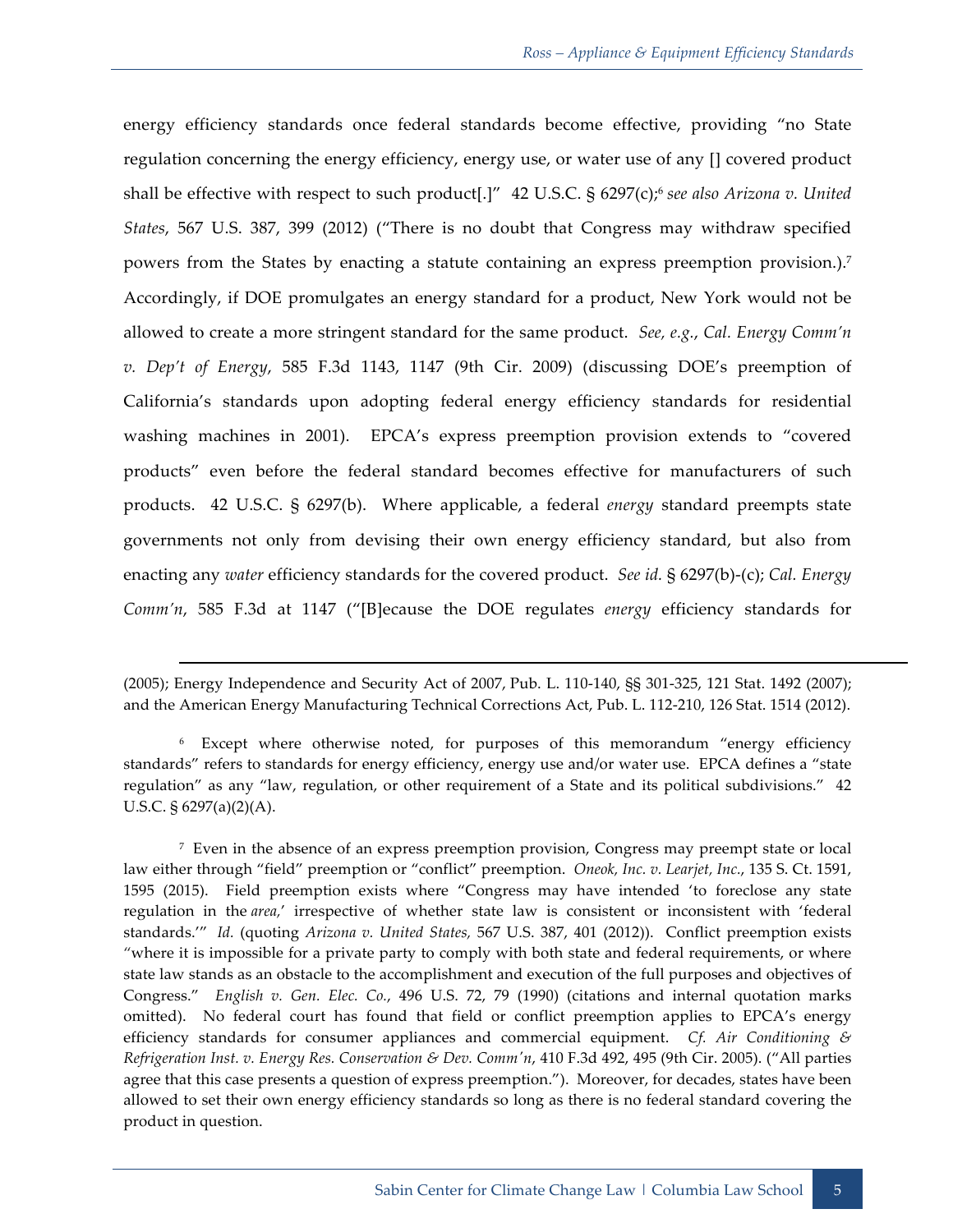residential clothes washers, the EPCA expressly preempted state agencies from regulating the energy *or water* efficiency of that appliance.").

EPCA provides several exceptions from its preemption clause. States may implement procurement standards that are more stringent than corresponding federal energy conservation standards. *See* 42 U.S.C. § 6297(e). States may also petition DOE for a waiver to develop their own energy efficiency standards for certain products. *See* 42 U.S.C. § 6297(d). There are also exceptions for state or local building codes for new construction, *see* 42 U.S.C. § 6297(f), and for specific state regulations that have been prescribed, enacted, or adopted by certain dates. 42 U.S.C. §§ 6297(b)-(c).

# **4. DOE'S AUTHORITY TO DEVELOP STANDARDS FOR NEW PRODUCTS**

DOE has primary responsibility for maintaining and, if necessary, amending federal energy efficiency standards. *See* 42 U.S.C. **§§ 6202(1), 6295**; *Air Conditioning, Heating & Refrigeration Inst. v. City of Albuquerque,* No. CIV. 08-633MV/RLP, 2008 WL 5586316, at \*1 (D.N.M. Oct. 3, 2008). As of January 2017, DOE is currently required to periodically review standards and test procedures for more than 60 products,<sup>8</sup> representing about 90% of home energy use, 60% of commercial building energy use, and 30% of industrial energy use. *See* U.S. Department of Energy, Office of Energy Efficiency and Renewable Energy, *Appliance and Equipment Standards Program Fact Sheet* (Jan. 2017), available at https://energy.gov/eere/buildings/downloads/appliance-and-equipment-standards-fact-sheet.

-

<sup>8</sup> The DOE website lists products covered by EPCA and for which it has issued efficiency standards. *See* https://energy.gov/eere/buildings/standards-and-test-procedures. Although over 60 products are subject to DOE review, as of May 31, 2017, only 52 products were subject to federal energy or water efficiency standards. These products are listed in Appendix A to this memorandum. *Id.* The remaining products include those for which the rulemaking process remains ongoing, products for which DOE directs test procedures, but are not subject to a federal efficiency standard, and products that DOE has determined do not need efficiency standards at the present time. *See* Appendix A (listing every product on DOE's standards and test procedures website (https://energy.gov/eere/buildings/standardsand-test-procedures) as of May 31, 2017).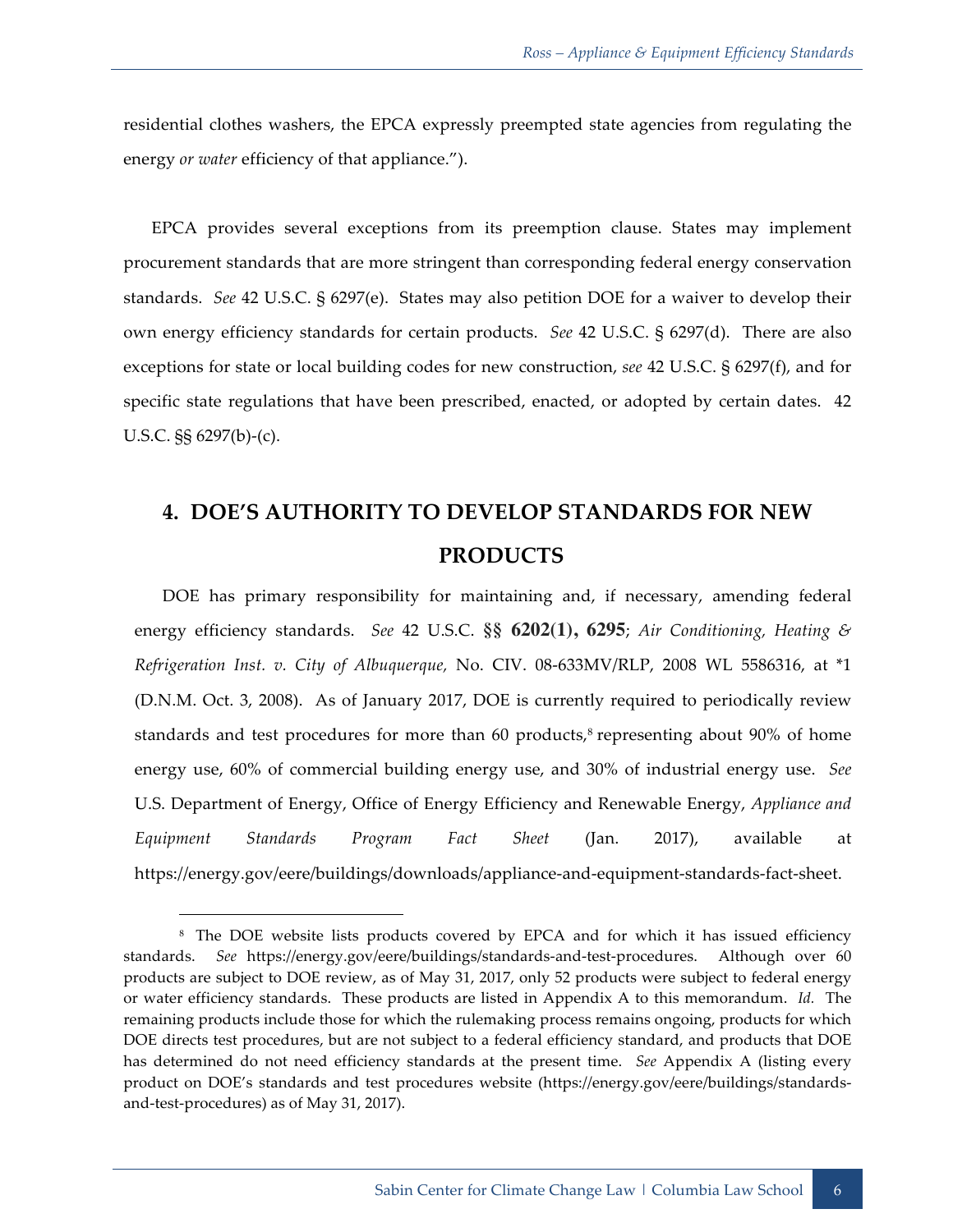EPCA puts certain restrictions DOE's rulemaking authority. DOE may not prescribe any amended standard that "increases the maximum allowable energy [or water] use" of any individual unit, *id.* § 6295(o)(1), and standards must be "designed to achieve the maximum improvement in energy [or water] efficiency" and be "technologically feasible and economically justified." *Id.* § 6295(o)(2)(A); *see also Zero Zone, Inc. v. United States Dep't of Energy*, 832 F.3d 654, 662 (7th Cir. 2016) (discussing EPCA's statutory requirements).

EPCA also grants the Secretary of DOE authority to "classify a type of consumer product as a covered product<sup>9</sup> if he determines that--

(A) classifying products of such type as covered products is necessary or appropriate to carry out the purposes of this chapter, and (B) average annual per-household energy use by products of such type is likely to exceed 100 kilowatt-hours (or its Btu equivalent) per year."

42 U.S.C. § 6292(b). However, "[t]he Secretary may not prescribe an amended or new standard under this section for a type (or class) of covered product if . . . the Secretary determines, by rule, that the establishment of such standard will not result in significant conservation of energy [or water], or that the establishment of such standard is not technologically feasible or economically justified." 42 U.S.C. § 6295(o)(3). A no-standard determination would have the same preemptive effect on state regulation as would a standard prescribed for that type or class of products. *Id.*<sup>10</sup>

<sup>&</sup>lt;sup>9</sup> "The term 'covered product' means a consumer product of a type specified in section 6292 of this title." 42 U.S.C. § 6291(2). EPCA, as amended, specifies 19 such products, *id.* § 6292(a)(1)-(19), as well as "[a]ny other type of consumer product which the Secretary classifies as a covered product under [42 U.S.C. § 6292(b)]." *Id.* § 6292(a)(20).

<sup>10 &</sup>quot;For purposes of section 6297 of this title, a determination under subparagraph (B) with respect to any type (or class) of covered products shall have the same effect as would a standard prescribed for such type (or class)." 42 U.S.C. § 6295(o)(3).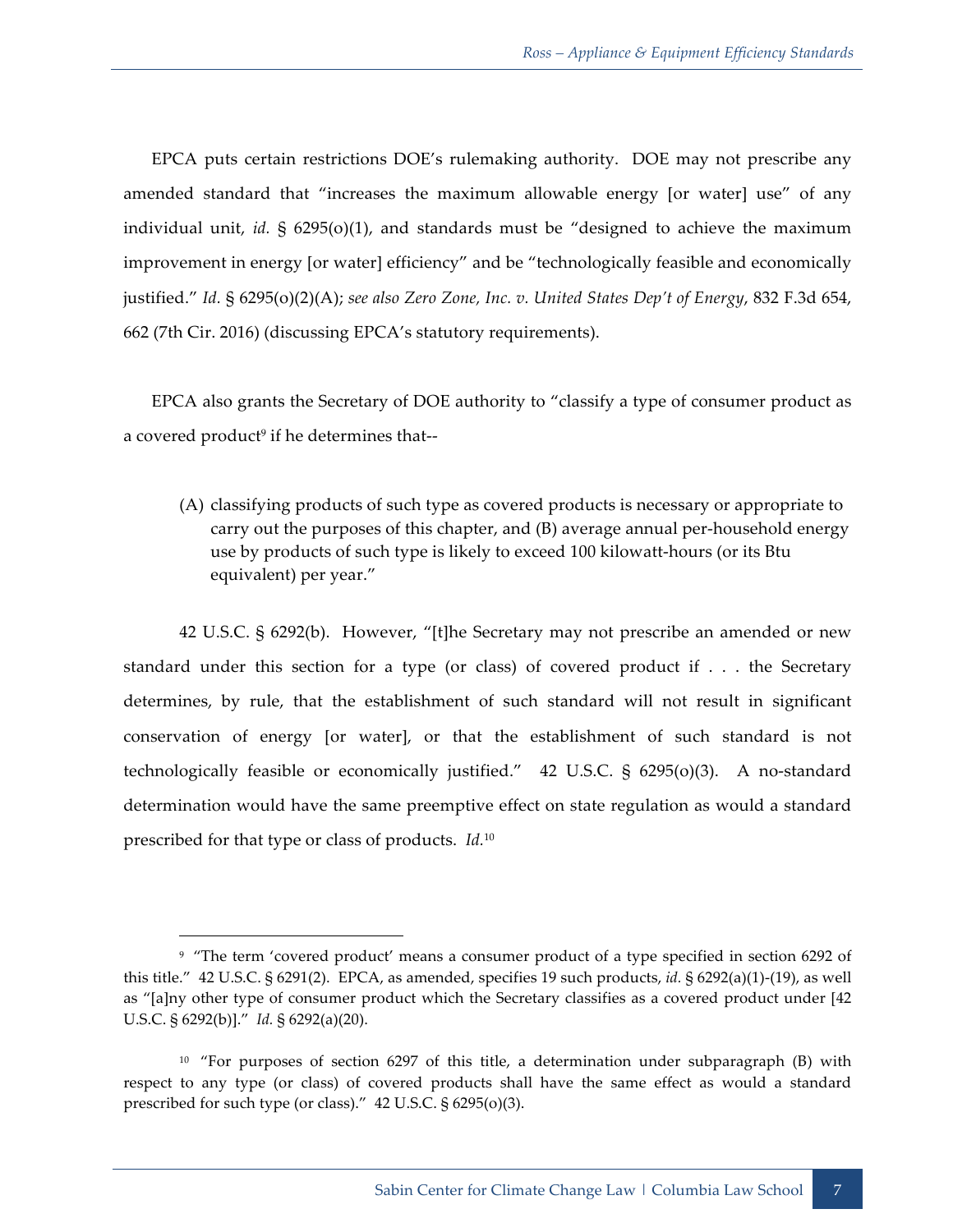Under this framework, DOE theoretically could attempt to preempt stringent state regulation by classifying a new product as a "covered product" under EPCA, and subsequently determining that the product required no federal energy efficiency standard. For such a shielding maneuver to survive judicial review, DOE would need to show that its determination is, *inter alia*, not arbitrary and capricious under the Administrative Procedure Act. *See* 5 U.S.C. § 706. This could prove difficult. As noted above, bringing a product under EPCA's aegis requires DOE to find that regulating the product was "necessary or appropriate to carry out the purposes" of EPCA, *i.e.* energy conservation. *See* 42 U.S.C. § 6292(b); *see also Ctr. for Biological Diversity v. Nat'l Highway Traffic Safety Admin.,* 538 F.3d 1172, 1195 (9th Cir. 2008) (describing energy conservation as the "fundamental purpose of the EPCA"). Nonetheless, this is a statutory path through which DOE could preempt state energy efficiency standards while refusing to issue a standard of its own. Alternatively, DOE could promulgate lenient energy or water efficiency standards for new types of products, which would also preempt more aggressive state efforts. This would be easier to defend before a federal court in light of the deference traditionally conferred to agency determinations.

For products currently subject to federal standards, DOE may simply determine that standards for a given energy product should not be increased. However, EPCA contains an "anti-backsliding" mechanism that prohibits existing standards from being revised downward. *See* 42 U.S.C. § 6295(o)(1); *see also* S. Rep. No. 100–6, at 2, reprinted in 1987 U.S.C.C.A.N. 52, at 52 (noting after "lock-in" period of standards established by statute, DOE "may promulgate new standards for each product which may not be less that those established by the legislation").<sup>11</sup> In other words, under EPCA, federal "efficiency standards for consumer appliances [can] be amended in one direction only, to make them more stringent." *Nat. Res. Def. Council v. Abraham*, 355 F.3d 179, 187–88 (2d Cir. 2004). Absent Congress amending EPCA to eliminate or weaken

<sup>11</sup> EPCA's "anti-backsliding" provision reads, "The Secretary may not prescribe any amended standard which increases the maximum allowable energy use, or, in the case of showerheads, faucets, water closets, or urinals, water use, or decreases the minimum required energy efficiency, of a covered product." 42 U.S.C. § 6295(o)(1).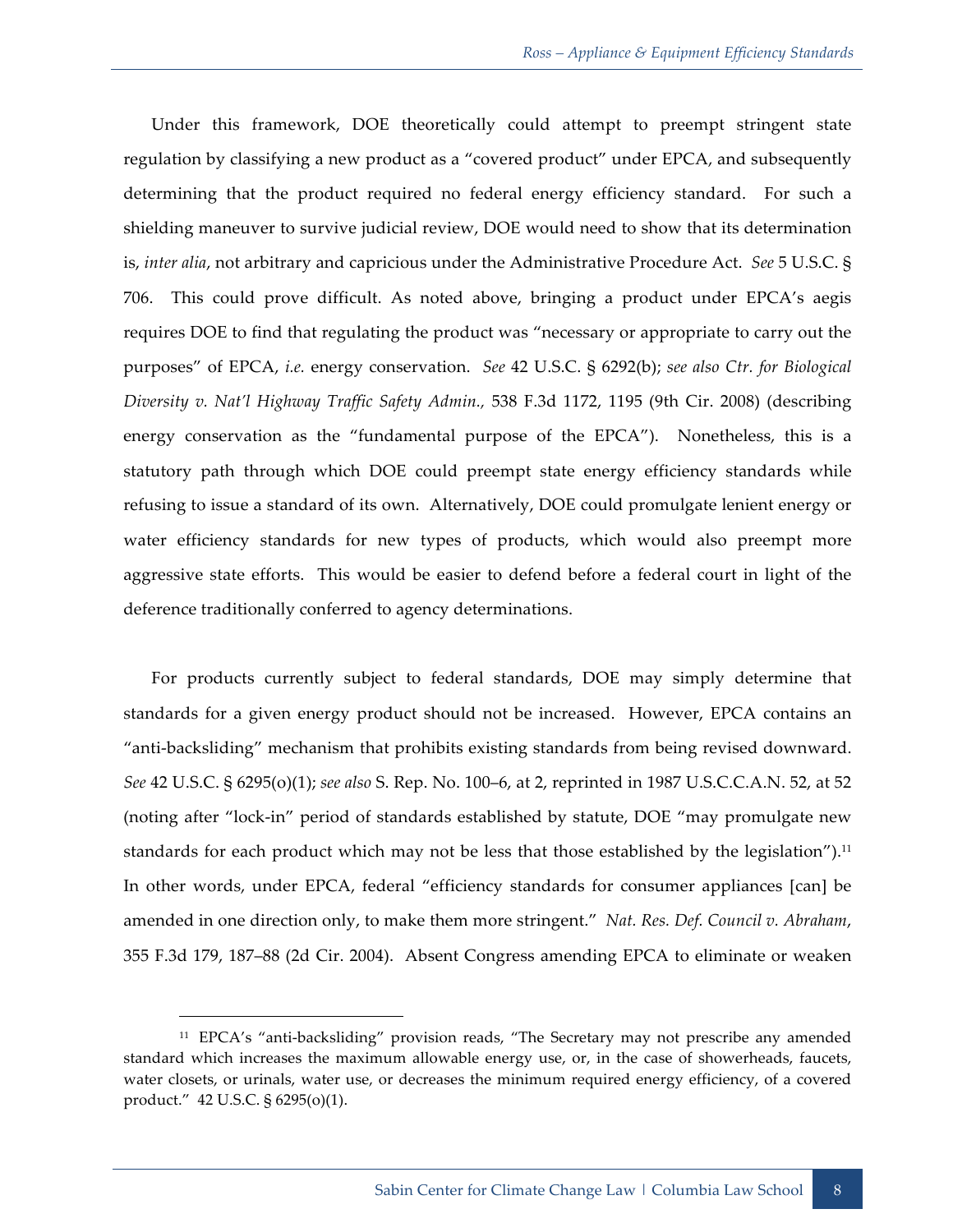this anti-backsliding mechanism, it would be substantially difficult for DOE to roll back existing efficiency standards.12

#### **5. NEW YORK'S ENERGY EFFICIENCY STANDARDS**

New York's Appliance and Equipment Energy Efficiency Standards Act, N.Y. Energy L. § 16-102 *et seq.*, governs energy efficiency standards for new products sold, offered for sale or installed in New York. Enacted in 2005, and amended in 2010, the law requires that the standards be developed through a regulatory process, empowering the New York Secretary of State, in consultation with the New York State Energy Research and Development Authority ("NYSERDA"), to establish energy efficiency performance standards for 19 products. *See* N.Y. Energy L. § 16-106; *see also* § 16-104(1) (listing products). This statute provides that no state energy efficiency standard "shall go into effect if federal government energy efficiency performance standards regarding such product preempt state standards unless preemption has been waived pursuant to federal law." N.Y. Energy L § 16-106(b). EPCA and DOE regulations currently provide energy efficiency standards for 14 of these products, and would thus preempt any corresponding state regulation:

• Automatic commercial ice cube machines, *see* 42 U.S.C. §§ 6311(1)(F), 6313(d)(1);13

<sup>12</sup> Moreover, unlike the Clean Air Act, EPCA consumer appliance provisions do not provide for reconsideration following prescription of a final rule establishing an efficiency standard. *See Abraham*, 355 F.3d at 202 (citing 42 U.S.C. § 7607(d)(7)(B) (2003), a provision of the Clean Air Act allowing for reconsideration of final rule by the EPA in limited circumstances).

<sup>13</sup> The Energy Policy Act of 1992 ("EPAct"), Pub. L. No. 102–486, 106 Stat. 2776 (1992), amended EPCA to include energy efficiency standards for certain commercial and industrial equipment. "EPAct's legislative history is silent on preemption." *Air Conditioning & Refrigeration Inst. v. Energy Res. Conservation & Dev. Comm'n*, 410 F.3d 492, 500 (9th Cir. 2005). For automatic commercial ice cube machines, the law incorporated EPCA's existing preemption provisions covering consumer appliances. *See* 42 U.S.C. §§ 6297; 6316(a), (f). For very large commercial packaged air-conditioning and heating equipment, EPAct provides a separate clause that similarly operates to preempt state energy efficiency standards. *See* 42 U.S.C. §§ 6313(a); 6316(b)(2)(A) ("A standard prescribed or established under section 6313(a) of this title shall, beginning on the effective date of such standard, supersede any State or local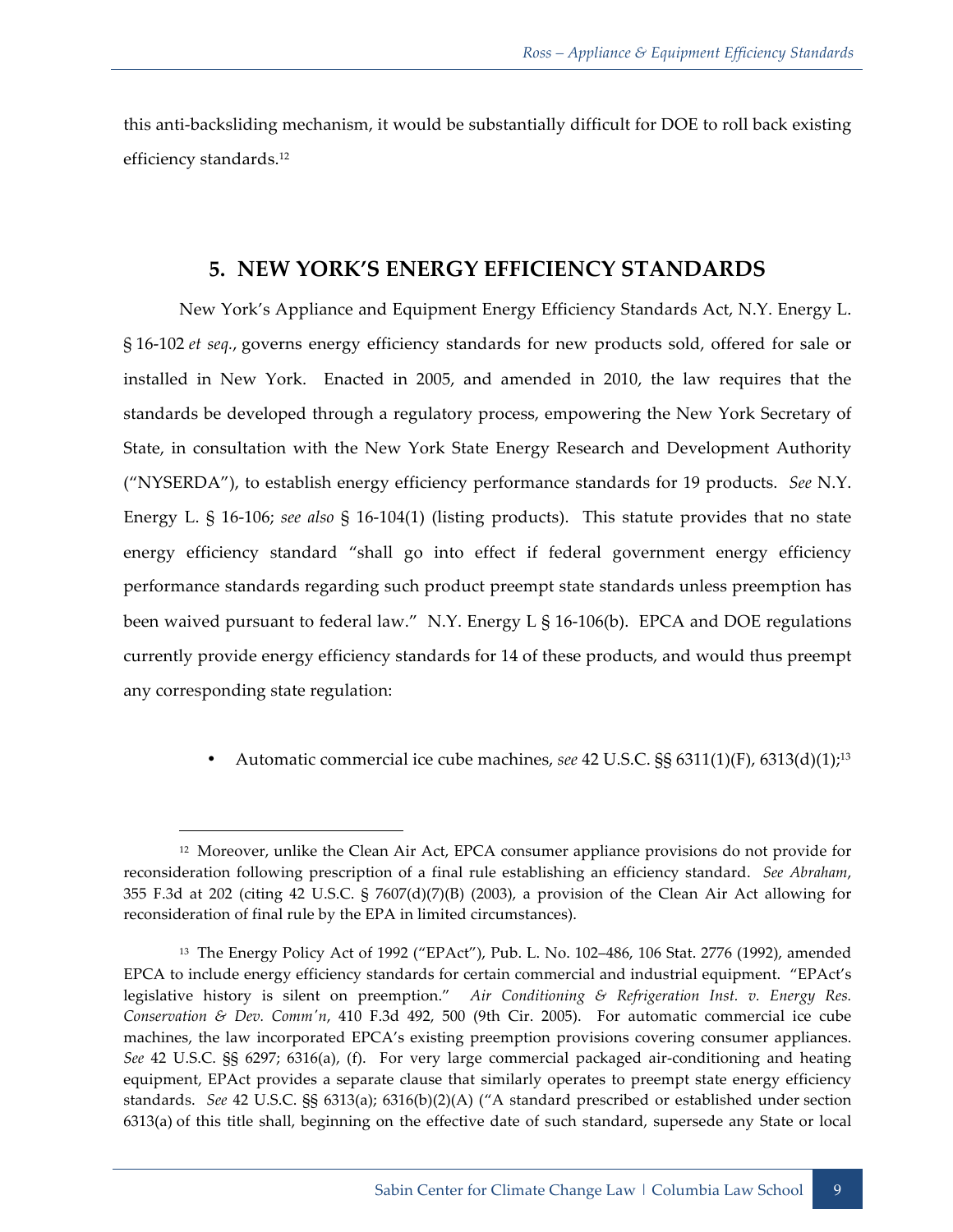- Ceiling fan light kits, *see* 42 U.S.C. § 6295(ff);
- Commercial pre-rinse spray valves, *see* 42 U.S.C. § 6295(dd);
- Commercial refrigerators, freezers and refrigerator-freezers, *see* 42 U.S.C. § 6295(b);
- Illuminated exit signs, *see* 42 U.S.C. § 6295(w);
- Incandescent reflector lamps, *see* 42 U.S.C. § 6295(i);
- Very large commercial packaged air-conditioning and heating equipment, *see* 42 U.S.C. §§ 6311(1)(D), 6313(a);<sup>14</sup>
- Metal halide lamp fixtures, *see* 42 U.S.C. § 6295(hh), 10 CFR 431.326;
- Pedestrian traffic signal modules, *see* 42 U.S.C. § 6295(z);
- Power supplies, *see* 42 U.S.C. § 6295(u);
- Residential Pool Pumps, *see* 82 FR 24218;15

-

regulation concerning the energy efficiency or energy use of a product for which a standard is prescribed or established pursuant to such section."). Like the preemption clause governing consumer appliances, Section 6316(b) sets forth an exception for certain building codes, as well as regulations that have been granted a DOE waiver. *See* 42 U.S.C. § 6316(b)(2)(B), (D).

<sup>14</sup> *See*, *supra*, note 13.

<sup>&</sup>lt;sup>15</sup> The recent DOE-issued standard for dedicated-purpose pool pumps would appear to preempt state energy efficiency standards for residential pool pumps. *See* Rebecca Robledo, *Federal Pump Rule Established*, Pool & Spa News (May 24, 2017) (noting rule would cover residential pool pumps), http://www.poolspanews.com/business/legal-regulatory/federal-pump-rule-established\_o. According to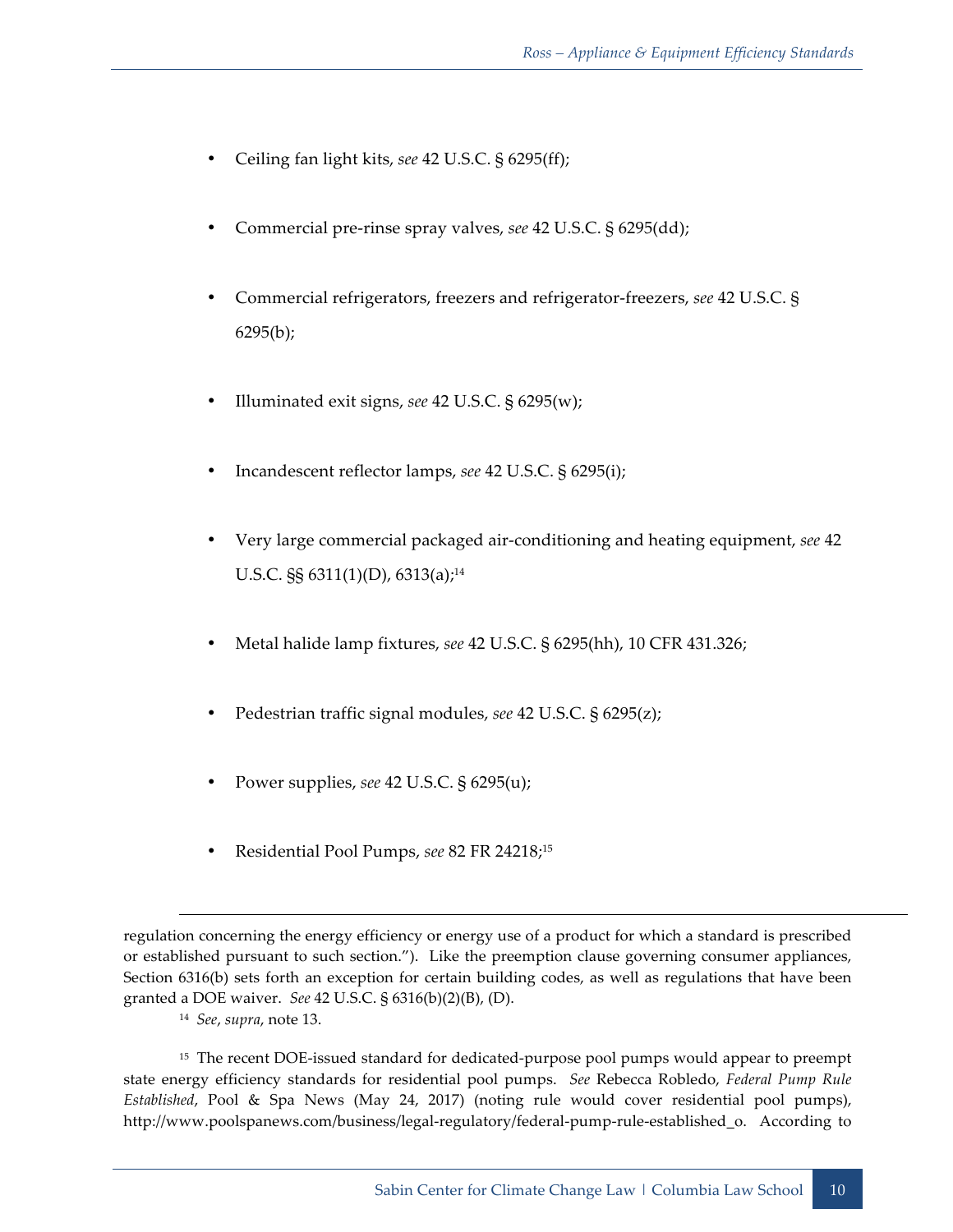- Torchiere lighting fixtures, *see* 42 U.S.C. § 6295(x);
- Unit heaters, *see* 42 U.S.C. § 6295(aa);
- Vehicular traffic signal modules; *see* 42 U.S.C. § 6295(z).

New York Energy Law calls for the adoption of energy standards for five products not covered, and thus not preempted, by federal law: (i) consumer audio and video products; (ii) portable light fixtures; (iii) bottle-type water dispensers; (iv) commercial hot food holding cabinets; and (v) portable electric spas. N.Y. Energy L.  $\S$  16-104(1)(c), (o), (p), (q), & (r). To date, New York's Department of State and NYSERDA have not set standards for these five product categories, even though they possess the regulatory authority to do so.<sup>16</sup> Federal law, at present, would not prohibit New York authorities from fashioning standards for these unpreempted products. *See* Letter from Matthew W. Tebo, Dep't of State, to Hon. Peter J. Kiernan, Counsel to the Governor, re: S. 8070 (Senator Squadron) (July 12, 2010) (noting that existing federal law did not preempt the establishment of state energy efficiency standards for certain proposed new product categories or "consumer audio and video products," but preempted other products in N.Y. Energy § 16-104); *see also* New York Bill Jacket, 2010 S.B. 8070, Ch. 222.

New state legislation, however, likely would be required to give New York regulators the authority to formulate and enforce standards for products beyond the 19 named in the statute.

-

ASAP, portable electric spas, *i.e.* free-standing hot tubs that are electrically heated, still lack a federal standard. *See* https://appliance-standards.org/product/portable-electric-spas (last accessed July 11, 2017).

<sup>&</sup>lt;sup>16</sup> In 2010, New York amended the statute to direct the Secretary of State, in consultation with NYSERDA, to adopt energy efficiency standards for five new products: portable light fixtures, bottle-type water dispensers, commercial hot food holding cabinets, portable electric spas, and residential pool pumps. *See* 2010 Sess. Law News of N.Y. Ch. 222 (S. 8070) (McKinney's); N.Y. Energy L. § 16-102(o)-(s). The legislature further directed that these regulations be adopted on or before December 31, 2010. N.Y. Energy L. § 16-106(2)(c). As of July 2017, there do not appear to be any such regulations in effect.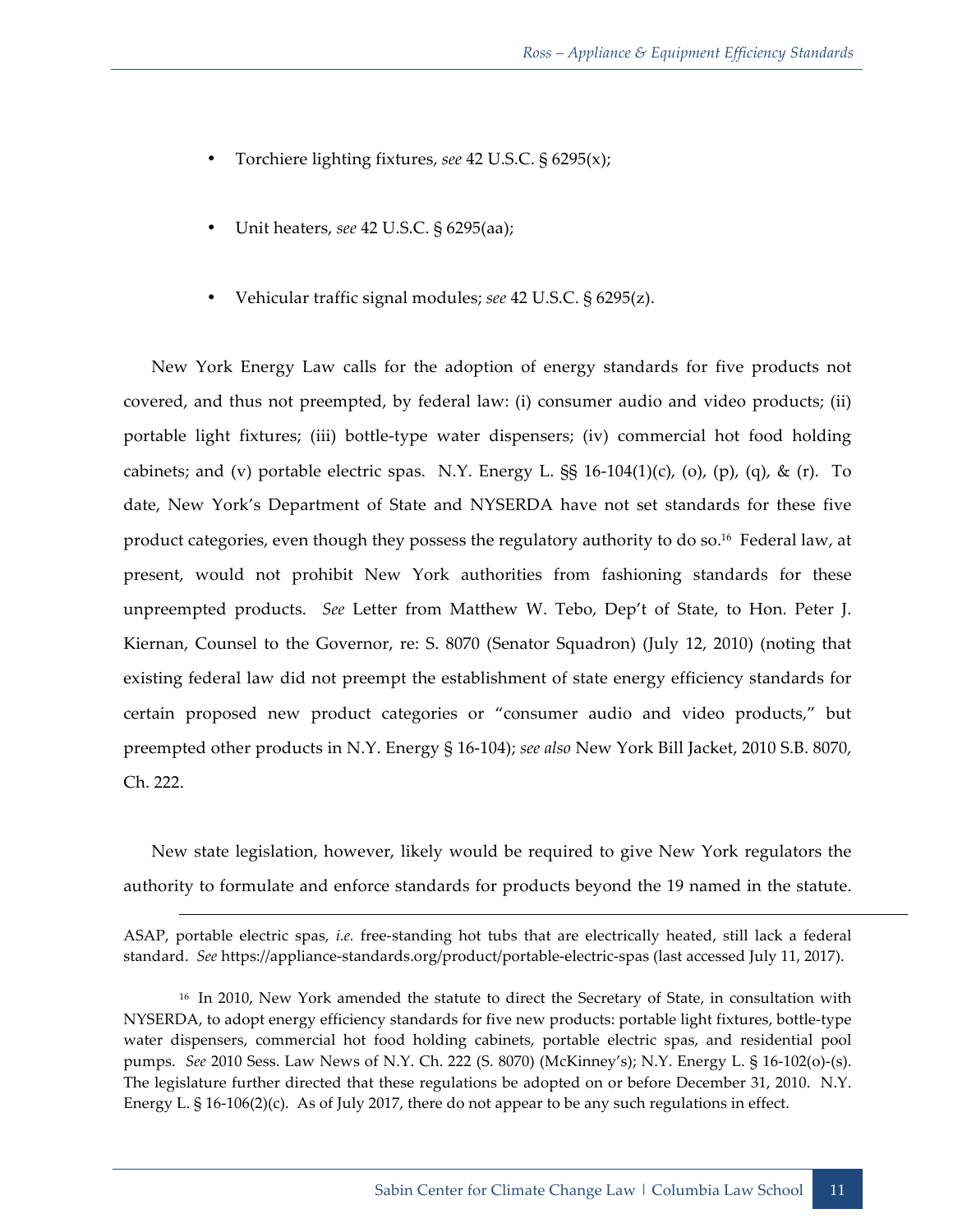*See* N.Y. Energy L. § 16-104. Unlike EPCA, New York's Energy Law does not appear to empower regulators to determine that new categories of products should be subject to statewide energy efficiency standards. *See generally id.* §§ 16-102 et seq.17 It is also worth noting that the New York statutory definition of "consumer audio and video products" appears obsolete and may not encompass smart phones, tablets, and other common consumer audio/video devices.18

#### **6. OTHER STATES' ENERGY EFFICIENCY STANDARDS**

California appears to be unique among the states in that it endows a state agency, the California Energy Commission, with authority to create efficiency standards for products not statutorily listed by the state legislature. Other state legislatures, like that of New York, set forth a list of products and then either prescribe standards for those products by statute, or direct a state agency create such standards. Washington D.C.'s mayor can prescribe efficiency standards for new products provided that they are "substantially similar" to Virginia or Maryland standards. Efficiency standards prescribed by Colorado, Arizona, Texas, and Georgia

<sup>&</sup>lt;sup>17</sup> The New York Department of State, in consultation with NYSERDA, may "promulgate regulations to achieve the purpose of this article," N.Y. Energy L. § 16-106(b), but this grant of authority most likely is limited to developing and enforcing standards for the products enumerated in Article 16. Although no court has yet determined the scope of this provision, New York regulators have never attempted to promulgate energy standards for products not enumerated in N.Y. Energy L. § 16-104. Moreover, New York's legislature amended the statute in 2010 to include additional five products, which arguably would have been a superfluous grant of authority if regulators already possessed the ability develop standards for these products under then-existing law. *See* New York Spons. Memo., 2010 S.B. 8070 (Oct. 28, 2010) (noting purpose of 2010 legislation was to "authorize the Secretary of State, in consultation with [NYSERDA], to establish energy efficiency performance standards" for the five specified products).

<sup>&</sup>lt;sup>18</sup> Under the statute, "consumer audio and video product" means "televisions, compact audio products, digital versatile disc players, digital versatile disc recorders, and digital television adapters." N.Y. Energy L. § 16-102(11). "Compact audio product," in turn, is defined as "an integrated audio system encased in a single housing that includes an amplifier and radio tuner, attached or separable speakers, and can reproduce audio from one or more of the following media: magnetic tape, CD, DVD, or flash memory." N.Y. Energy L. § 16-102(10). It does "not include products that can be independently powered by internal batteries or that have a powered external satellite antenna, or that can provide a video output signal." *Id.*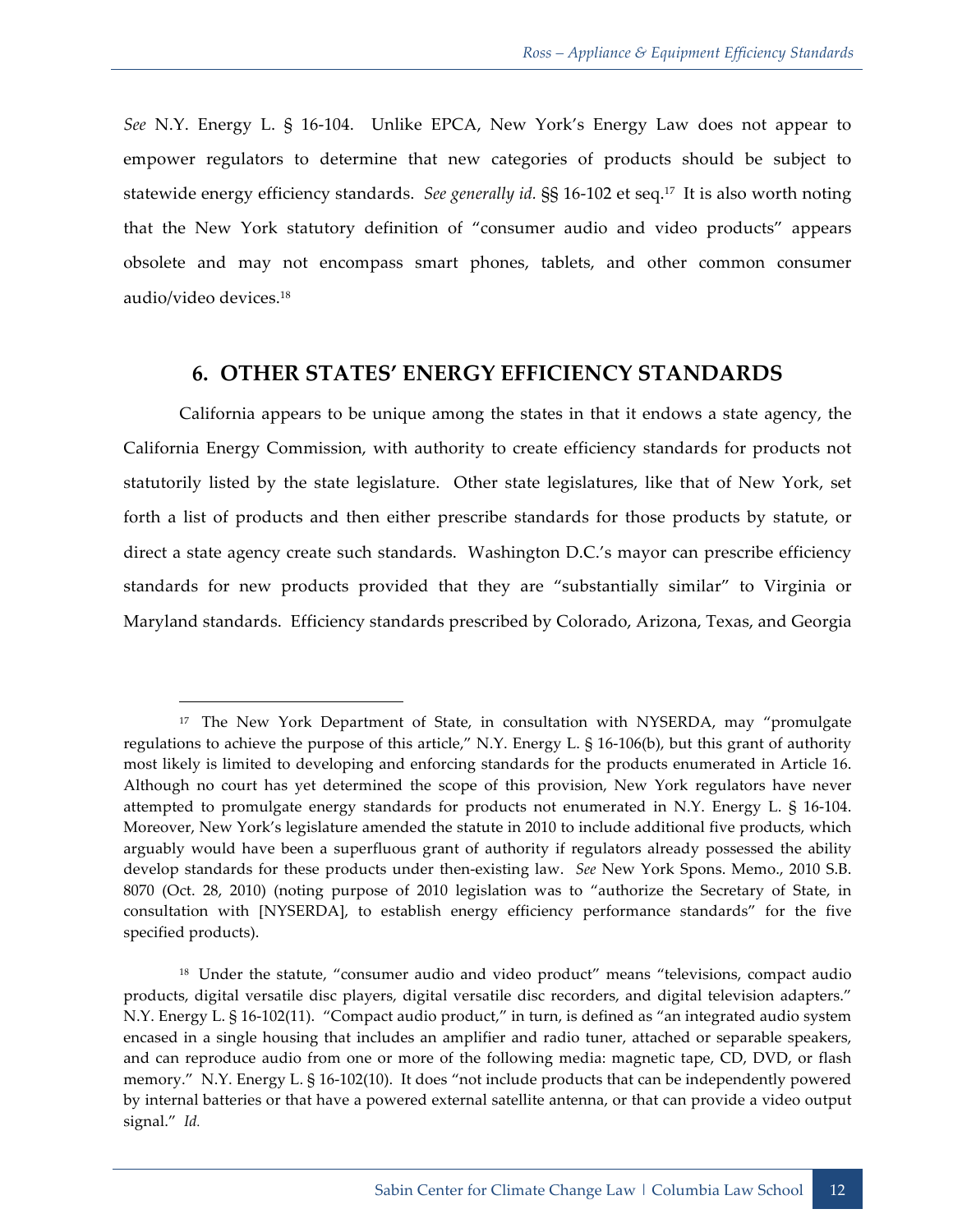appear to consist only of water efficiency standards for plumbing fixtures such as toilets and showerheads.

The Appliance Standards Awareness Program ("ASAP") maintains a list of current state efficiency standards for products unpreempted by federal law. *See* http://appliancestandards.org/states#states-table. Below is a summary of the regulatory framework for each state that as of June 12, 2017, has unpreempted energy efficiency regulations.

#### **6.1 Arizona**

Arizona statutes set energy and water efficiency standards for certain products sold, offered for sale or installed in that state. *See* A.R.S. § 44-1375 *et seq.* There does not appear to be a state agency endowed with authority to prescribe or update standards for these products. *See generally id.*; *see also id.* § 44-1375.02(D) (the governor's energy office shall conduct comparative review every three years of Arizona efficiency standards and those of other states and submit its findings and recommendations to Arizona speaker of the house and president of the senate).

#### **6. 2 California**

<u>.</u>

Established by the Warren-Alquist Act, the State Energy Resources Conservation and Development Commission of the State of California, more commonly known as the California Energy Commission ("CEC"), is California's primary energy policy and planning agency. *See* Cal. Pub. Res. Code § 25000*, et seq*. The CEC is empowered to prescribe energy and water efficiency standards for consumer appliances. *See*, *infra*, Section V(c). Its authority does not appear limited to statutorily enumerated product, but extends to new products not specifically identified by the California legislature.<sup>19</sup> California historically has been a leader among the states in enacting efficiency standards for unpreempted products.<sup>20</sup>

<sup>&</sup>lt;sup>19</sup> "The commission shall, after one or more public hearings, do all of the following, in order to reduce the wasteful, uneconomic, inefficient, or unnecessary consumption of energy, including the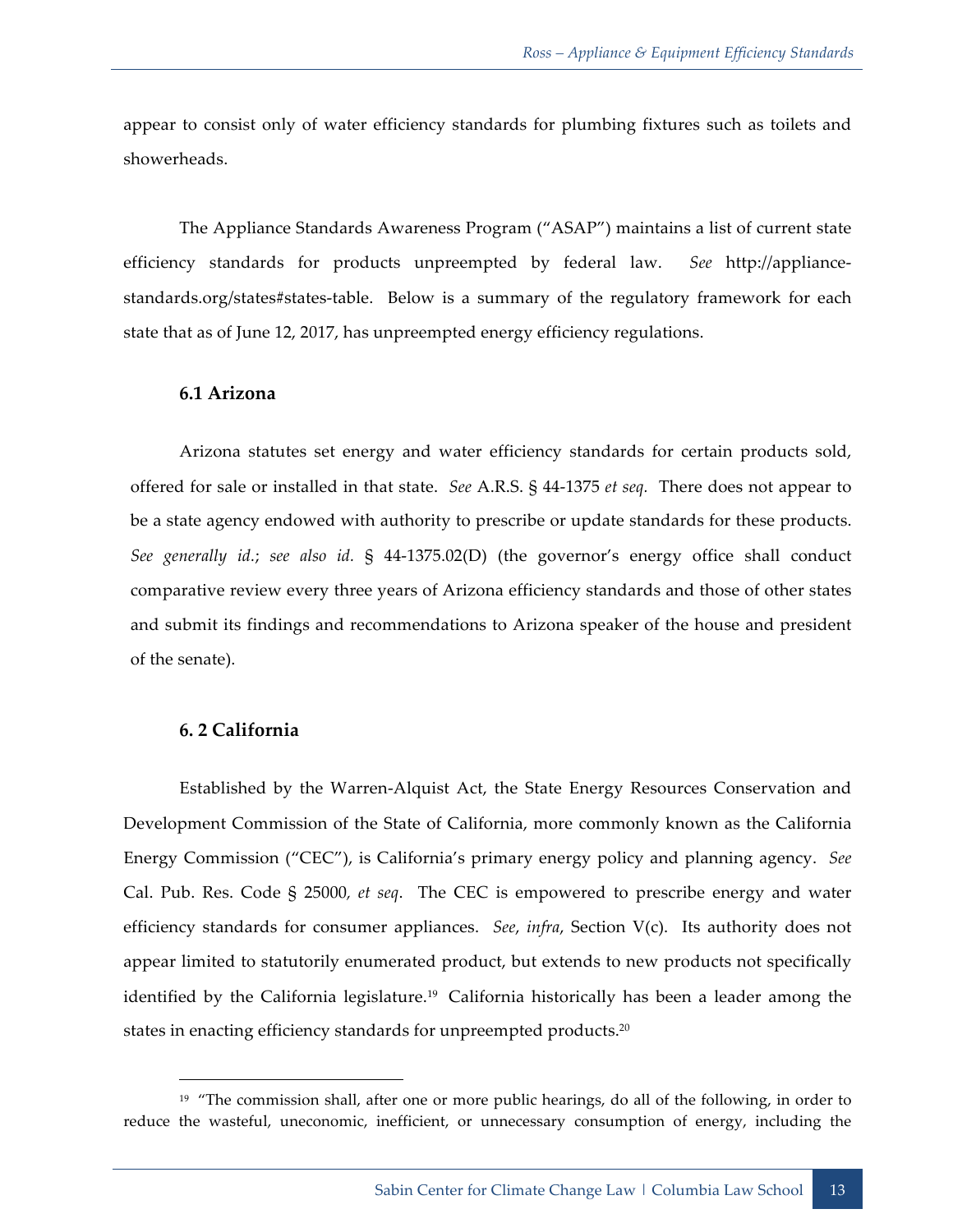#### **6. 3 Colorado**

In 2014, the Colorado legislature prohibited the sale of plumbing fixtures in Colorado that do not meet water efficiency standards set by EPA's WaterSense program. *See* Colo. Rev. Stat. Ann. § 6-7.5-101 *et seq.* This appears to be the only Colorado water or energy efficiency standard in effect, and there does not appear to be any state agency empowered to enact additional standards. *See* http://appliance-standards.org/states#states-table.

#### **6.4 Connecticut**

**.** 

The Connecticut legislature has enacted efficiency standards for various products sold, offered for sale or installed in the state. *See* Conn. Gen. Stat. Ann. § 16a-48 ("Energy efficiency standards for products"); *see also* Connecticut Dep't of Energy and Environmental Protection, *Product Efficiency Standards*,

http://www.ct.gov/deep/cwp/view.asp?a=4405&Q=481608&deepNav\_GID=2121#ProductEfficie ncy (listing unpreempted Connecticut efficiency standards and their effective dates).

20 ASAP describes the typical progression of efficiency standards as follows: "States have historically led the nation in the development of new appliance standards. A typical progression begins with a state, usually California, setting an efficiency standard for a particular product. Other states then adopt identical or similar standards. Once several states have adopted standards, manufacturers of the affected products will often negotiate with the states and efficiency advocacy groups in order to develop a consensus recommendation for a national standard." ASAP, *State Standards*, https://appliancestandards.org/states.

energy associated with the use of water: ... (c)(1) Prescribe, by regulation, standards for minimum levels of operating efficiency, based on a reasonable use pattern, and may prescribe other cost-effective measures . . . to promote the use of energy and water efficient appliances whose use, as determined by the commission, requires a significant amount of energy or water on a statewide basis. The minimum levels of operating efficiency shall be based on feasible and attainable efficiencies or feasible improved efficiencies that will reduce the energy or water consumption growth rates. The standards shall become effective no sooner than one year after the date of adoption or revision. No new appliance manufactured on or after the effective date of the standards may be sold or offered for sale in the state, unless it is certified by the manufacturer thereof to be in compliance with the standards." Cal. Pub. Res. Code § 25402(c)(1); *see also id.* § 25216 ("[T]he commission shall . . . carry out directly, or cause to be carried out, energy conservation measures specified in Chapter 5 (commencing with Section 25400) of this division[.]").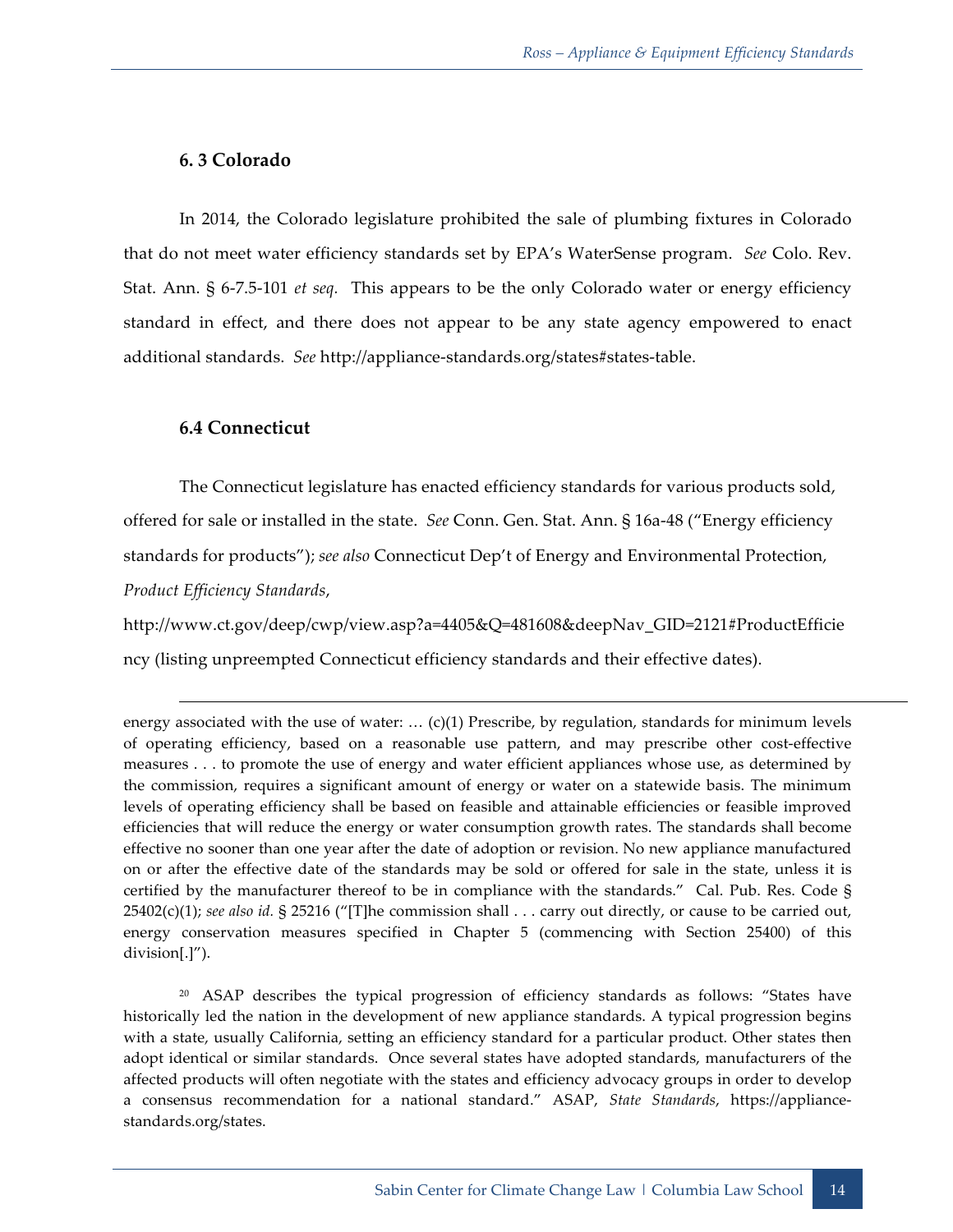Legislation directs the Connecticut Department of Energy and Environmental Protection ("DEEP") to adopt regulations to implement the statutory provisions governing efficiency standards and to establish minimum energy efficiency standards for the types of new products set forth in Conn. Gen. Stat. Ann. § 16a-48(b). *See* Conn. Gen. Stat. Ann. § 16a-48(d)(1); *see also* § 16a-48(b) (listing 50 products). It does not appear that DEEP has authority to prescribe standards for products not enumerated in § 16a-48(b). *See generally* Conn. Gen. Stat. Ann. § 16a-48.

#### **6. 5 District of Columbia**

The Washington D.C. city council has set efficiency standards for specific products sold, offered for sale, or installed in the District of Columbia, including several, such as hot food holding cabinets and water dispensers, that remain unpreempted. *See* D.C. Code § 8-1771.02 (listing covered products); https://appliance-standards.org/states#states-table. Under this statutory framework,

[t]he Mayor may adopt rules to establish increased efficiency standards for the products listed in § 8-1771.02 or efficiency standards for products not specifically listed in § 8-1771.02 if he or she determines that increased efficiency standards would serve to promote energy conservation in the District of Columbia; provided, that no new or increased efficiency standards shall become effective in less than one year following the adoption of the rule establishing the efficiency standard; *provided further, that a substantially identical standard shall have been adopted by statute or regulation in Maryland or Virginia*. (emphasis added).

D.C. Code § 8-1771.04. Thus, the Mayor's authority to develop new or more aggressive standards is limited by the standards adopted in neighboring states. The statute also empowers the Mayor to seek a EPCA waiver for federally-regulated products, *id.*, and to "adopt such other rules as may be necessary or appropriate for the implementation and enforcement" of the standards. *Id.* § 8-1771.05(g).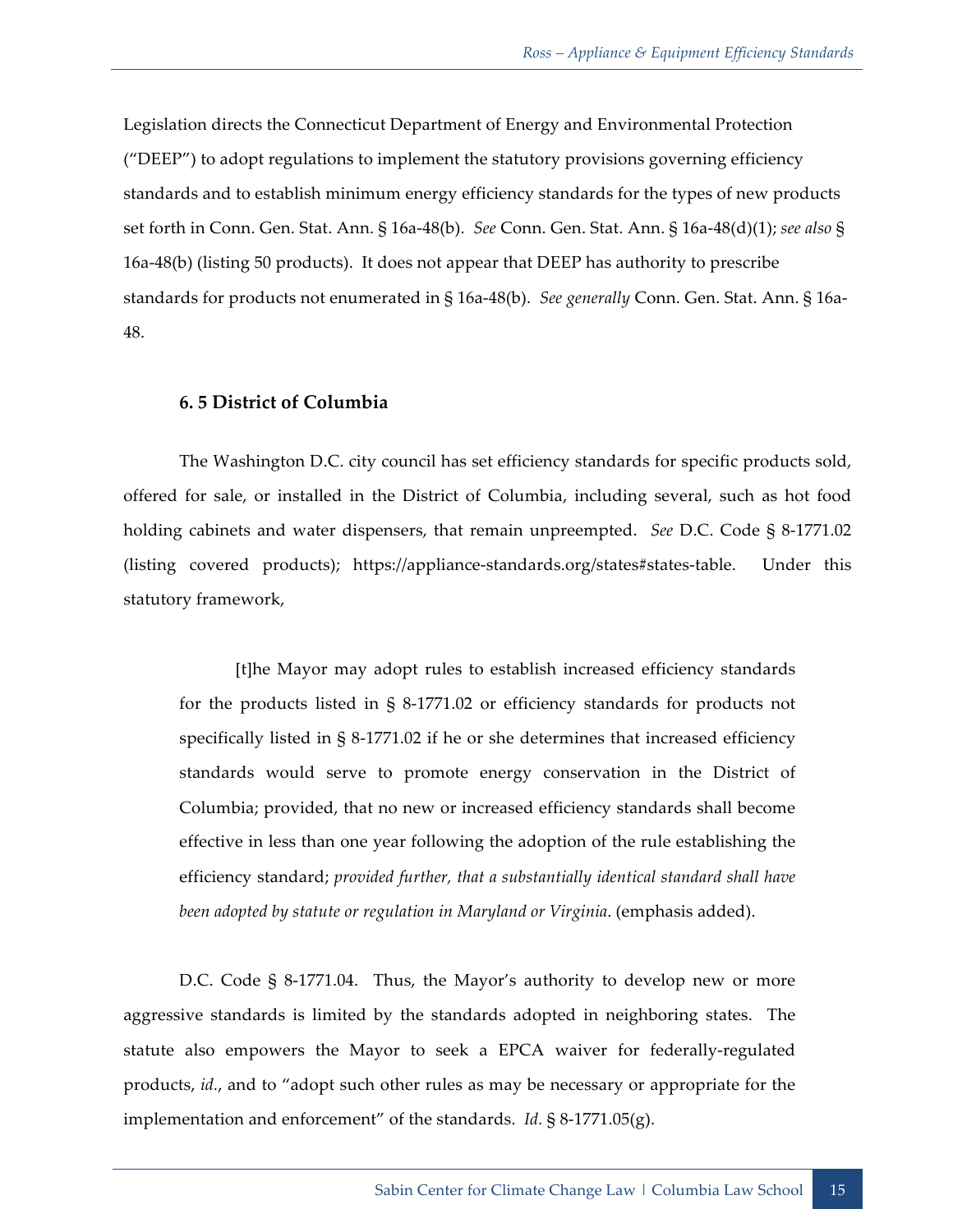#### **6.6 Georgia**

Georgia law has required the installation of high-efficiency toilets that meet specifications set by the EPA's WaterSense program in all new construction. *See* GA ST § 8-2-3. The statute directs the Georgia Department of Community Affairs, which administers the states construction codes, to update the minimum standards before July 1, 2012. *Id.* No other appliance or equipment efficiency standards appear to be in effect. See http://appliancestandards.org/states#states-table. Moreover, there do not appear to be any state agencies tasked with developing or enforcing efficiency standards for the manufacture or sale of appliances beyond those contained in the building codes.

#### **6. 7 Maryland**

Maryland law directs the Maryland Energy Administration (the "Administration") to adopt regulations establishing minimum energy or water efficiency standards for 16 types of new products sold, offered for sale, or installed in the state. *See* Md. Code, State Gov't §§ 9- 2006(b)(1), 9-2001. For seven of these enumerated products, the Administration may adopt regulations to increase the efficiency standards. *Id.* § 9-2006(h)(1). The statute also authorizes the Administration "to clarify but not expand" the scope of the statutorily defined products through regulation. *Id.*  $\S 9-2006(g)(1)$ .

Under this law, "[e]very 2 years, the Administration shall consider and propose to the General Assembly: (i) new standards for products not specifically listed in [Md. Code, State Gov't § 9-2006(b)(1)]; and (ii) revised, more stringent standards for products listed in [Md. Code, State Gov't  $\S$  9-2006(b)(1)]." *Id.*  $\S$  9-2006(h)(2). The statute further directs the Administration to propose new or amended standards if it "determines that any new or increased efficiency standards would: (i) serve to promote energy conservation in the State; (ii) be life-cycle cost effective for consumers who purchase and use the new products; and (iii) be technologically feasible and economically justified." *Id.* § 9-2006(h)(3).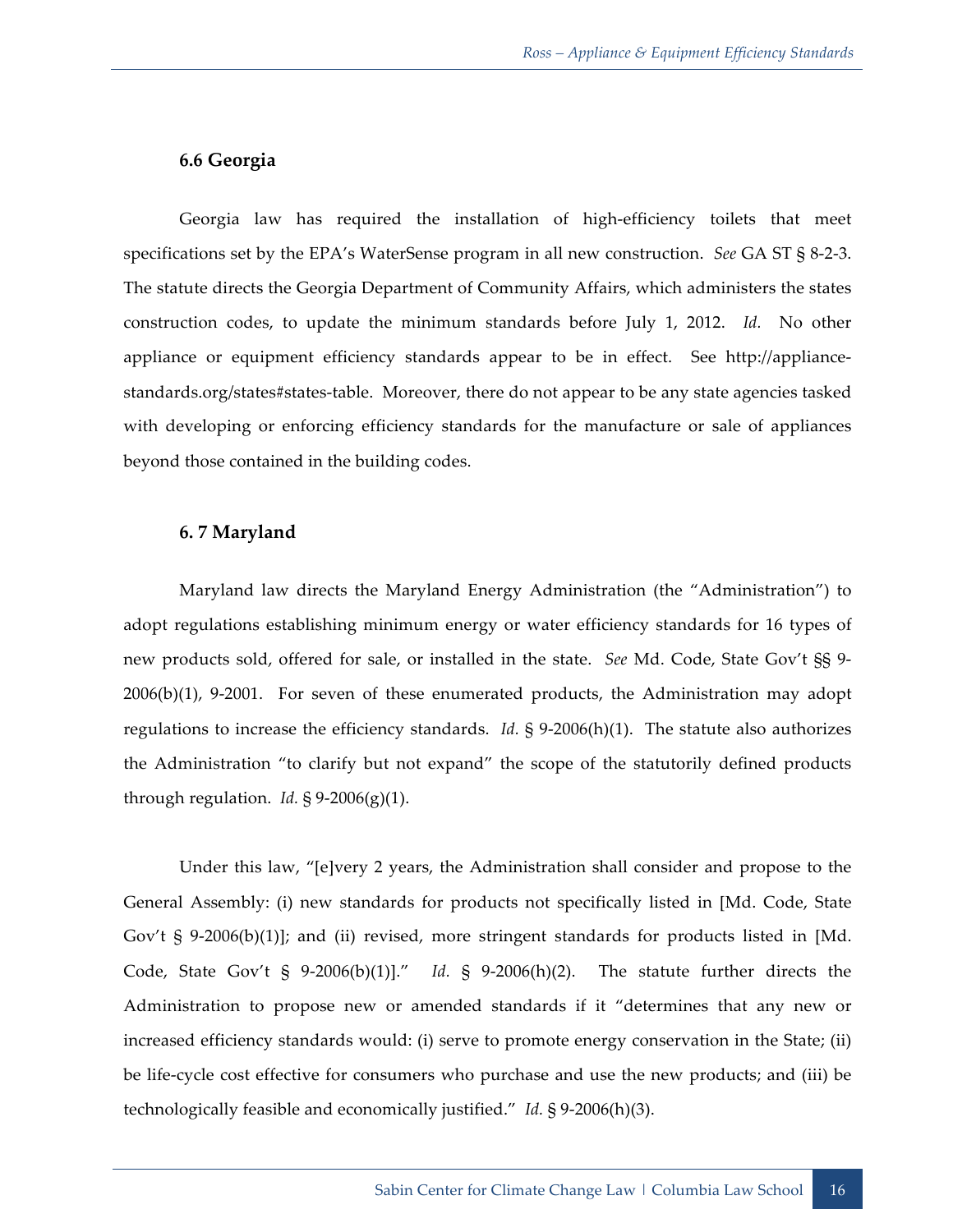#### **6. 8 New Hampshire**

By statute, New Hampshire sets efficiency standards for three types of new products sold, offered for sale, or installed in the state. *See* N.H. Rev. Stat. § 339-G:2.

The New Hampshire Public Utilities Commission "may establish more stringent efficiency standards for the products listed in [N.H. Rev. Stat. § 339-G:2]." N.H. Rev. Stat. § 339- G:5. Moreover, "[e]very 2 years, the commission shall propose to the general court new efficiency standards for products not listed in [N.H. Rev. Stat. § 339-G:2]." *Id.* These proposed standards "shall promote energy conservation in the state and be lifecycle cost-effective for consumers who purchase and use the products." *Id.* The Public Utilities Commission also may apply for a federal waiver of preemption and adopt rules necessary to implement the efficiency standards. *Id.* However, the statute does not grant authority to devise efficiency standards for non-enumerated products.

#### **6. 9 Oregon**

The Oregon legislature has legislated via statute minimum energy efficiency standards for certain equipment and appliances for sale or use in Oregon that are not federally regulated. *See* Or. Rev. Stat. §§ 469.229–469.261. The Oregon Department of Energy is tasked with enforcing these standards as well as coordinating with other states and experts to provide the Oregon Legislature with recommended energy efficiency standards for appliances. *See* Oregon Dep't of Energy, Appliance Standards, https://www.oregon.gov/energy/energyoregon/Pages/Appliance-Standards.aspx (stating agency works with the Appliance Standards Awareness Project to coordinate which products are or are not federally regulated); *see also* Oregon Secretary of State*, Oregon Administrative Rules: Department of Energy*, http://arcweb.sos.state.or.us/pages/rules/oars\_300/oar\_330/330\_092.html (providing ODOE's administrative rules pertaining to state efficiency standards). The agency does not appear to have authority to prescribe standards for products beyond those enumerated by statute.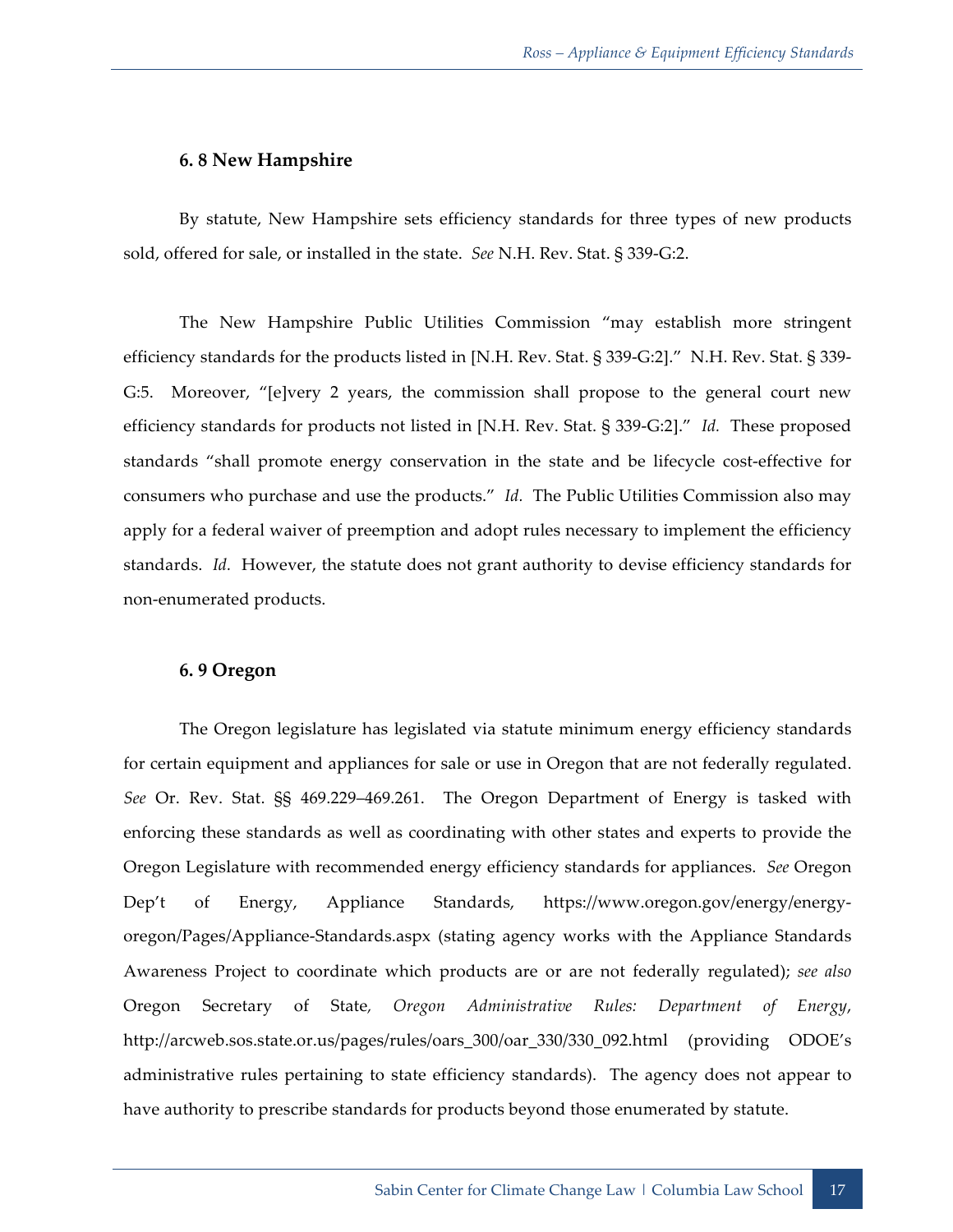#### **6.10 Rhode Island**

Rhode Island statutes set efficiency standards for certain products sold or installed in the state. *See* 39 R.I. Gen. Laws § 39-27-1 *et seq.* Under this statute, the Rhode Island public utility commission, in consultation with the state building commissioner and the chief of energy and community services (defined as the head official of the Rhode Island state energy office, 39 R.I. Gen. Laws § 39-27-3(e)) "shall adopt regulations . . . establishing minimum efficiency standards for the types of new products set forth in [39 R.I. Gen. Laws  $\S 39-27-4$ (a) & (b)]." 39 R.I. Gen. Laws § 39-27-5. The statute states what standards the regulations will provide, setting quantitative levels for some and tying others to standards set by California regulators. *Id.*

As for new and revised standards, the Rhode Island public utility commission "may adopt regulations . . . to establish increased efficiency standards for the products listed in § 39- 27-4." 39 R.I. Gen. Laws  $\S$  39-27-7.<sup>21</sup> The statute does not appear to grant the commission authority to prescribe standards beyond those listed in § 39-27-4.

#### **6. 11 Texas**

<u>.</u>

Texas prescribes water efficiency standards for certain plumbing fixtures sold, offered for sale, distributed, or imported into Texas for use in the state. *See* Tex. Health & Safety Code § 372.002. Under Texas law, the Texas Commission on Environmental Quality "shall make and maintain a current list of plumbing fixtures that are certified to the commission by the manufacturer to meet the water saving performance standards established by [Tex. Health & Safety Code § 372.002 (b)]." *Id.* § 372.002(c); *see also id.* § 372.001(2) (defining "commission" as

<sup>&</sup>lt;sup>21</sup> "In considering such amended standards, the [Rhode Island public utility commission], in consultation with the chief of energy and community services, shall set efficiency standards upon a determination that increased efficiency standards would serve to promote energy conservation in the state and would be cost-effective for consumers who purchase and use such products; provided, that increased efficiency standards shall become effective within one year following the adoption of any amended regulations establishing such increased efficiency standards." 39 R.I. Gen. Laws § 39-27-7.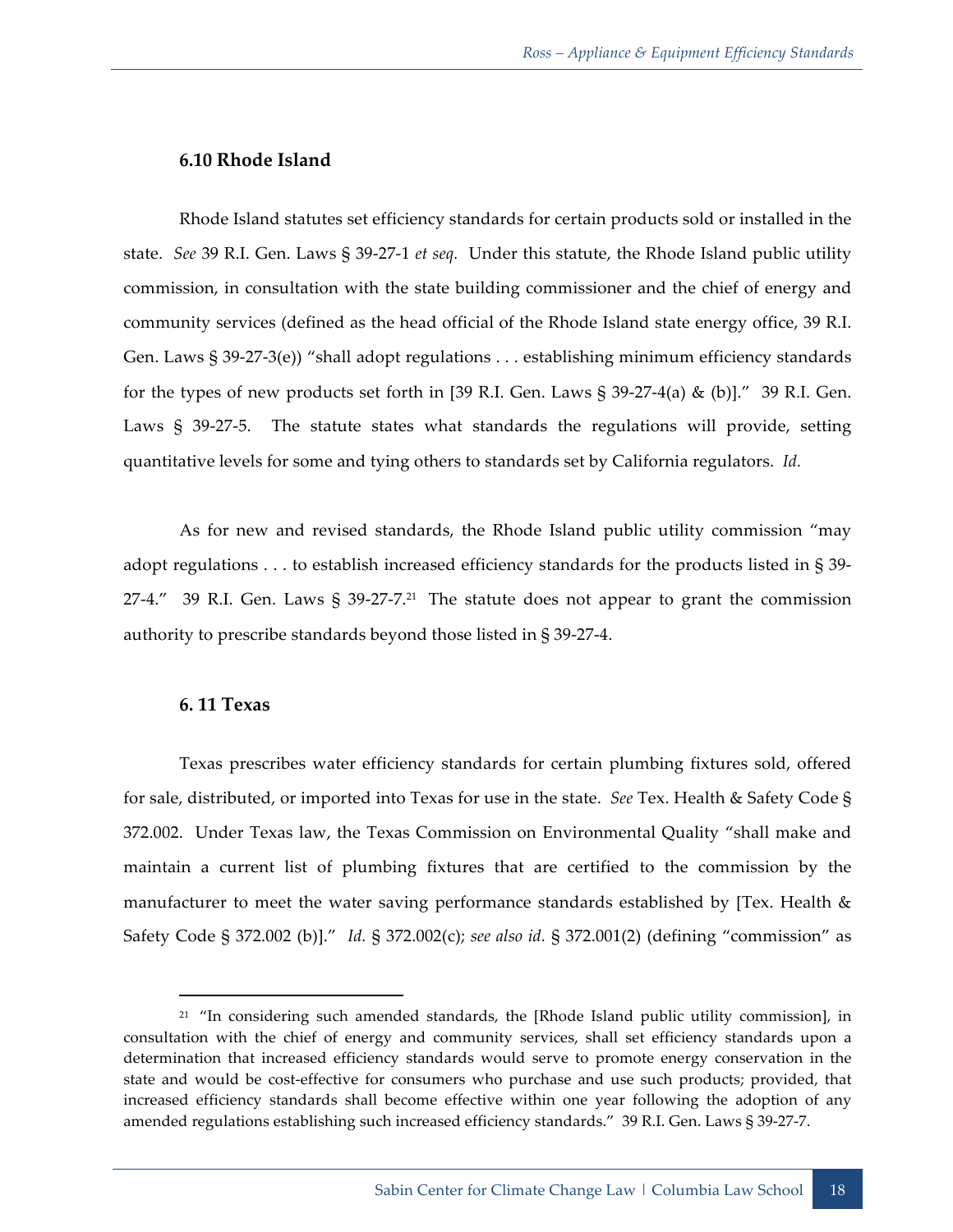"Texas Commission on Environmental Quality"). These standards were signed into law in 2009 by the current DOE Secretary Rick Perry when he was serving as the governor of Texas. *See* Glenn Hasek, *Texas Joins California as First States to Require High Efficiency Toilets*, greenlodgingnews.com (Aug. 4, 2009), http://www.greenlodgingnews.com/texas-joinscalifornia-first-states-require-high-efficiency-toilets.

There do not appear to be other statewide energy efficiency standards in Texas, nor does there appear to be a state agency authorized to create any such standards for new products.

#### **6. 12 Washington**

Washington statutes prescribe efficiency standards for certain enumerated new products sold, offered for sale, or installed in the state. Wash. Rev. Code § 19.260.010 *et seq.*

"The [Washington department of commerce] may recommend updates to the energy efficiency standards and test methods for products listed in [Wash. Rev. Code 19.260.030]," and may also "recommend establishing state standards for additional nonfederally covered products." Wash. Rev. Code § 19.260.060; *see also* Wash. Rev. Code § 19.260.020(7) (defining "department" as "department of commerce"). The statue directs the Washington department of commerce to use the following criteria when making its recommendations:

(1) Multiple manufacturers produce products that meet the proposed standard at the time of recommendation, (2) products meeting the proposed standard are available at the time of recommendation, (3) the products are costeffective to consumers on a life-cycle cost basis using average Washington resource rates, (4) the utility of the energy efficient product meets or exceeds the utility of the comparable product available for purchase, and (5) the standard exists in at least two other states in the United States. For recommendations concerning commercial clothes washers, the [Washington department of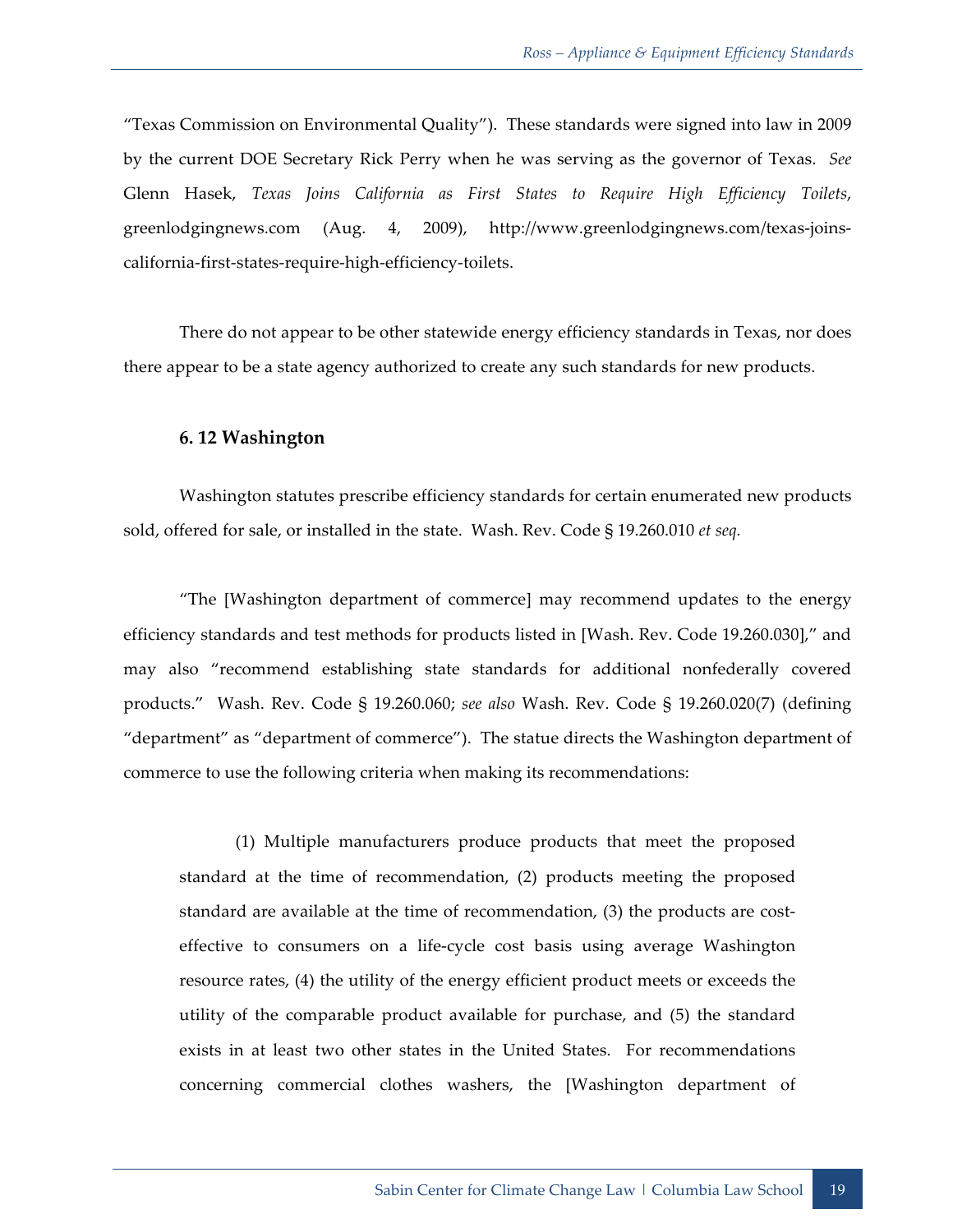commerce] must also consider the fiscal effects on the low-income, elderly, and student populations.

Wash. Rev. Code § 19.260.060*.* Furthermore, "[a]ny recommendations shall be transmitted to the appropriate committees of the legislature sixty days before the start of any regular legislative session." *Id.*

# **7. STATE AND MUNICIPAL OPTIONS TO INCREASE ENERGY EFFICIENCY OF APPLIANCES AND EQUIPMENT**

#### **7.1 EPCA Waiver**

<u>.</u>

As noted above, under EPCA, states may seek a waiver of federal preemption to implement their own energy efficiency standards. 42 U.S.C. § 6297(d)(1)(A). The statute provides that DOE shall grant a waiver if it finds that the state has established "by a preponderance of the evidence that such State regulation is needed to meet unusual and compelling State or local energy or water interests." 42 U.S.C. § 6297(d). These "unusual and compelling" interests must be "substantially different in nature or magnitude than those prevailing in the United States generally," and the state regulation must be preferable to alternative approaches to energy savings, including reliance on reasonably predictable marketinduced improvements in efficiency. *Id.* § 6297(d)(1)(C).

If DOE declines to grant a waiver, states could sue and force DOE to justify its rejection before a federal court. In 2001, DOE adopted federal *energy* efficiency standards for residential clothes washers, but concluded that it lacked the authority to prescribe a minimum *water* efficiency standard. *See* 66 Fed. Reg. 3314 (Jan. 12, 2001).<sup>22</sup> EPCA nonetheless preempted states

<sup>&</sup>lt;sup>22</sup> The DOE subsequently developed its own water efficiency standards for residential clothes washers. *See* 10 C.F.R. § 430.32(g).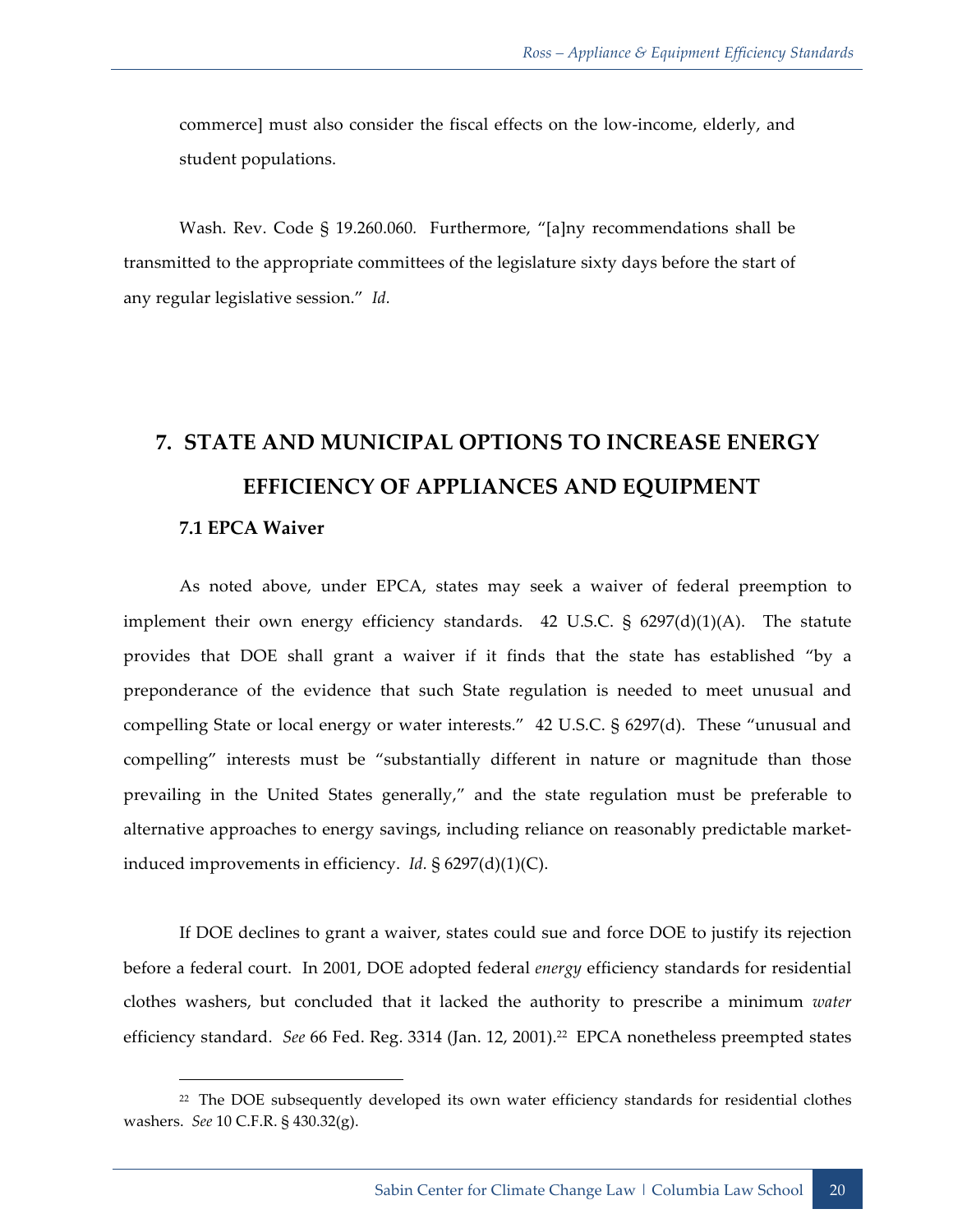from creating their own water efficiency standards such that California had to petition DOE for a waiver. DOE denied the petition and California sued. Despite the stringent "unusual and compelling" interest test, the Ninth Circuit ruled in California's favor, finding that DOE's denial of the waiver was arbitrary and capricious under the APA. *See Cal. Energy Comm'n v. Dep't of Energy*, 585 F.3d 1143 (9th Cir. 2009).

#### **7.2 Building Codes for New Construction**

EPCA excludes state or local building codes for new construction concerning the energy efficiency or energy use of a covered product from the reach of its express preemption provisions so long as the codes meet certain statutory requirements. *See* 42 U.S.C. § 6297(f)(3). Among other things, the codes may not "require that the covered product have an energy efficiency exceeding the applicable [federal] energy conservation standard" without a waiver. *Id.* § 6297(f)(3)(B). The codes also must grant credits on the basis of how much each building option reduces energy use or cost, without favoring particular products or methods. *Id.* §  $6297(f)(3)(C)$ .

Therefore, one way for states and municipalities to indirectly encourage the adoption of high-efficiency appliances is through local building codes for new construction. Under these ordinances, developers would have the option, but not the obligation, of complying by installing appliances and equipment that exceed the federal minimum standards. Using highefficiency appliances would reduce the building's energy consumption and assist in bringing the entire project into compliance with the local code. Accordingly, for practical purposes, regulating construction could achieve the same result as directly requiring the installation of more efficient appliances and equipment.

That said, municipalities would be wise to not directly require the use of products that are more efficient than federal minimum standard. *See Air Conditioning, Heating & Refrigeration Inst. v. City of Albuquerque,* No. Civ. 08-633MV/RLP, 2008 WL 5586316 (D.N.M. Oct. 3, 2008) (EPCA preempted ordinance that prescribed standards for individual components of building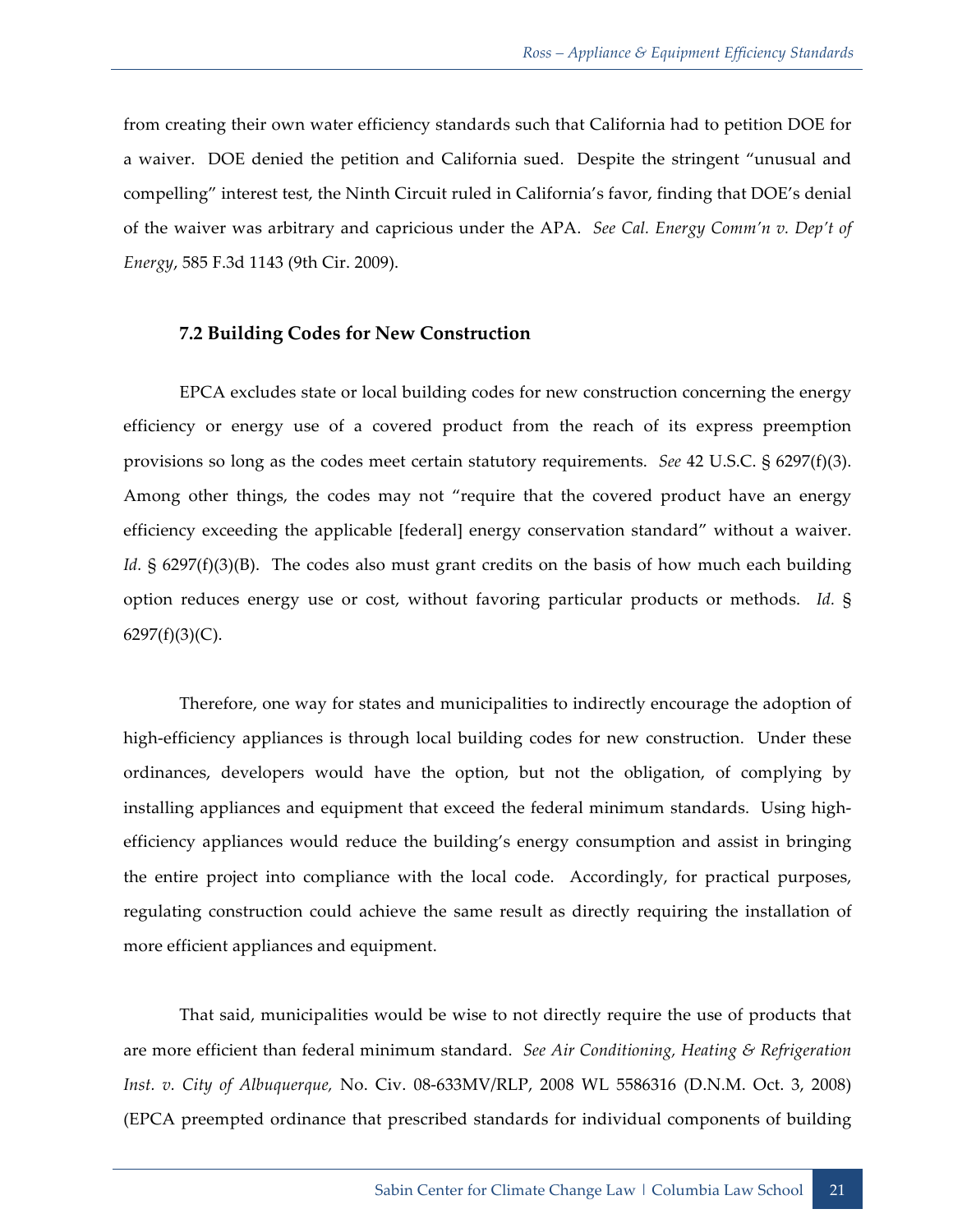that exceeded the federal minimum standards); Danielle Speigel-Feld & Augusta Wilson, *Greening New York City's Homes: The Case for Requiring Energy Efficiency Upgrades*, GUARINI CENTER AT NYU SCHOOL OF LAW, at 17 (Jan. 12, 2017) (advising New York City to not "include anything in the ordinance that would require homeowners to install appliances that are more efficient than the minimum federal standards" in light of preemption concerns).

Two judicial precedents, one from the Ninth Circuit and the other from the District of New Mexico, have reached different conclusions with respect to ordinances that technically allow for building owners to comply by using only products that meet, but do not exceed, the federal minimum standards, even though doing so would be the more expensive option. *Compare Bldg. Indus. Ass'n of Wash. v. Wash. State Bldg. Code Council*, 683 F.3d 1144, 1151 (9th Cir. 2012) (allowing less expensive, more efficient options does not "require" builders to use more efficient products within the meaning of EPCA), *with City of Albuquerque*, 2008 WL 5586316, at \*9 (EPCA preempts municipal code that imposes a "penalty" on building owners using federally compliant products because they must make other modifications to their homes to increase their homes' energy efficiency); *see also* Jeffrey Pike, *A Tale of Two Codes: The Influence of Albuquerque and Washington on Green Building*, 41 B.C. ENVTL. AFF. L. REV. 201, 226-27 (2014) (noting conflicting precedent as to whether "effectively forcing" a developer to use a certain product constitutes an impermissible requirement under  $\S 6297(f)(3)(B)$  of EPCA).

#### **7.3 Covering New Products**

-

States may also pass laws for new consumer appliances and industrial equipment that are not covered by federal law. For example, despite 42% of U.S. homes having at least one desktop computer, and 64% having at least one laptop computer, <sup>23</sup> no national standards exist for computer products. *See* ASAP, *Computers and Computer Systems,* http://appliancestandards.org/product/computers-and-computer-systems ("there are no national standards for

<sup>23</sup> *See* DOE Residential Energy Consumption Survey (RECS 2015), *available at* https://www.eia.gov/consumption/residential/data/2015.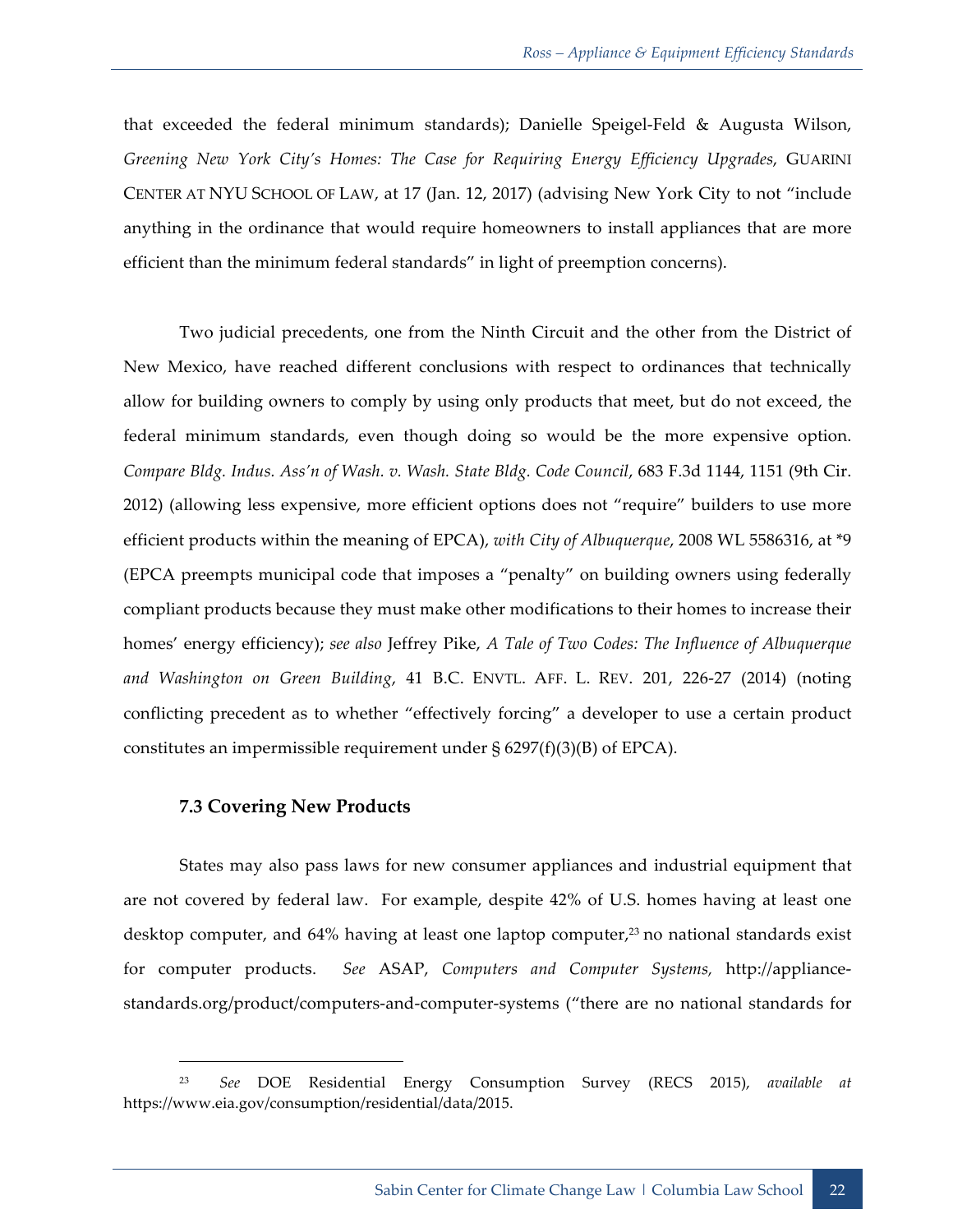computers"). The California Energy Commission recently adopted standards for computers and computer monitors in December 2016. *See id.*; California Energy Commission, *Energy Commission Adopts Energy Standards for Computers and Monitors* (Dec. 14, 2016); http://www.energy.ca.gov/releases/2016\_releases/2016-12-14\_Adopt\_Energy\_Stds

\_for\_Computr\_and\_Monitors\_NR.html. New York and other states could consider adopting California's standards for such computers and computer systems, as well as other products for which states have taken responsibility for enforcing. *See* Appliance Standards Awareness Project, https://appliance-standards.org/states (listing appliances and equipment covered by unpreempted state efficiency standards, including battery chargers, deep dimming fluorescent ballasts, and faucets). By one estimate, if California's standards were adopted nationwide, they could save U.S. consumers about \$2.2 billion annually on their electricity bills, save 20 billion kilowatt hours of electricity, and reduce carbon pollution by 14 million metric tons per year. $24$ 

#### **7.4 Procurement**

**.** 

EPCA also allows state agencies to implement more stringent minimum energy standards for appliances that they purchase for their own uses. *See* 42 U.S.C. §6297(e). Pursuant to the statute, "[a]ny State regulation which sets forth procurement standards for a State (or political subdivision thereof) shall not be superseded by the provisions of this part if such standards are more stringent than the corresponding Federal energy conservation standards." *Id.*

States have taken advantage of this preemption exception. For example, New York has issued minimum energy standards governing products procured by state government, requiring that state facilities must purchase equipment and appliances that meet minimum efficiency standards established by NYSERDA. *See* N.Y. Comp. Codes R. & Regs. tit. 21, § 506.1

<sup>24</sup> Pierre Delforge, *California Blazes Ahead with Computer Efficiency Standards*, NAT'L RESOURCES DEF. COUNCIL (Sept. 9, 2016) (citing NRDC study of proposed legislation), https://www.nrdc.org/experts/pierre-delforge/california-blazes-ahead-computer-efficiency-standards.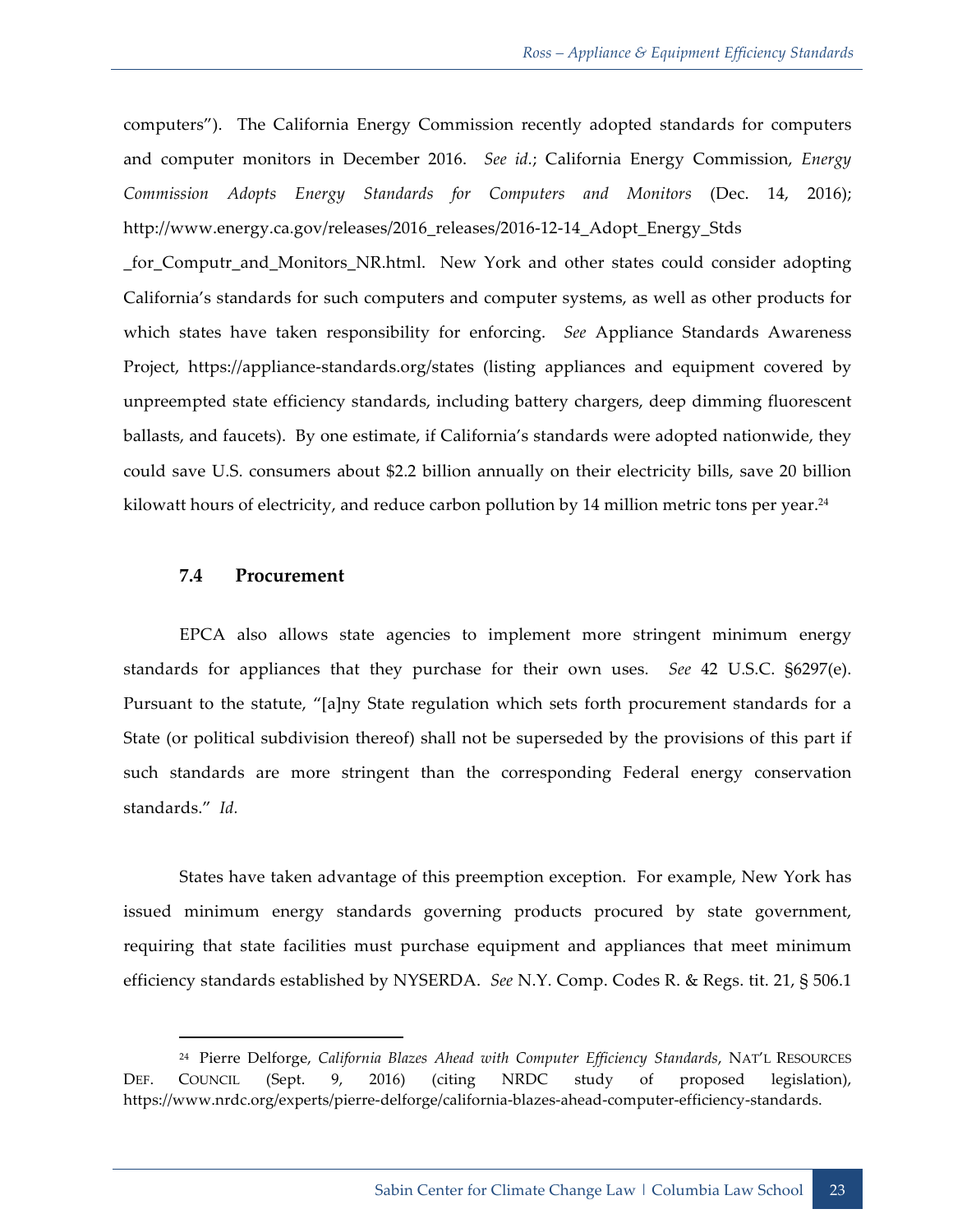*et seq*. Standards have been provided for equipment including lighting, central air conditioners and heat pumps, electric motors, and other appliances. *See id.* § 506.4*.*

#### **7.5 Federal Litigation Against the DOE**

**.** 

Finally, recent actions by State Attorneys General highlight an additional avenue through which state governments can increase energy efficiency: suing the DOE. A coalition of states sent a 60-day notice to sue in April to the Secretary of DOE alleging he has violated EPCA and the APA by failing to submit for publication in the Federal Register five energy efficiency standards that DOE issued in December 2016.<sup>25</sup>These efficiency standards were promulgated under EPCA, and applicable to air compressors, commercial packaged boilers, portable air conditioners, walk-in coolers and freezers, and uninterruptible power supplies (a class of battery chargers). After 60 days had passed, the plaintiffs filed lawsuits.<sup>26</sup> The final rule for walk-in coolers and freezers was published on July 10, 2017, but, as of writing, the other four standards remain in limbo.<sup>27</sup>

In April, a similar group of State Attorneys Generals and others petitioned the Second Circuit to review DOE's delay of the effective date of energy efficiency standards for ceiling fans.28 The next month DOE issued a final rule confirming that the effective date for the new

27 *See Energy Conservation Program: Energy Conservation Standards for Walk-In Cooler and Freezer Refrigeration Systems*, 82 FR 31808-01 (July 10, 2017); *see also* Elizabeth Noll, *Cool Efficiency Standard Free; Others Still Held Hostage,* NAT. RESOURCE DEF. COUNCIL (July 7, 2017), https://www.nrdc.org/experts/elizabeth-noll/cool-efficiency-standard-freed-4-others-still-held-hostage.

28 Petition for Review, *State of New York v. Dep't of Energy* (2d Cir. Mar. 31, 2017), *available at* https://ag.ny.gov/sites/default/files/2017\_03\_31\_petition\_and\_rules\_final.pdf; see *also*

<sup>&</sup>lt;sup>25</sup> Letter from Eric Schneiderman et al, to Secretary of DOE, James R. Perry (Apr. 3, 2017), available at https://ag.ny.gov/sites/default/files/2017\_04\_03\_notice\_letter\_and\_appendices\_final.pdf.

<sup>26</sup> Complaint, *Nat. Resources Def. Council v. Rick Perry*, Case No. 3:17-cv-03404 (N.D. Cal. June 13, 2017) (Dkt No. 1); Complaint, *State of California v. James R. Perry*, Case No. 4:17-cv-03406 (N.D. Cal. June 13, 2017) (Dkt No. 1).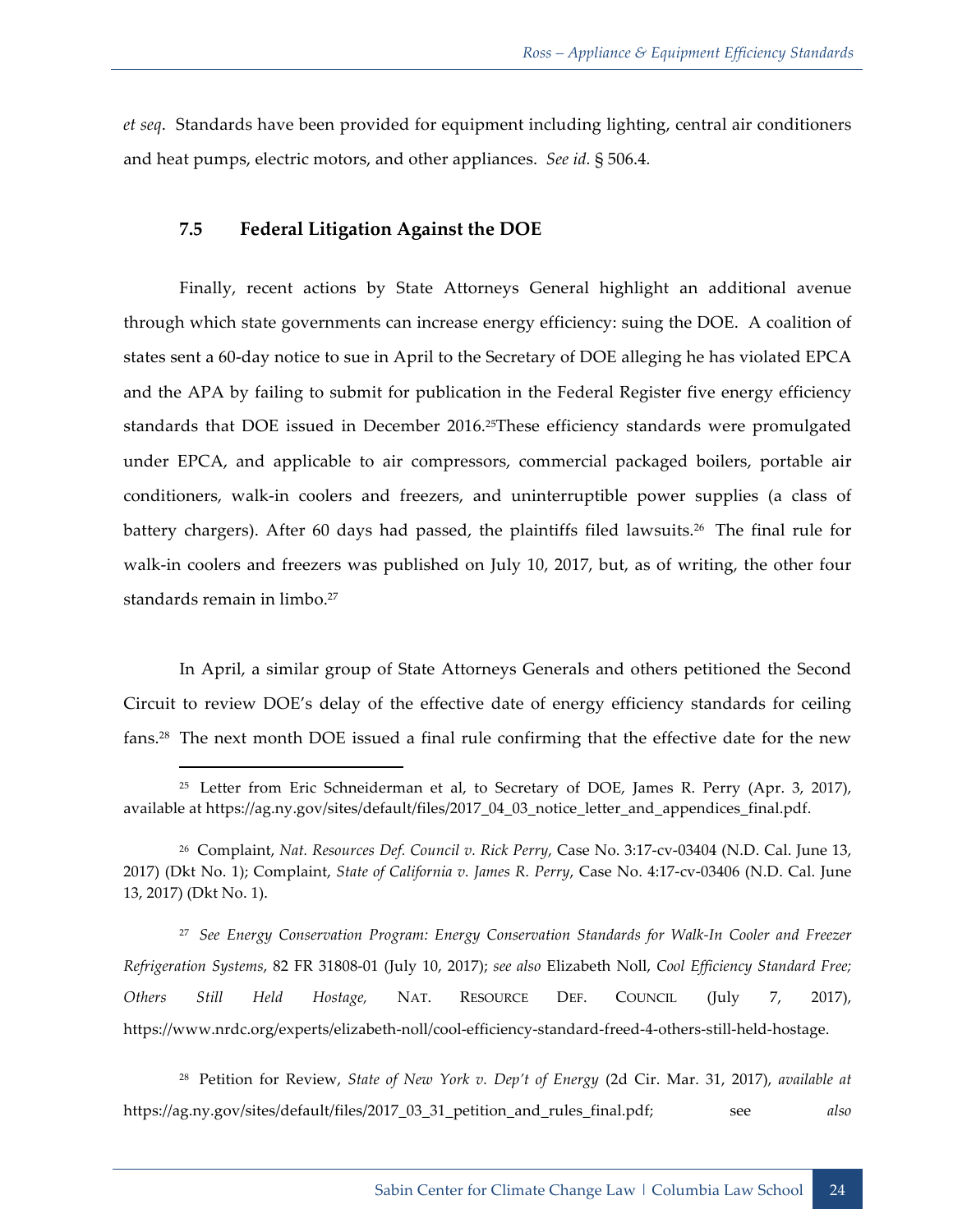ceiling fan rule would be September 30, 2017, and the compliance date would be January 21, 2020, as originally published. 29

In addition to plaintiff-side litigation, states can also intervene to protect their energy efficiency interests in lawsuits between industry groups and the DOE. A California-led coalition of states recently did this in an appeal concerning disputed lightbulb efficiency standards.<sup>30</sup>

https://ag.ny.gov/press-release/attorney-general-schneiderman-announces-lawsuit-and-other-legalaction-against-trump.

<u>.</u>

29 *See Energy Conservation Program: Energy Conservation Standards for Ceiling Fans*, 82 FR 23723-01 (May 24, 2017).

30 Motion of the States of California, Massachusetts, New York, Oregon, Vermont, and Washington, and the District of Columbia for Leave to Intervene as Respondents, *Nat'l Electrical Manufacturers Association v. U.S. Dep't of Energy*, Case No. 17-1341 (4th Cir. Apr. 17, 2017) (Dkt. No. 19-1), *available at* http://blogs2.law.columbia.edu/climate-change-litigation/wp-content/uploads/sites/16/casedocuments/2017/20170417\_docket-17-1341\_motion-to-intervene.pdf; Attorney General Becerra Intervenes in Lawsuit to Defend Energy Efficiency Standards (Apr. 18, 2017), https://oag.ca.gov/news/pressreleases/attorney-general-becerra-intervenes-lawsuit-defend-energy-efficiency-standards.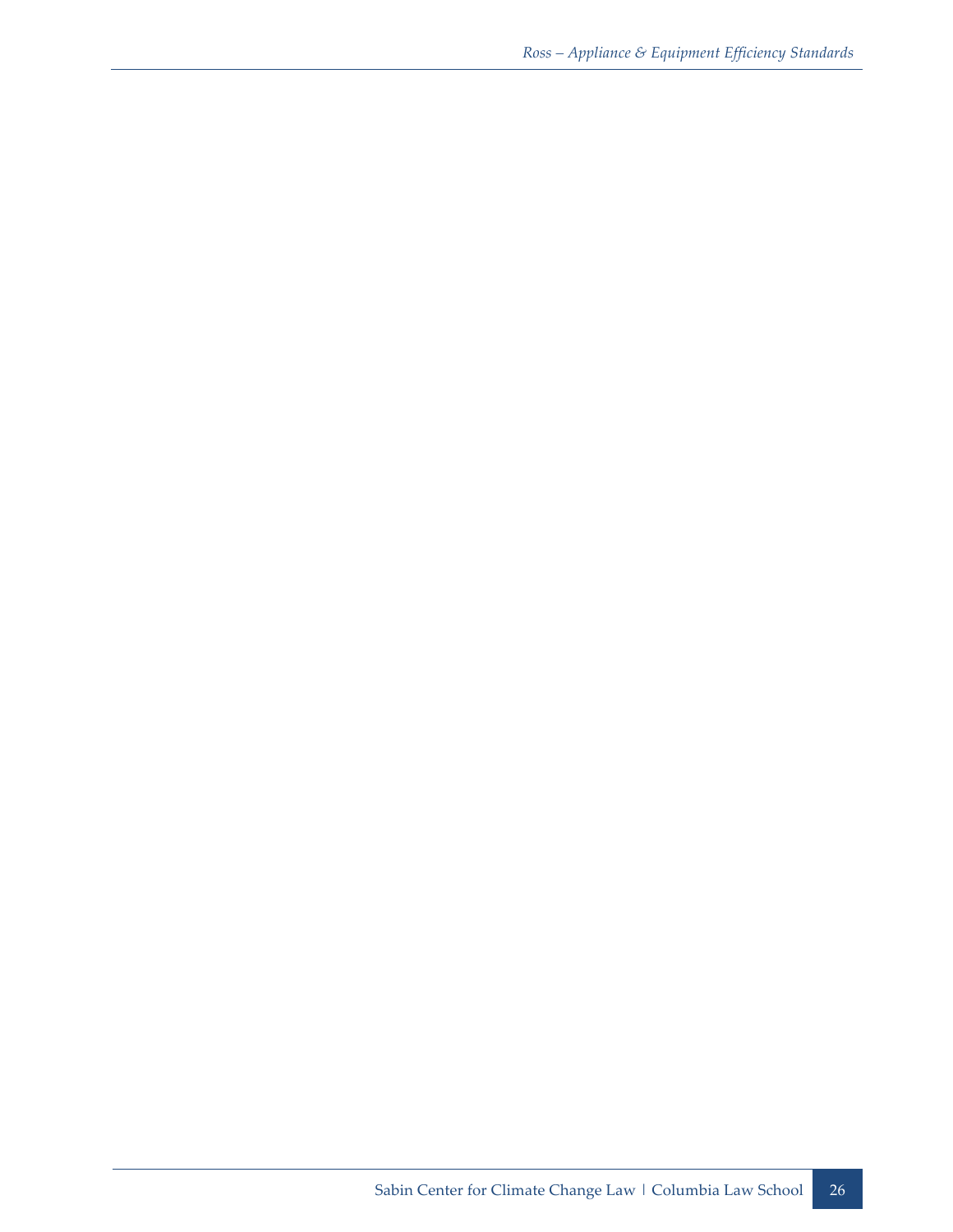|                             | <b>Current</b><br><b>DOE</b> |                     |                             |                                                                                                  |
|-----------------------------|------------------------------|---------------------|-----------------------------|--------------------------------------------------------------------------------------------------|
|                             | <b>Standard</b><br>as of     |                     |                             |                                                                                                  |
|                             |                              |                     | <b>New Standard Pending</b> |                                                                                                  |
| Product                     | 5/31/17?                     | <b>Reg Citation</b> | or Delayed?                 | <b>Rulemaking Status/Comments</b>                                                                |
|                             |                              |                     |                             | DOE published a final rule regarding energy                                                      |
|                             |                              |                     |                             | conservation standards for automatic commercial                                                  |
|                             |                              |                     |                             | ice makers. 80 FR 4645 (January 28, 2015) The                                                    |
|                             |                              |                     |                             | new standards take effect January 1, 2018 and                                                    |
|                             |                              |                     |                             | include amended standards for previously covered                                                 |
|                             |                              |                     |                             | equipment, namely cube type automatic                                                            |
|                             |                              |                     |                             | commercial ice makers with harvest capacities                                                    |
|                             |                              |                     |                             | between 50 and 2,500 pounds of ice per 24-hour                                                   |
|                             |                              |                     |                             | period. In addition, the new standards explicitly                                                |
|                             |                              |                     |                             | cover other types of batch machines, such as tube                                                |
|                             |                              |                     |                             | ice type ice makers. Finally, the new standards                                                  |
|                             |                              |                     |                             | extend coverage to all batch and continuous type<br>automatic commercial ice makers with harvest |
| <b>Automatic Commercial</b> |                              |                     |                             | capacities between 50 and 4,000 pounds of ice per                                                |
| Ice Makers                  | Yes                          | 10 CFR 431.136      | No                          | 24 hour period.                                                                                  |
|                             |                              |                     |                             |                                                                                                  |
| <b>Battery Chargers</b>     |                              |                     |                             | Yes (DOE failed to submit   DOE has issued a pre-publication Federal Register                    |
| (including                  |                              |                     |                             | final rule to FR; subject of final rule pertaining to energy conservation                        |
|                             |                              |                     |                             |                                                                                                  |
| uninterruptible power       |                              |                     |                             | State AGs' 4/3/17 60-day standards for uninterruptible power supplies, a                         |
| supplies)                   | Yes                          | 10 CFR 430.32(z)    | notice to sue DOE)          | class of battery chargers. (December 28, 2016).                                                  |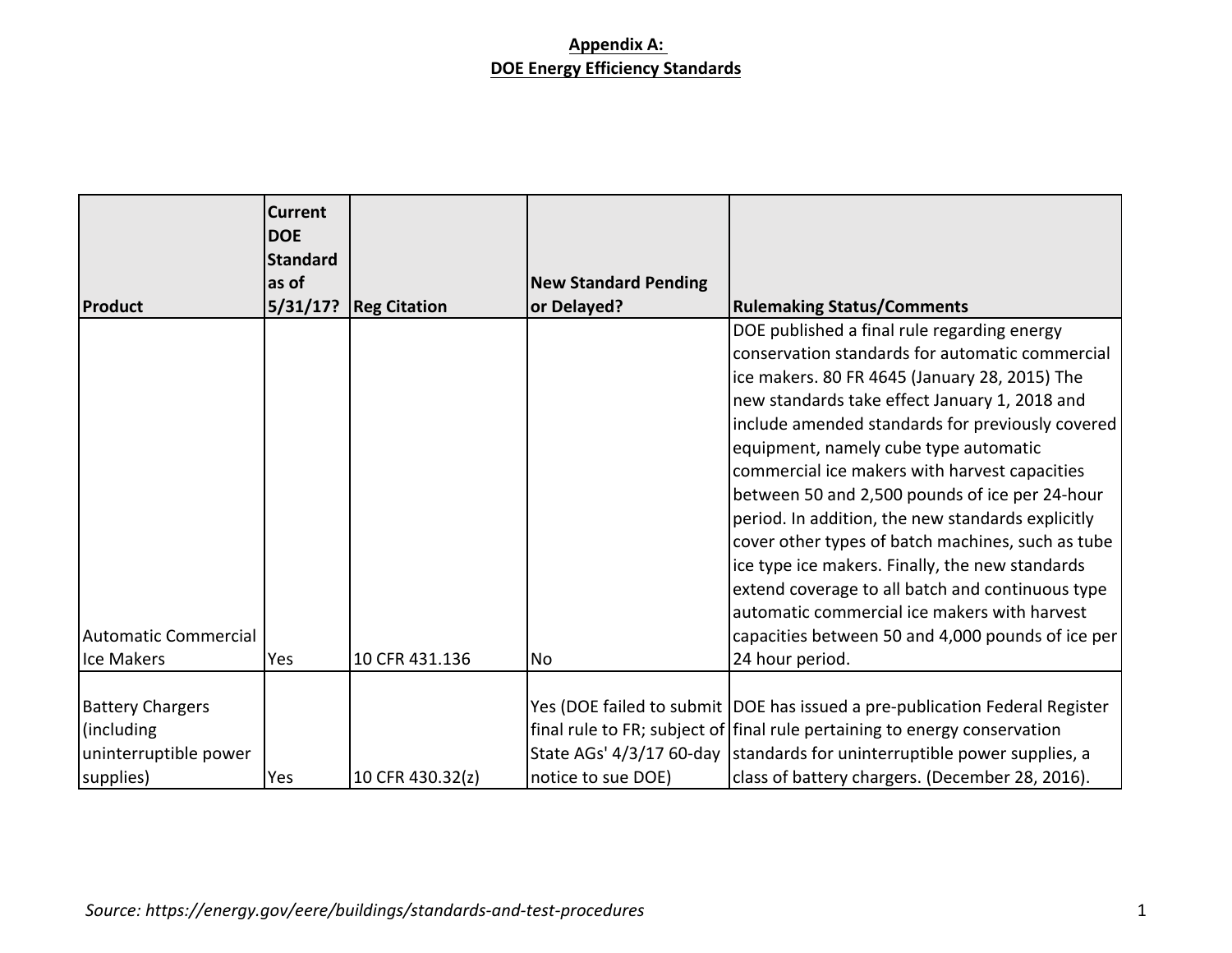| <b>Product</b>         | <b>Current</b><br><b>IDOE</b><br>Standard<br>las of<br>5/31/17? | <b>Reg Citation</b> | <b>New Standard Pending</b><br>or Delayed? | <b>Rulemaking Status/Comments</b>                                                                                                                                                                                        |
|------------------------|-----------------------------------------------------------------|---------------------|--------------------------------------------|--------------------------------------------------------------------------------------------------------------------------------------------------------------------------------------------------------------------------|
| Boilers                | Yes                                                             | 10 CFR 432(e)(2)    | No                                         | DOE recently undertook a rulemaking that<br>concluded with a final rule in January 2016 to<br>establish new and amended energy conservation<br>lstandards for residential boilers. See 81 FR 2320<br>(January 15, 2016). |
| Ceiling Fan Light Kits | Yes                                                             | 10 CFR 430(s)       | No                                         | DOE has published a Federal Register final rule<br>pertaining to energy conservation standards for<br>ceiling fan light kits. 81 FR 580 (January 6, 2016).                                                               |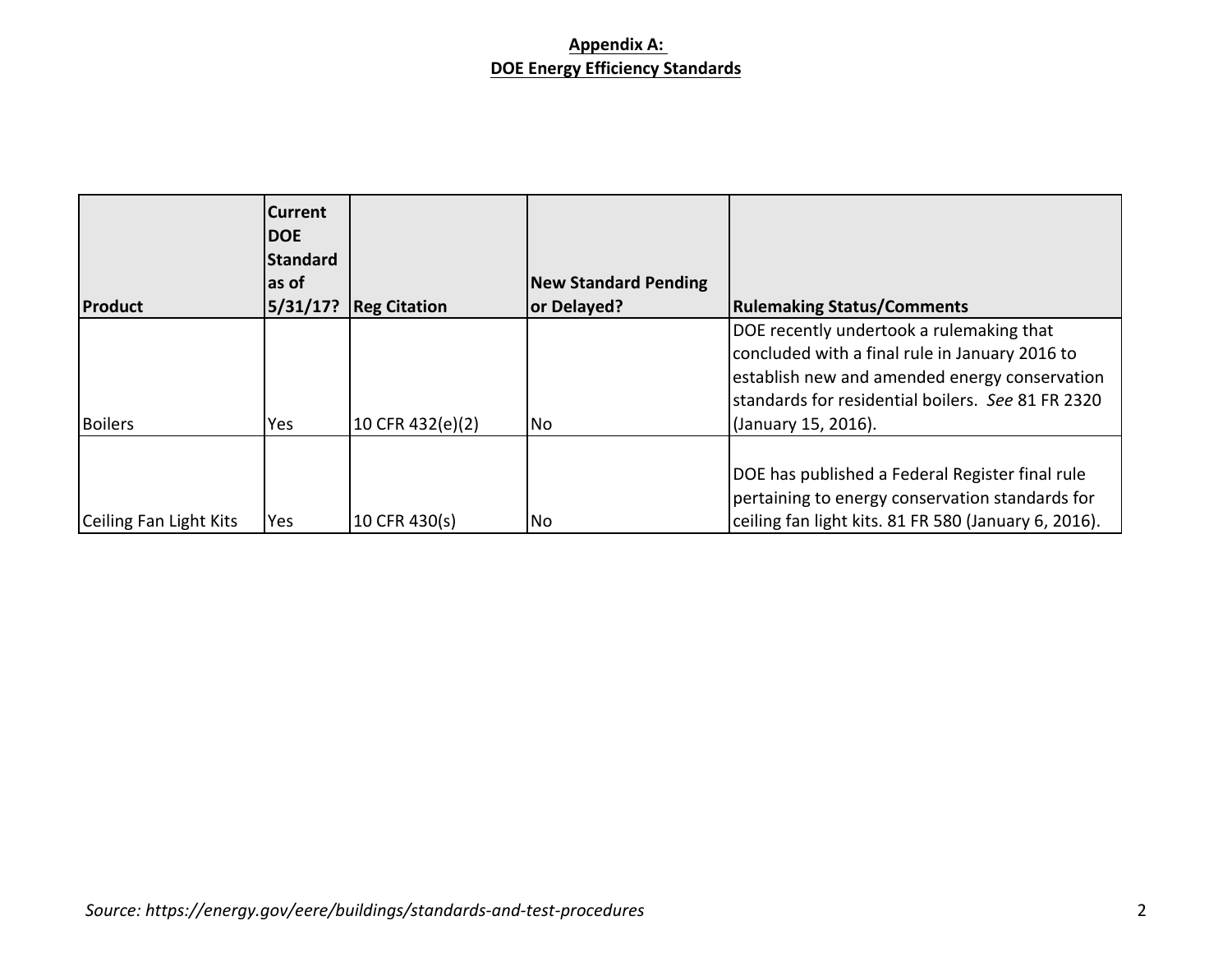|              | <b>Current</b><br><b>DOE</b><br><b>Standard</b><br>as of |                     | <b>New Standard Pending</b>                  |                                                                                                                                                                                                                                                                                                                                                                                                                                                                                                                                                                                                                                                                                                                                                                                                                               |
|--------------|----------------------------------------------------------|---------------------|----------------------------------------------|-------------------------------------------------------------------------------------------------------------------------------------------------------------------------------------------------------------------------------------------------------------------------------------------------------------------------------------------------------------------------------------------------------------------------------------------------------------------------------------------------------------------------------------------------------------------------------------------------------------------------------------------------------------------------------------------------------------------------------------------------------------------------------------------------------------------------------|
| Product      | 5/31/17?                                                 | <b>Reg Citation</b> | or Delayed?                                  | <b>Rulemaking Status/Comments</b>                                                                                                                                                                                                                                                                                                                                                                                                                                                                                                                                                                                                                                                                                                                                                                                             |
|              |                                                          |                     | Yes (DOE delayed<br>2017; confirmed original | DOE has published a confirmation of rulemaking<br>notice in the Federal Register announcing the<br>completion of a review of the final rule amending<br>energy conservation standards for ceiling fans,<br>published on January 19, 2017 and confirming that<br>compliance date of that rule remains January 21,<br>2020. 82 FR 23723 (May 24, 2017). DOE has<br>published a final rule in the Federal Register<br>further delaying the effective date pertaining to<br>energy conservation standards for ceiling fans. See<br>82 FR 14427 (March 21, 2017). DOE has published<br>a final rule in the Federal Register delaying the<br>effective date pertaining to energy conservation<br>effective date to Sept. 30, standards for ceiling fans. See 82 FR 8806 (January<br>31, 2017). DOE has published a Federal Register |
|              |                                                          |                     | compliance date of                           | final rule pertaining to energy conservation                                                                                                                                                                                                                                                                                                                                                                                                                                                                                                                                                                                                                                                                                                                                                                                  |
|              |                                                          |                     | January 21, 2020 on                          | standards for ceiling fans. See 82 FR 6826 (January                                                                                                                                                                                                                                                                                                                                                                                                                                                                                                                                                                                                                                                                                                                                                                           |
| Ceiling Fans | Yes                                                      | 10 CFR 430.32(s)(1) | 5/24/2017                                    | 19, 2017).                                                                                                                                                                                                                                                                                                                                                                                                                                                                                                                                                                                                                                                                                                                                                                                                                    |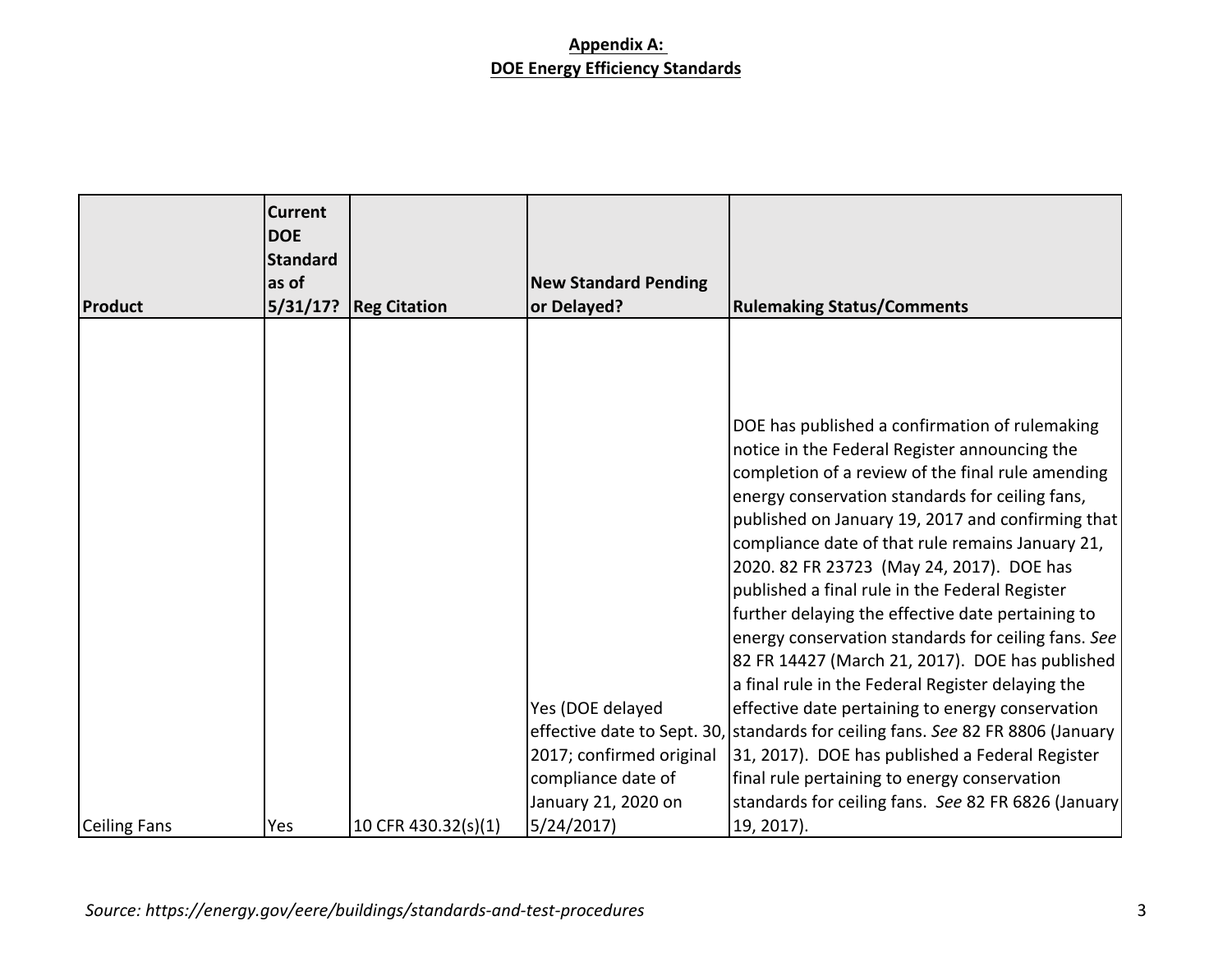|                       | <b>Current</b><br><b>IDOE</b><br>Standard<br>las of |                     | <b>New Standard Pending</b> |                                                     |
|-----------------------|-----------------------------------------------------|---------------------|-----------------------------|-----------------------------------------------------|
| <b>Product</b>        | 5/31/17?                                            | <b>Reg Citation</b> | or Delayed?                 | <b>Rulemaking Status/Comments</b>                   |
|                       |                                                     |                     |                             | DOE has published a Federal Register notice of      |
|                       |                                                     |                     |                             | proposed rulemaking pertaining to air               |
|                       |                                                     |                     |                             | conditioners and heat pumps. See 82 FR 1608         |
|                       |                                                     |                     |                             | (January 6, 2017). DOE has published a direct final |
| <b>ICentral Air</b>   |                                                     |                     |                             | rule in the Federal Registerpertaining to air       |
| Conditioners and Heat |                                                     |                     |                             | conditioners and heat pumps. See 82 FR 1786         |
| <b>Pumps</b>          | Yes                                                 | 10 CFR 430.32(c)(3) | <b>No</b>                   | (January 6, 2017).                                  |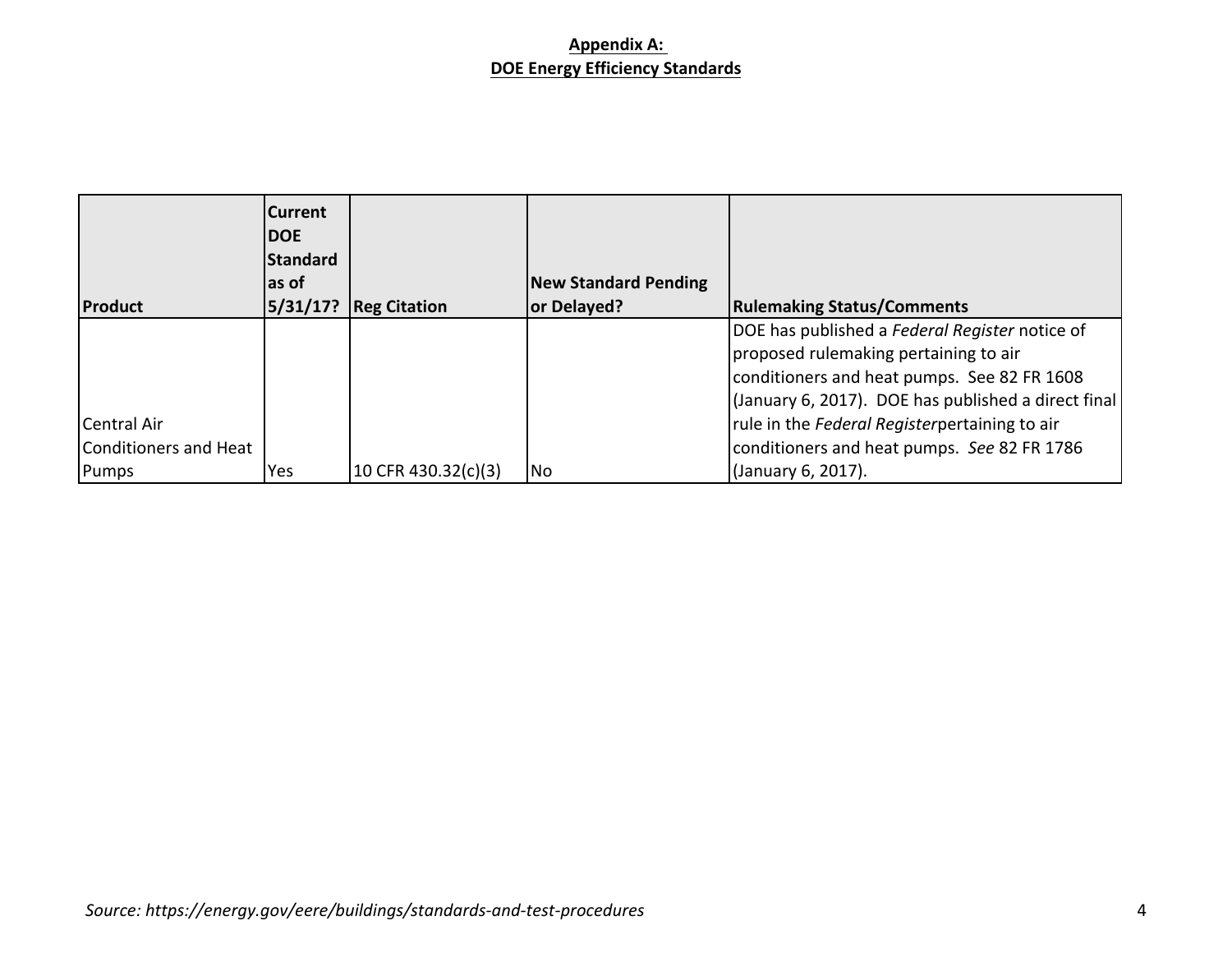|                  | <b>Current</b><br><b>DOE</b><br><b>Standard</b><br>as of |                     | <b>New Standard Pending</b> |                                                      |
|------------------|----------------------------------------------------------|---------------------|-----------------------------|------------------------------------------------------|
| <b>Product</b>   | 5/31/17?                                                 | <b>Reg Citation</b> | or Delayed?                 | <b>Rulemaking Status/Comments</b>                    |
|                  |                                                          |                     |                             |                                                      |
|                  |                                                          |                     |                             | There are no standards rulemakings for rough         |
|                  |                                                          |                     |                             | service lamps, vibration service lamps, 3-way        |
|                  |                                                          |                     |                             | incandescent lamps, 2,601-3,300 lumen general        |
|                  |                                                          |                     |                             | service incandescent lamps, and shatter-resistant    |
|                  |                                                          |                     |                             | lamps. These lamps were statutorily exempted         |
|                  |                                                          |                     |                             | from energy conservation standards due to their      |
|                  |                                                          |                     |                             | low market share. In order to verify that such basis |
|                  |                                                          |                     |                             | for exemption remains valid, EISA 2007 directs       |
|                  |                                                          |                     |                             | DOE to monitor their shipments. To date, none of     |
|                  |                                                          |                     |                             | the five lamp types unit sales have crossed the      |
|                  |                                                          |                     |                             | statutory threshold for a standard. DOE will         |
|                  |                                                          |                     |                             | continue to monitor these five lamp types and        |
|                  |                                                          |                     |                             | determine whether an energy conservation             |
|                  |                                                          |                     |                             | standards rulemaking is required, consistent with    |
| Certain Lamps    | <b>No</b>                                                |                     | <b>No</b>                   | 42 U.S.C. 6295(I)(4)(D)-(H).                         |
|                  |                                                          |                     |                             | DOE has published Federal Register notice of open    |
|                  |                                                          |                     |                             | meetings regarding standards and test procedures     |
|                  |                                                          |                     |                             | for circulator pumps. See 81 FR 80008 (November      |
| Circulator Pumps | No                                                       |                     | No                          | 15, 2016).                                           |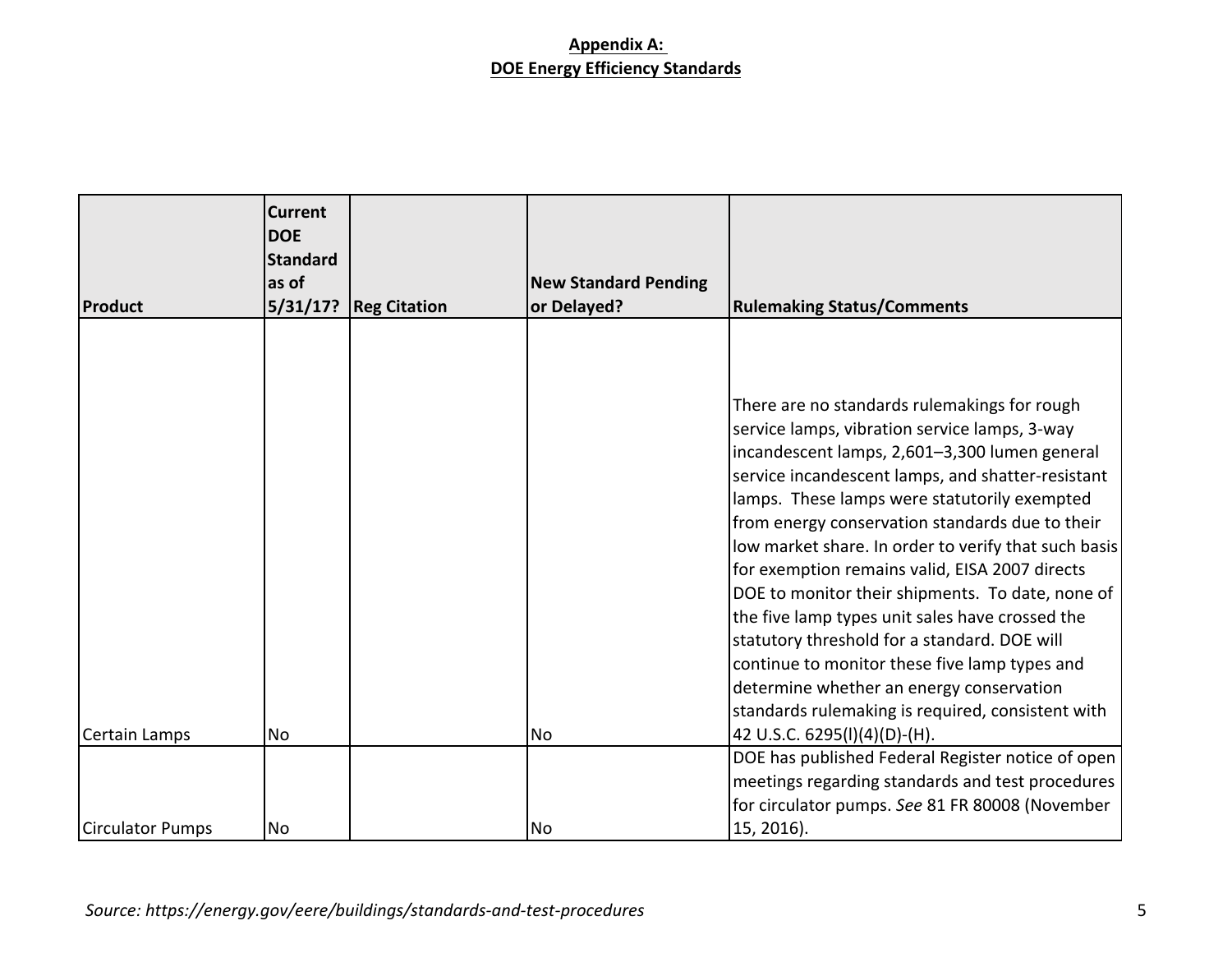|                        | <b>Current</b><br><b>DOE</b><br><b>Standard</b><br>las of |                     | <b>New Standard Pending</b> |                                                                                                        |
|------------------------|-----------------------------------------------------------|---------------------|-----------------------------|--------------------------------------------------------------------------------------------------------|
| Product                | 5/31/17?                                                  | <b>Reg Citation</b> | or Delayed?                 | <b>Rulemaking Status/Comments</b><br>DOE published a direct final rule prescribing                     |
|                        |                                                           |                     |                             | amended energy conservation standards for                                                              |
| Clothes Dryers         | Yes                                                       | 10 CFR 430.32(h)    | No                          | clothes dryers. 76 FR 22454 (April 21, 2011).                                                          |
|                        |                                                           |                     |                             | DOE has published a Federal Register notice of a<br>direct final rule for clothes washers. 77 FR 32308 |
| Clothes Washers        | Yes                                                       | 10 CFR 430.32(g)    | <b>No</b>                   | (May 31, 2012).                                                                                        |
| <b>Clothes Washers</b> | Yes                                                       | 10 CFR 431.156      | No                          | There are no ongoing standards rulemakings for<br>commercial clothes washers.                          |
|                        |                                                           |                     | Yes (DOE failed to submit   |                                                                                                        |
| lCommercial and        |                                                           |                     |                             | final rule to FR; subject of DOE has issued a pre-publication notice of final                          |
| Industrial Air         |                                                           |                     |                             | State AGs' 4/3/17 60-day rule pertaining to energy efficiency standards for                            |
| Compressors            | No                                                        |                     | notice to sue DOE)          | compressors (December 5, 2016).                                                                        |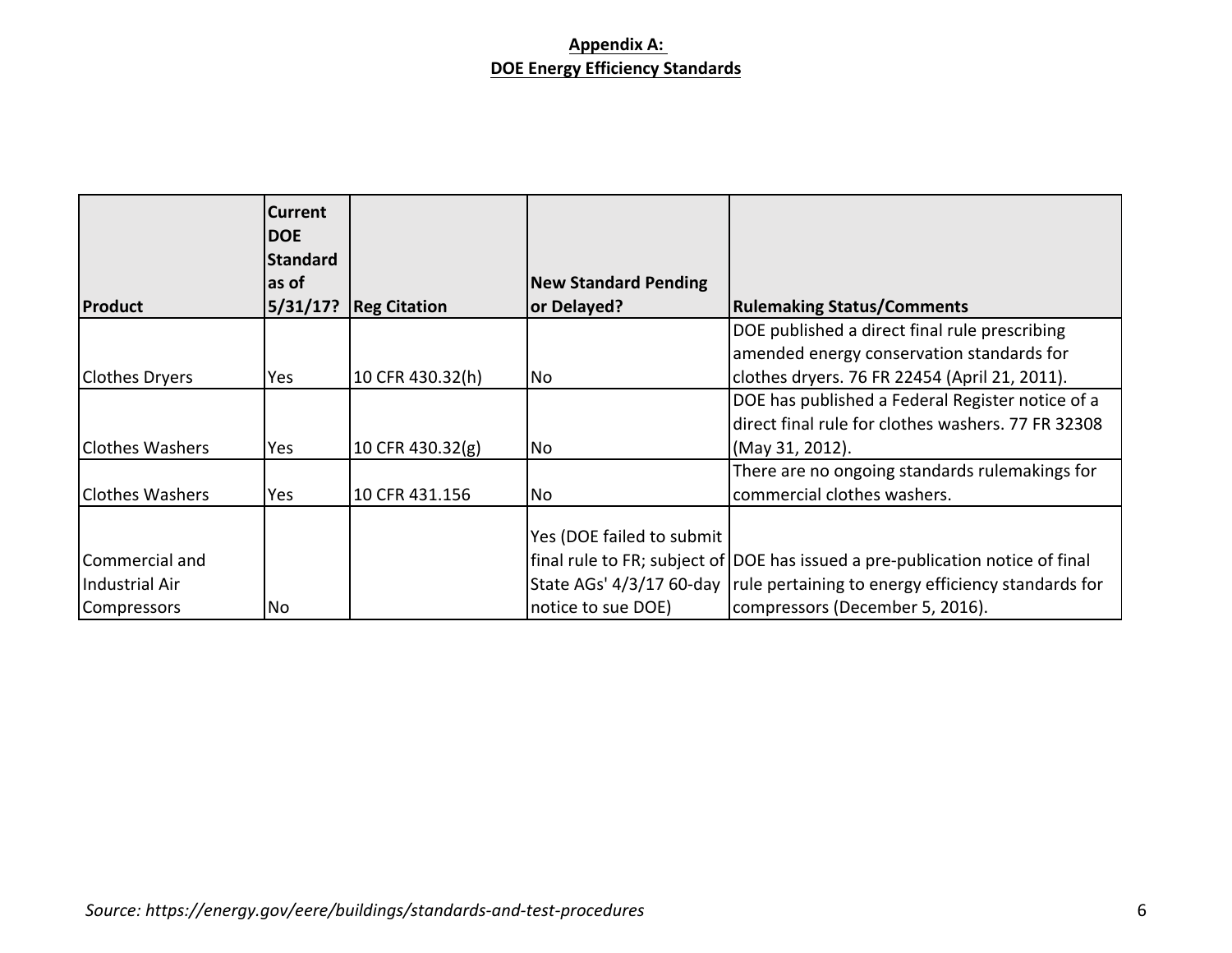| <b>Product</b>                                                                                               | <b>Current</b><br><b>DOE</b><br><b>Standard</b><br>as of<br>5/31/17? | <b>Reg Citation</b> | <b>New Standard Pending</b><br>or Delayed? | <b>Rulemaking Status/Comments</b>                                                                                                                                                                                                                                                                                                                                                                                                                                                                                                                                                                                                                                                                                                                                                                                                                                                                                                                                                                                                                                                                                                                                                                                                                                                     |   |
|--------------------------------------------------------------------------------------------------------------|----------------------------------------------------------------------|---------------------|--------------------------------------------|---------------------------------------------------------------------------------------------------------------------------------------------------------------------------------------------------------------------------------------------------------------------------------------------------------------------------------------------------------------------------------------------------------------------------------------------------------------------------------------------------------------------------------------------------------------------------------------------------------------------------------------------------------------------------------------------------------------------------------------------------------------------------------------------------------------------------------------------------------------------------------------------------------------------------------------------------------------------------------------------------------------------------------------------------------------------------------------------------------------------------------------------------------------------------------------------------------------------------------------------------------------------------------------|---|
|                                                                                                              |                                                                      |                     |                                            | DOE has published a Federal Register notice of<br>correction pertaining to energy conservation<br>standards for small, large, and very large<br>commercial package air conditioners and heat<br>pumps. See 81 FR 53907 (August 15, 2016). DOE<br>has published a Federal Register notice detailing<br>the effective date and compliance dates for DOE's<br>direct final rule (DFR) pertaining to energy<br>conservation standards for small, large, and very<br>large air-cooled commercial package air<br>conditioning, heating equipment, and commercial<br>warm air furnaces. See 81 FR 32628 (May 24,<br>2016). DOE published a final rule prescribing new<br>energy conservation standards for small, large,<br>and very large commercial package air<br>conditioners and heat pumps. See 81 FR 2420<br>(January 15, 2016). In addition, as required by law<br>when issuing a direct final rule, DOE has also<br>published a supplemental notice of proposed<br>rulemaking (SNOPR). DOE is proposing to amend<br>the energy conservation standards for both small,<br>large, and very large air-cooled commercial<br>package air conditioning, heating equipment, and<br>commercial warm air furnaces identical to those<br>set forth in a direct final rule published elsewhere |   |
| Commercial Package gy.gov/eere/buildings/standards-and-test-procedures<br>Air Conditioners and<br>Heat Pumns | πە∨ا                                                                 | 10 CER 431 97       |                                            | in this Federal Register. See 81 FR 2111 (January<br>15, 2016                                                                                                                                                                                                                                                                                                                                                                                                                                                                                                                                                                                                                                                                                                                                                                                                                                                                                                                                                                                                                                                                                                                                                                                                                         | 7 |
|                                                                                                              |                                                                      |                     |                                            |                                                                                                                                                                                                                                                                                                                                                                                                                                                                                                                                                                                                                                                                                                                                                                                                                                                                                                                                                                                                                                                                                                                                                                                                                                                                                       |   |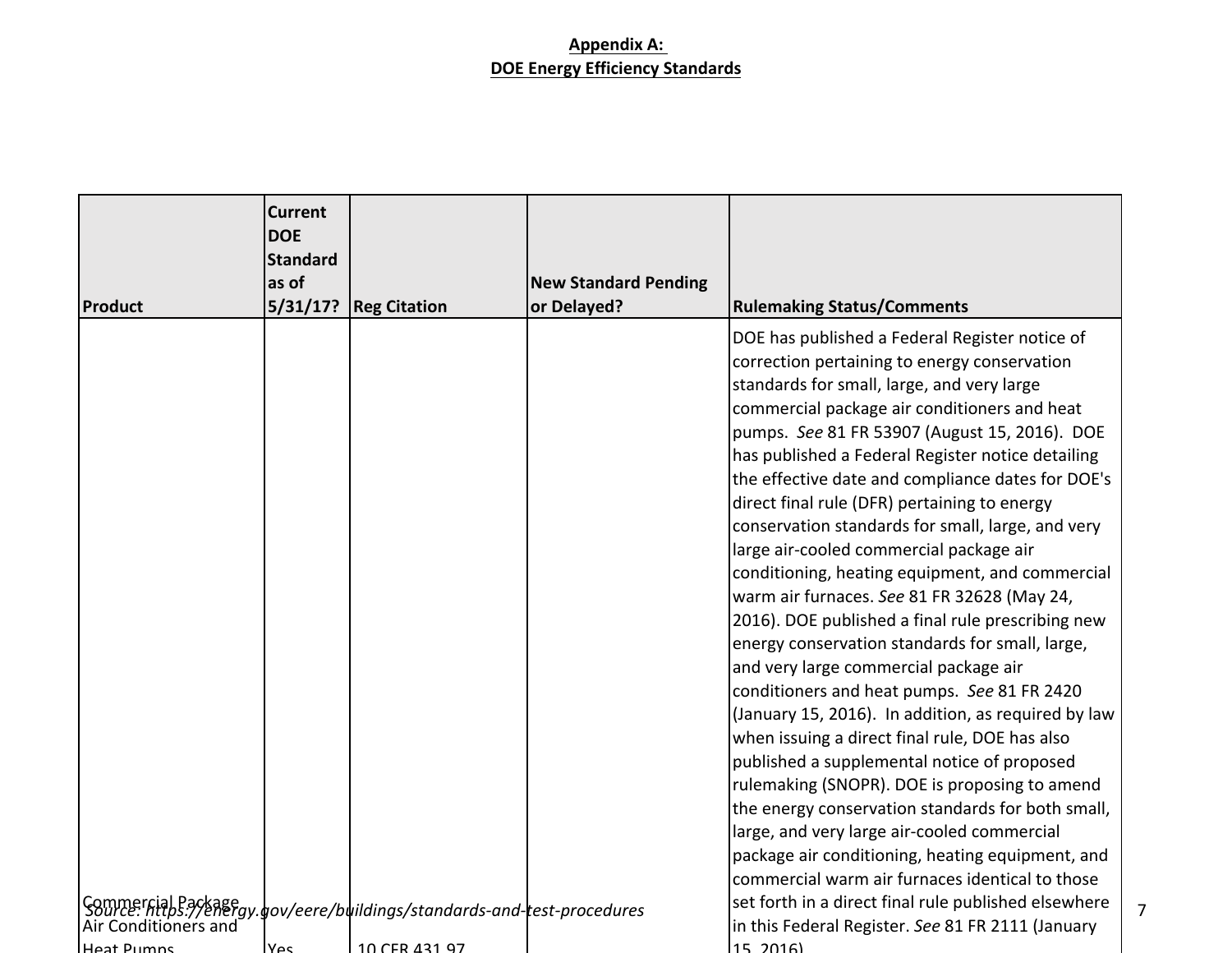| Product                        | <b>Current</b><br><b>IDOE</b><br>Standard<br>las of<br> 5/31/17? | <b>Reg Citation</b> | <b>New Standard Pending</b><br>or Delayed? | <b>Rulemaking Status/Comments</b>                                                                                                                         |
|--------------------------------|------------------------------------------------------------------|---------------------|--------------------------------------------|-----------------------------------------------------------------------------------------------------------------------------------------------------------|
|                                |                                                                  |                     |                                            | Yes (DOE failed to submit  DOE has issued a pre-publication Federal Register<br>final rule to FR; subject of final rule pertaining to energy conservation |
| Commercial Packaged<br>Boilers | Yes                                                              | 10 CFR 431.87       | notice to sue DOE)                         | State AGs' 4/3/17 60-day standards for commercial packaged boilers.<br>(December 28, 2016).                                                               |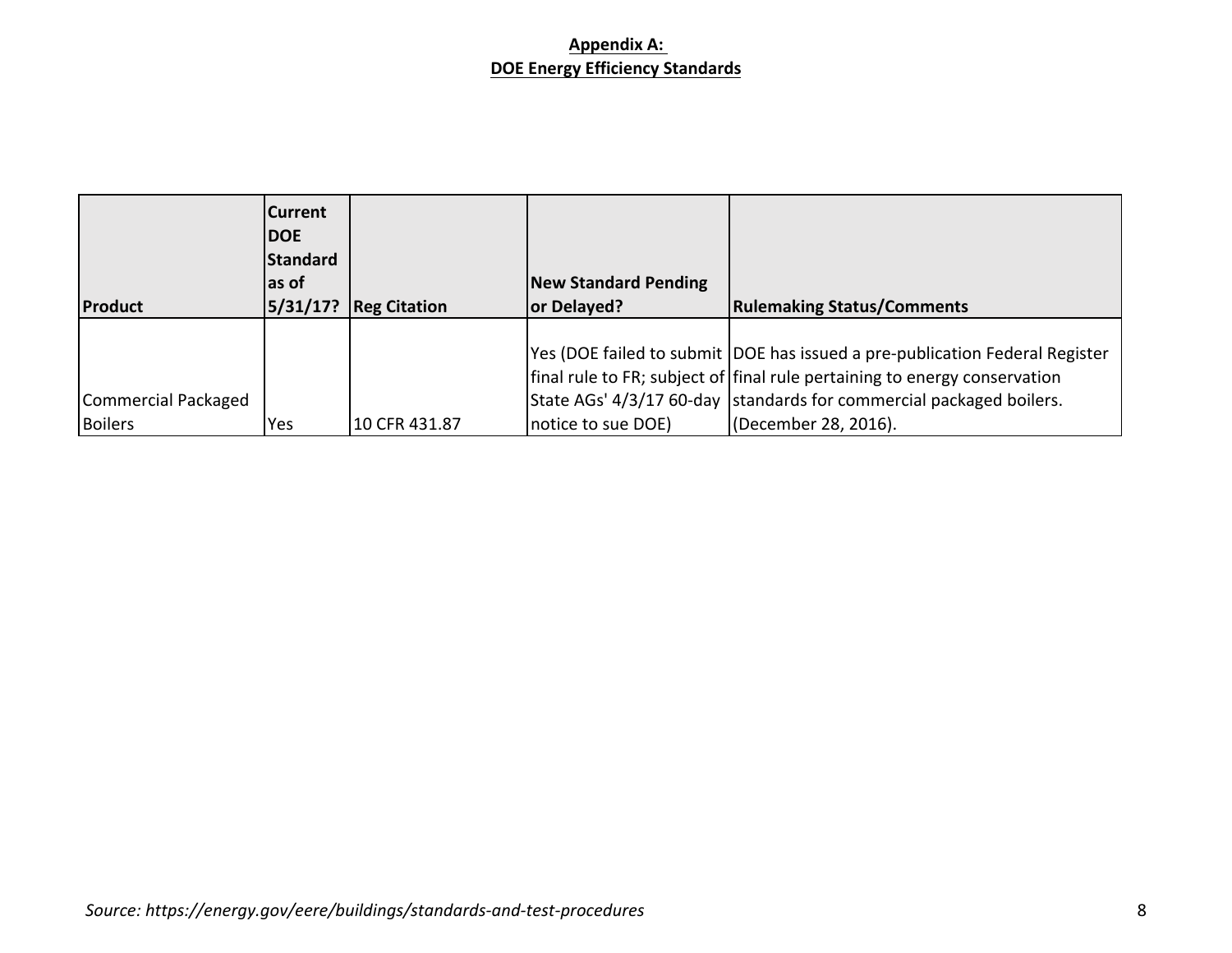|                             | <b>Current</b><br><b>DOE</b> |                     |                             |                                                                               |
|-----------------------------|------------------------------|---------------------|-----------------------------|-------------------------------------------------------------------------------|
|                             | <b>Standard</b>              |                     |                             |                                                                               |
|                             | as of                        |                     | <b>New Standard Pending</b> |                                                                               |
| Product                     | 5/31/17?                     | <b>Reg Citation</b> | or Delayed?                 | <b>Rulemaking Status/Comments</b>                                             |
|                             |                              |                     |                             | DOE has published a Federal Register final rule                               |
|                             |                              |                     |                             | pertaining to energy conservation standards for                               |
| <b>Commercial Prerinse</b>  |                              |                     |                             | commercial prerinse spray valves. 81 FR 4748                                  |
| <b>Spray Valves</b>         | Yes                          | 10 CFR 431.266      | No                          | (January 27, 2016).                                                           |
|                             |                              |                     |                             | DOE is currently undertaking a rulemaking to                                  |
|                             |                              |                     |                             | consider new energy conservation standards for                                |
| <b>Compact Fluorescent</b>  |                              |                     |                             | CFLs as part of the general service lamps (GSL)                               |
| Lamps                       | Yes                          | 10 CFR 430.32(u)    | <b>No</b>                   | rulemaking.                                                                   |
|                             |                              |                     |                             | DOE has determined tentatively that computer                                  |
|                             |                              |                     |                             | and backup battery systems qualify as a covered                               |
|                             |                              |                     |                             | product under EPCA. DOE published an extension                                |
|                             |                              |                     |                             | of the public comment period regarding energy                                 |
|                             |                              |                     |                             | conservation standards for computer and battery                               |
| <b>Computer and Battery</b> |                              |                     |                             | backup systems. See 79 FR 45377 (August 5,                                    |
| <b>Backup Systems</b>       | No                           |                     | <b>No</b>                   | $2014$ ).                                                                     |
|                             |                              |                     |                             | DOE published a final rule prescribing new energy                             |
|                             |                              |                     |                             | conservation standards and test procedures for                                |
| Computer Room Air           |                              |                     |                             | computer room air conditioners 77 FR 28928                                    |
| Conditioners                | Yes                          | 10 CFR 431.97       | <b>No</b>                   | (May 16, 2012).                                                               |
|                             |                              |                     |                             | Yes (DOE failed to submit   DOE has issued a pre-publication Federal Register |
|                             |                              |                     |                             | final rule to FR; subject of   final rule pertaining to energy conservation   |
| Consumer Portable Air       |                              |                     | AG 4/3/17 60-day notice     | standards for portable air conditioners. (December                            |
| Conditioners                | No                           |                     | to sue DOE)                 | 28, 2016).                                                                    |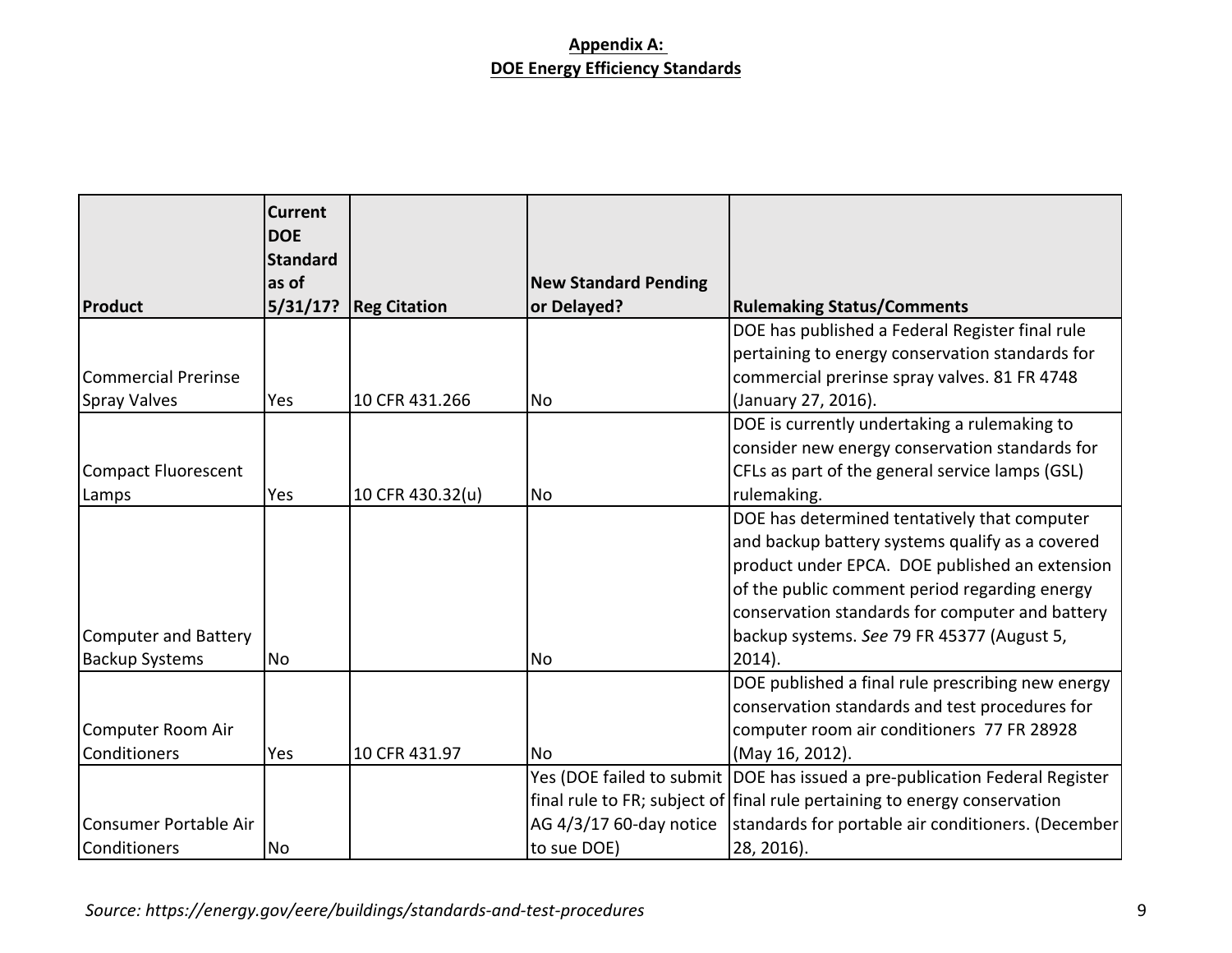|                                           | <b>Current</b><br><b>DOE</b><br><b>Standard</b><br>las of |                                                              | <b>New Standard Pending</b> |                                                                                                                                                                                                                                                                                     |
|-------------------------------------------|-----------------------------------------------------------|--------------------------------------------------------------|-----------------------------|-------------------------------------------------------------------------------------------------------------------------------------------------------------------------------------------------------------------------------------------------------------------------------------|
| <b>Product</b>                            | 5/31/17?                                                  | <b>Reg Citation</b>                                          | or Delayed?                 | <b>Rulemaking Status/Comments</b>                                                                                                                                                                                                                                                   |
| Consumer<br>Refrigerators and<br>Freezers | Yes                                                       | 10 CFR 430.32(a)                                             | No                          | DOE published a final rule establishing the<br>standards currently in effect for residential<br>refrigerators and freezers. 76 FR 57516<br>(September 15, 2011).                                                                                                                    |
| <b>Conventional Cooking</b><br>Products   | Yes                                                       | 10 CFR 430.32(j)(1)-(2) No                                   |                             | DOE has published a Federal Register notice<br>extending the comment period pertaining to the<br>supplemental notice of proposed rulemaking for<br>conventional cooking products 81 FR 67219<br>(September 30, 2016).                                                               |
| Dedicated-Purpose<br>Pool Pumps           | Yes                                                       | New standard not yet<br>codified in CFR. See<br>82 FR 24218. | No                          | DOE has published a direct final rule in the Federal<br>Register notice detailing the effective date and<br>compliance dates for DOE's direct final rule (DFR)<br>pertaining to energy conservation standards for<br>Dedicated-Purpose Pool Pumps. See 82FR24218<br>(May 26, 2017). |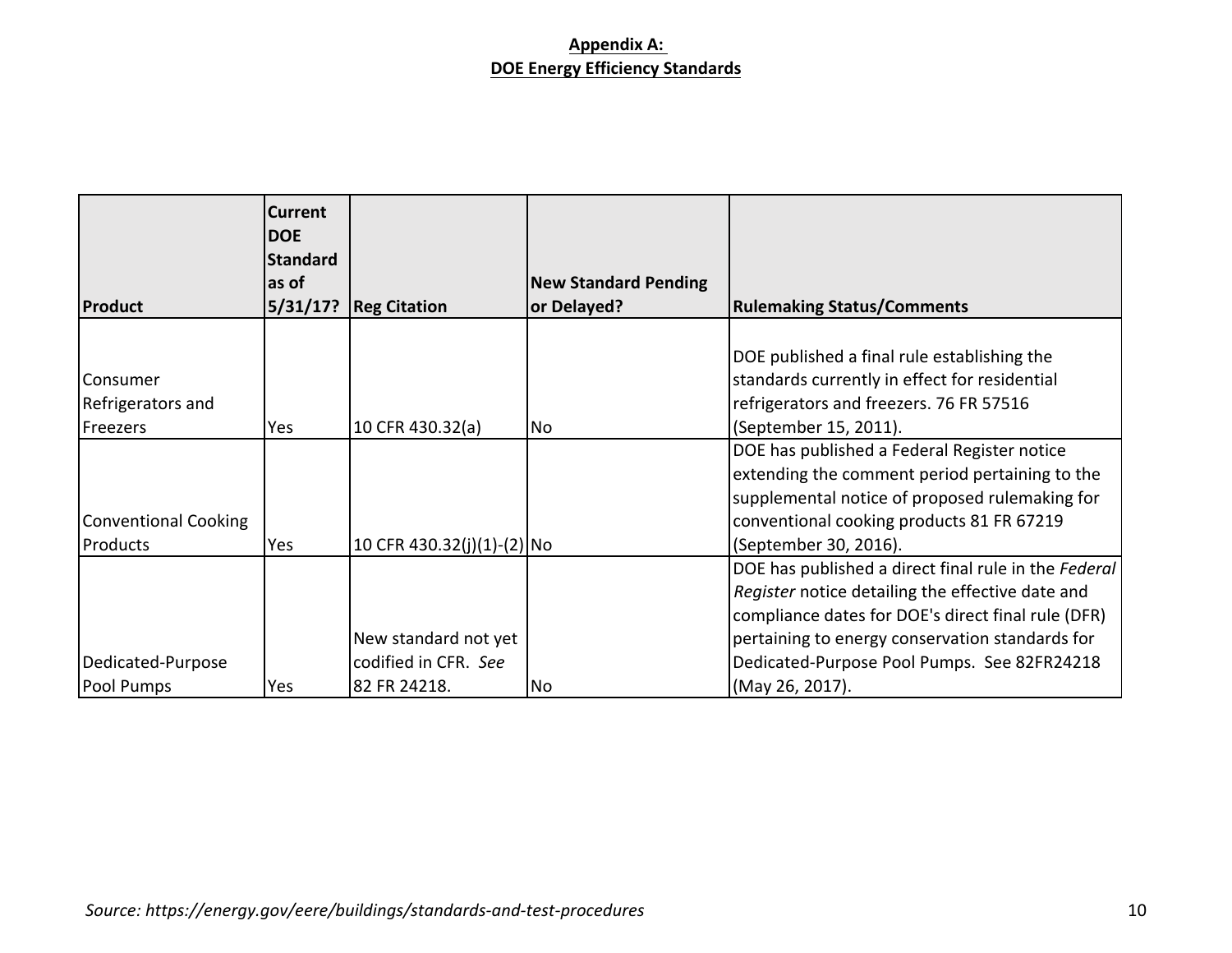|                       | Current<br><b>DOE</b><br><b>Standard</b> |                          |                             |                                                    |
|-----------------------|------------------------------------------|--------------------------|-----------------------------|----------------------------------------------------|
|                       | as of                                    |                          | <b>New Standard Pending</b> |                                                    |
| Product               |                                          | $5/31/17$ ? Reg Citation | or Delayed?                 | <b>Rulemaking Status/Comments</b>                  |
|                       |                                          |                          |                             | DOE has published a Federal Register notice of     |
|                       |                                          |                          |                             | final rule; technical correction to the Department |
|                       |                                          |                          |                             | of Justice's (DOJ) determination pertaining to     |
|                       |                                          |                          |                             | DOE's 2015 proposed rule for consumer              |
|                       |                                          |                          |                             | dehumidifiers. See 81 FR 56471 (August 22, 2016).  |
|                       |                                          |                          |                             | DOE has published a Federal Register notice        |
|                       |                                          |                          |                             | publishing the Department of Justice's (DOJ)       |
|                       |                                          |                          |                             | determination pertaining to DOE's 2015 proposed    |
|                       |                                          |                          |                             | rule for consumer dehumidifiers. See 81 FR 55155   |
|                       |                                          |                          |                             | (August 18, 2016). DOE has published a Federal     |
|                       |                                          |                          |                             | Register notice of final rule pertaining to energy |
|                       |                                          |                          |                             | efficiency standards for dehumidifiers. See 81 FR  |
| Dehumidifiers         | Yes                                      | 10 CFR 430.32(v)         | <b>No</b>                   | 38338 (June 13, 2016).                             |
|                       |                                          |                          |                             | DOE made a final determination not to amend the    |
| <b>Direct Heating</b> |                                          |                          |                             | energy conservation standards for direct heating   |
| Equipment             | Yes                                      | 10 CFR 430.32(i)         | <b>No</b>                   | equipment on October 17, 2016.                     |
|                       |                                          |                          |                             | DOE has published a Federal Register final rule    |
|                       |                                          |                          |                             | pertaining to energy conservation standards for    |
|                       |                                          |                          |                             | residential dishwashers. See 81 FR 90072           |
| Dishwashers           | Yes                                      | 10 CFR 430.32(f)(3)      | <b>No</b>                   | (December 13, 2016).                               |
|                       |                                          |                          |                             | DOE published a final rule prescribing new energy  |
| Distribution          |                                          |                          |                             | conservation standards for distribution            |
| <b>Transformers</b>   | Yes                                      | 10 CFR 431.196           | <b>No</b>                   | transformers. 78 FR 23335 (April 18, 2013).        |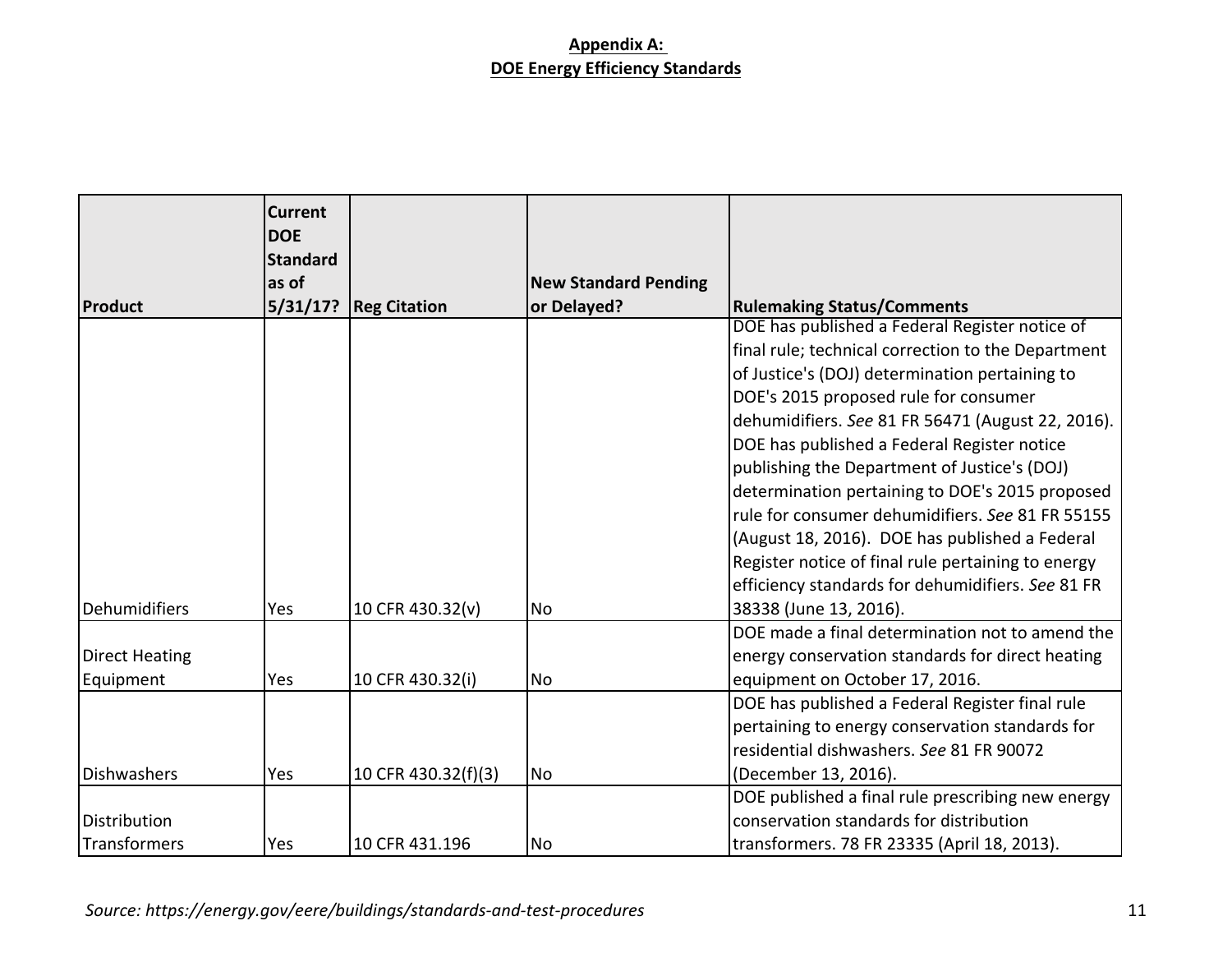|                        | Current<br><b>DOE</b><br><b>Standard</b> |                     |                             |                                                      |
|------------------------|------------------------------------------|---------------------|-----------------------------|------------------------------------------------------|
|                        | as of                                    |                     | <b>New Standard Pending</b> |                                                      |
| Product                | 5/31/17?                                 | <b>Reg Citation</b> | or Delayed?                 | <b>Rulemaking Status/Comments</b>                    |
|                        |                                          |                     |                             |                                                      |
|                        |                                          |                     |                             | On January 18, 2017, DOE published in the Federal    |
|                        |                                          |                     |                             | Register a direct final rule to establish new energy |
|                        |                                          |                     |                             | conservation standards for dedicated purpose         |
|                        |                                          |                     |                             | pool pumps. These standards did not directly         |
|                        |                                          |                     |                             | address the efficiency of the motors used in         |
|                        |                                          |                     |                             | dedicated-purpose pool pumps. Interested             |
|                        |                                          |                     |                             | stakeholders have encouraged DOE to initiate a       |
|                        |                                          |                     |                             | working group to specifically address dedicated-     |
|                        |                                          |                     |                             | purpose pool pump motors that can be used in         |
|                        |                                          |                     |                             | replacement applications. Therefore, DOE is          |
|                        |                                          |                     |                             | issuing a notice announcing a public meeting to      |
|                        |                                          |                     |                             | gather data and information that could lead to the   |
|                        |                                          |                     |                             | consideration of energy conservation standards       |
| <b>Electric Motors</b> | Yes                                      | 10 CFR 431.25-26    | <b>No</b>                   | for dedicated-purpose pool pump motors.              |
|                        |                                          |                     |                             | DOE has published a Federal Register notice of       |
|                        |                                          |                     |                             | final rule pertaining to service and spare parts for |
|                        |                                          |                     |                             | external power supplies. 81FR30157 (May 16,          |
|                        |                                          |                     |                             | 2016). This rule codifies the provisions of the EPS  |
| <b>External Power</b>  |                                          |                     |                             | Service Parts Act of 2014 and establishes related    |
| Supplies               | Yes                                      | 10 CFR 430.32(w)    | No                          | reporting requirements.                              |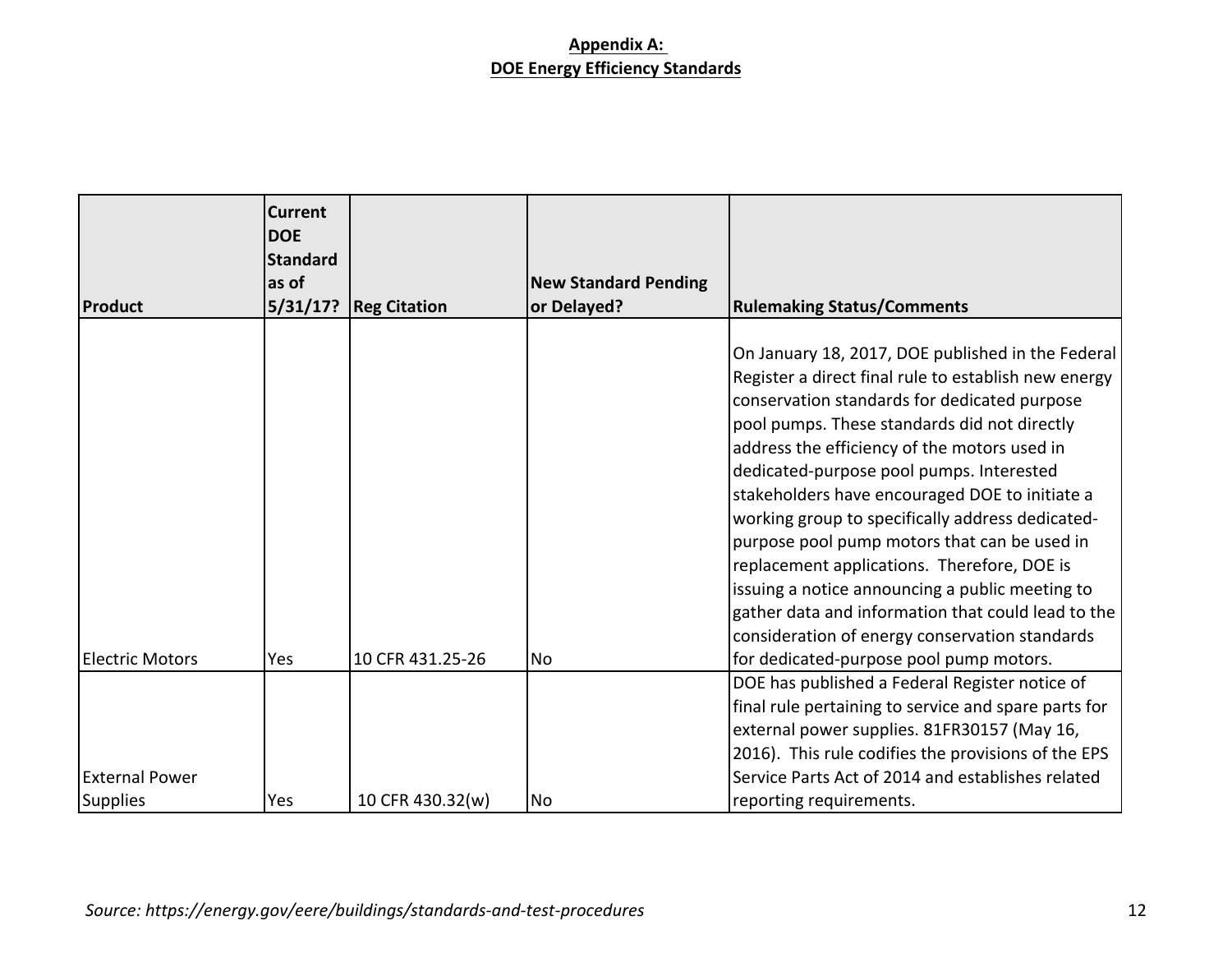|                         | <b>Current</b><br><b>DOE</b><br><b>Standard</b> |                     |                             |                                                                                                                                                                                                                                                                                                                                                                                                                                                                                                                          |
|-------------------------|-------------------------------------------------|---------------------|-----------------------------|--------------------------------------------------------------------------------------------------------------------------------------------------------------------------------------------------------------------------------------------------------------------------------------------------------------------------------------------------------------------------------------------------------------------------------------------------------------------------------------------------------------------------|
|                         | as of                                           |                     | <b>New Standard Pending</b> |                                                                                                                                                                                                                                                                                                                                                                                                                                                                                                                          |
| <b>Product</b>          | 5/31/17?                                        | <b>Reg Citation</b> | or Delayed?                 | <b>Rulemaking Status/Comments</b>                                                                                                                                                                                                                                                                                                                                                                                                                                                                                        |
|                         |                                                 |                     |                             | DOE has published a Federal Register notice of<br>reopening public comment period for submitting<br>comments on the NODA. See 81 FR 91049<br>(December 16, 2016). The comment period is<br>extended until January 6, 2017. DOE has<br>published Federal Register notice of data<br>availibility (NODA) pertaining to energy<br>conservation standards for commercial and<br>industrial fans and blowers. See 81 FR 75742<br>(November 1, 2016). DOE will accept comments,<br>data, and information regarding the NODA no |
| <b>Fans and Blowers</b> | No                                              |                     | <b>No</b>                   | later than December 1, 2016. DOE is currently<br>undertaking a rulemaking to consider new energy<br>conservation standards for commercial and<br>industrial fans and blowers.                                                                                                                                                                                                                                                                                                                                            |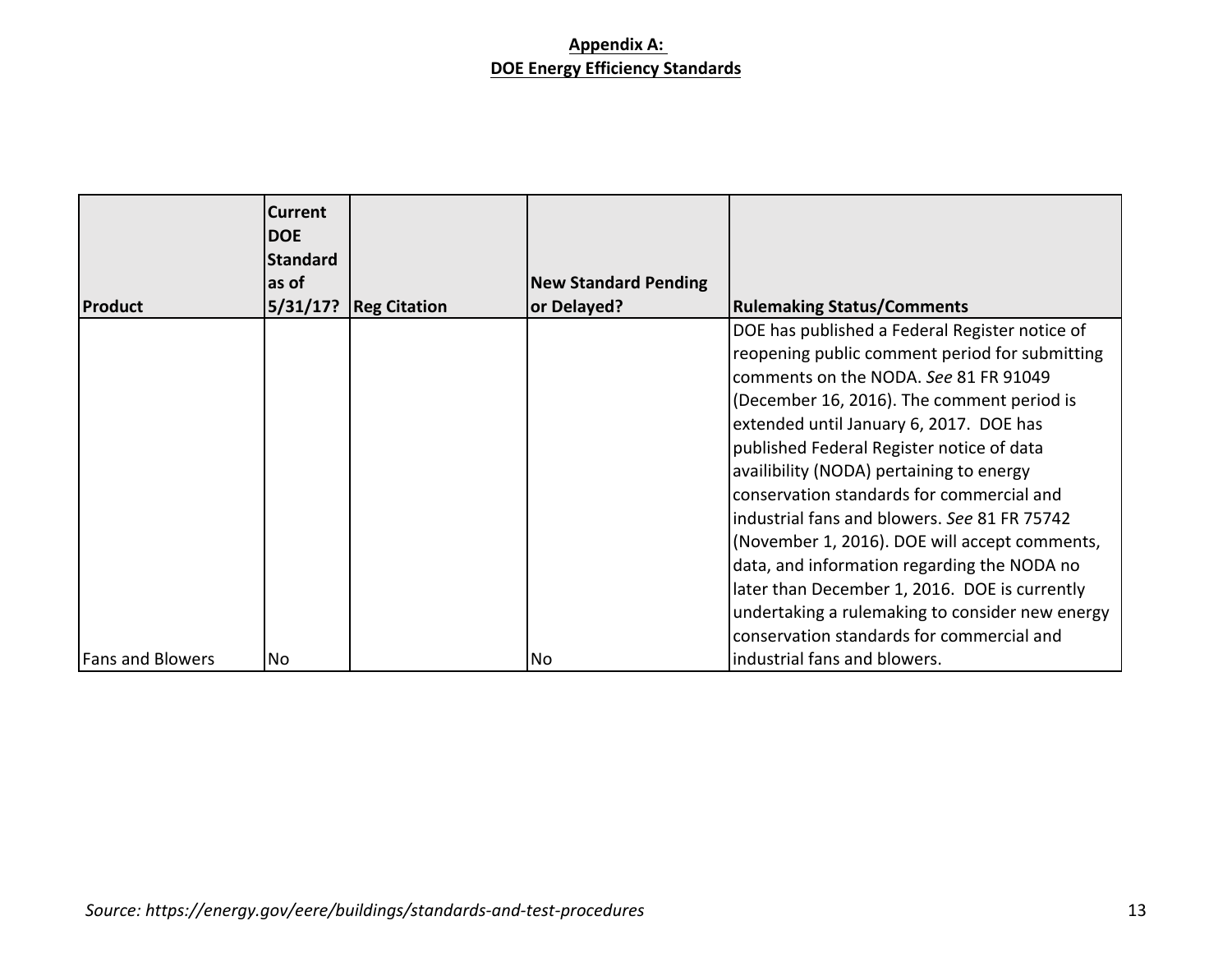|                  | <b>Current</b><br><b>DOE</b><br>Standard |                     |                             |                                                      |
|------------------|------------------------------------------|---------------------|-----------------------------|------------------------------------------------------|
|                  | as of                                    |                     | <b>New Standard Pending</b> |                                                      |
| <b>Product</b>   | 5/31/17?                                 | <b>Reg Citation</b> | or Delayed?                 | <b>Rulemaking Status/Comments</b>                    |
|                  |                                          |                     |                             | The Energy Policy Act of 1992 amended EPCA to        |
|                  |                                          |                     |                             | add water conservation standards for faucets,        |
|                  |                                          |                     |                             | based on the flow rate requirements contained in     |
|                  |                                          |                     |                             | American Society of Mechanical Engineers             |
|                  |                                          |                     |                             | (ASME)/American National Standards Institute         |
|                  |                                          |                     |                             | (ANSI) Standard A112.18.1M-1989, which are           |
|                  |                                          |                     |                             | codified under Title 42 of the U.S. Code (42 U.S.C.) |
|                  |                                          |                     |                             | section 6295(j). Under 42 U.S.C. 6295(j)(3), if the  |
|                  |                                          |                     |                             | maximum flow rate requirements contained in          |
|                  |                                          |                     |                             | ASME/ANSI Standard A112.18.1M are amended to         |
|                  |                                          |                     |                             | improve the efficiency of water use, the Secretary   |
|                  |                                          |                     |                             | of Energy shall consider establishing an amended     |
|                  |                                          |                     |                             | uniform national standard at the level specified in  |
|                  |                                          |                     |                             | the amended ASME/ANSI Standard. To date,             |
|                  |                                          |                     |                             | ASME has not updated the flow rate requirements      |
| Faucets          | Yes                                      | 10 CFR 430.32(o)    | No                          | for faucets.                                         |
|                  |                                          |                     |                             | DOE is currently undertaking a rulemaking to         |
| Fluorescent Lamp |                                          |                     |                             | consider new energy conservation standards for       |
| <b>Ballasts</b>  | Yes                                      | 10 CFR 430.32(m)    | No                          | florescent lamp ballasts.                            |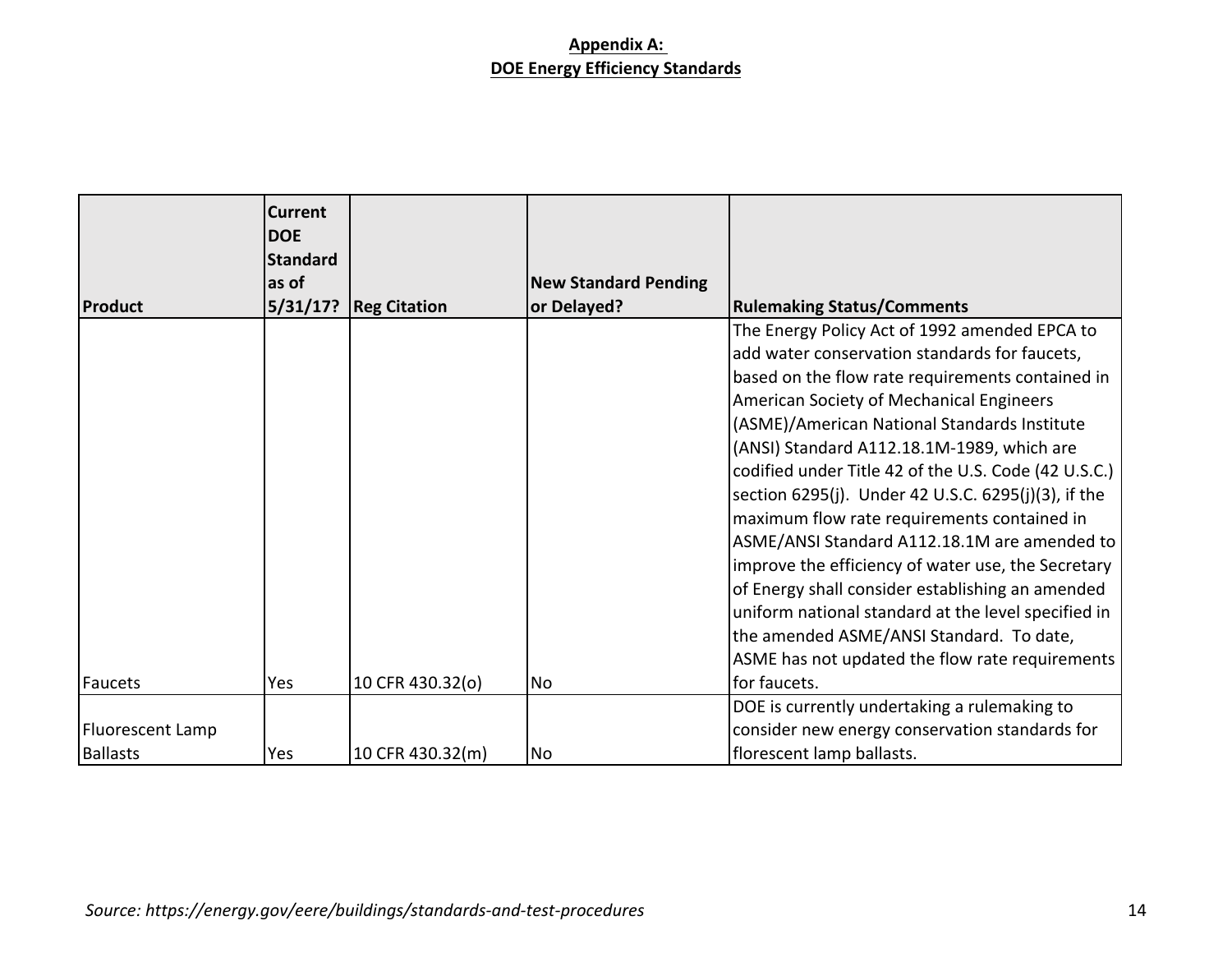|                            | <b>Current</b><br><b>DOE</b> |                     |                             |                                                       |
|----------------------------|------------------------------|---------------------|-----------------------------|-------------------------------------------------------|
|                            | <b>Standard</b><br>as of     |                     | <b>New Standard Pending</b> |                                                       |
| Product                    | 5/31/17?                     | <b>Reg Citation</b> | or Delayed?                 | <b>Rulemaking Status/Comments</b>                     |
|                            |                              |                     |                             | DOE published a Federal Register proposed             |
|                            |                              |                     |                             | definition and data availability pertaining to        |
|                            |                              |                     |                             | General Service Lamps. 81 FR 71794 (October 18,       |
|                            |                              |                     |                             | 2016). DOE published a Federal Register final rule    |
| <b>General Service</b>     |                              |                     |                             | regarding GSFL energy conservation standards. 80      |
| <b>Fluorescent Lamps</b>   | Yes                          | 10 CFR 430.32(n)    | <b>No</b>                   | FR 4041 (January 26, 2015).                           |
| <b>General Service</b>     |                              |                     |                             | There are no ongoing standards rulemakings for        |
| Incandescent Lamps         | Yes                          | 10 CFR 430.32(x)(1) | <b>No</b>                   | general service incandescent lamps.                   |
|                            |                              |                     |                             | DOE has published two Federal Register notices of     |
|                            |                              |                     |                             | final rules adopting a definition for general service |
|                            |                              |                     |                             | lamps (GSLs). See 82 FR 7276 and 82 FR 7322           |
|                            |                              |                     |                             | (January 19, 2017). Simultaneously, DOE is also       |
|                            |                              |                     |                             | issuing an enforcement statement to reassure          |
|                            |                              |                     |                             | manufacturers that DOE is committed to                |
|                            |                              |                     |                             | continuing its active dialogue with industry,         |
|                            |                              |                     |                             | including discussions about which categories of       |
|                            |                              |                     |                             | lamps may need additional time to comply with a       |
|                            |                              |                     |                             | 45 lumens per watt standard and what additional       |
| General Service Lamps   No |                              |                     | <b>No</b>                   | time period each category may require.                |
|                            |                              |                     |                             | "DOE is currently undertaking a rulemaking to         |
| Hearth Products            | No                           |                     | No                          | determine coverage for hearth products."              |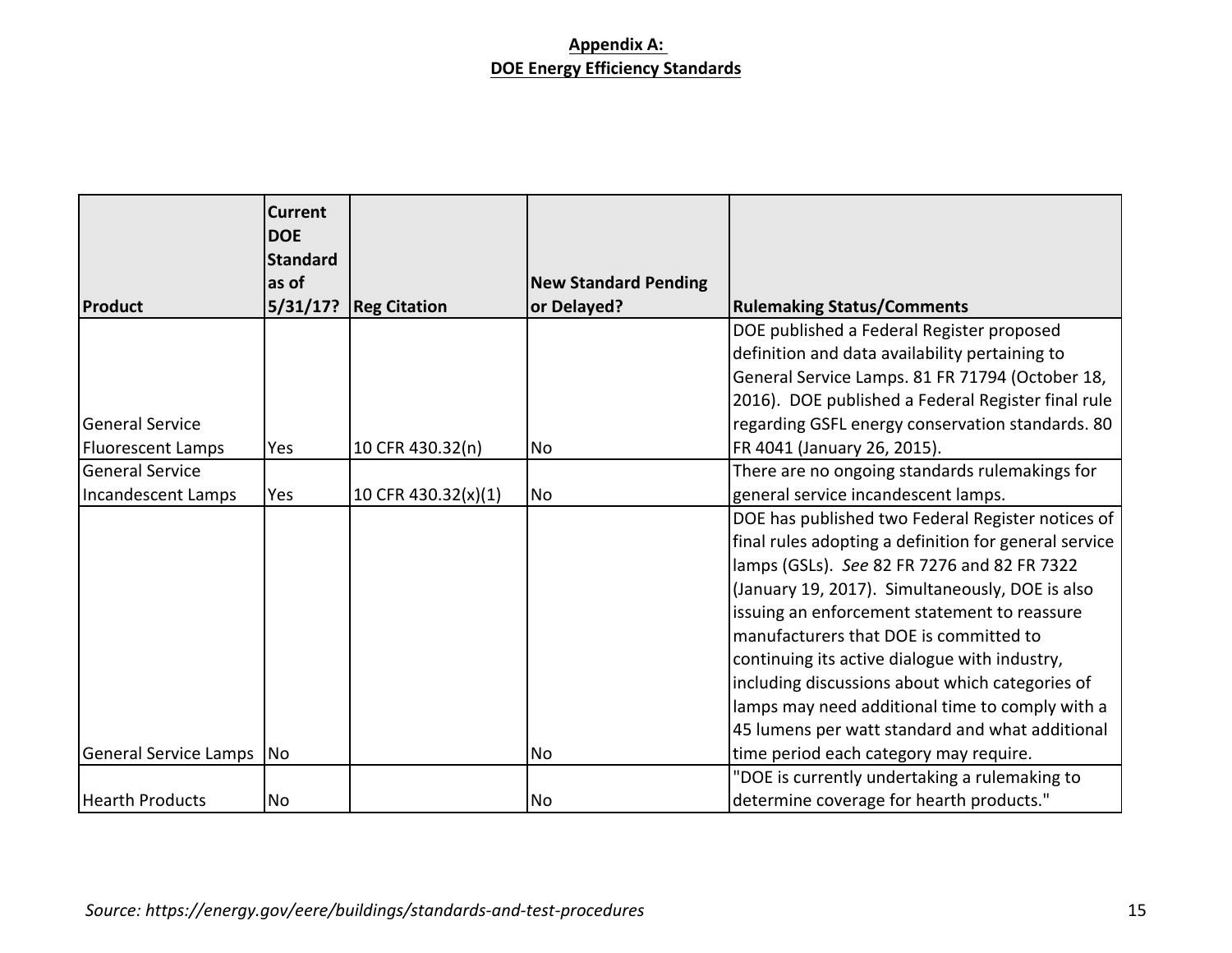|                             | <b>Current</b><br><b>DOE</b> |                     |                                            |                                                   |
|-----------------------------|------------------------------|---------------------|--------------------------------------------|---------------------------------------------------|
|                             | <b>Standard</b><br>as of     |                     |                                            |                                                   |
| Product                     | 5/31/17?                     | <b>Reg Citation</b> | <b>New Standard Pending</b><br>or Delayed? | <b>Rulemaking Status/Comments</b>                 |
|                             |                              |                     |                                            | DOE has published in the Federal Register final   |
|                             |                              |                     |                                            | determination concerning energy conservation      |
|                             |                              |                     |                                            | standards for high intensity discharge lamps. See |
|                             |                              |                     |                                            |                                                   |
|                             |                              |                     |                                            | 80 FR 76355 (December 9, 2015). DOE               |
|                             |                              |                     |                                            | determined that standards for HID lamps are       |
|                             |                              |                     |                                            | either not technologically feasible, would not    |
|                             |                              |                     |                                            | result in significant energy savings, or are not  |
|                             |                              |                     |                                            | economically justified. Therefore, DOE has not    |
| High-Intensity              |                              |                     |                                            | established energy conservation standards for HID |
| Discharge Lamps             | No                           |                     |                                            | lamps.                                            |
|                             |                              |                     |                                            | There are no ongoing standard rulemakings for     |
| Illuminated Exit Signs      | Yes                          | 10 CFR 431.206      | <b>No</b>                                  | illuminated exit signs.                           |
|                             |                              |                     |                                            | DOE published a Federal Register final rule       |
| Incandescent Reflector      |                              |                     |                                            | regarding IRL energy conservation standards. 80   |
| Lamps                       | Yes                          | 10 CFR 430.32(n)    | <b>No</b>                                  | FR 4041 (January 26, 2015)                        |
|                             |                              |                     |                                            | DOE has published a Federal Register notice of    |
|                             |                              |                     |                                            | proposed rulemaking (NOPR) and announcement       |
|                             |                              |                     |                                            | of public meeting for energy conservation         |
|                             |                              |                     |                                            | standards for General Service Lamps, which        |
| <b>Light Emitting Diode</b> |                              |                     |                                            | include LED lamps. See 81 FR 14528 (March 17,     |
| Lamps                       | No                           |                     |                                            | $2016$ ).                                         |
|                             |                              |                     |                                            | There are no ongoing rulemakings pertaining to    |
| Luminaires                  | No                           |                     |                                            | efficiency standards for luminaires.              |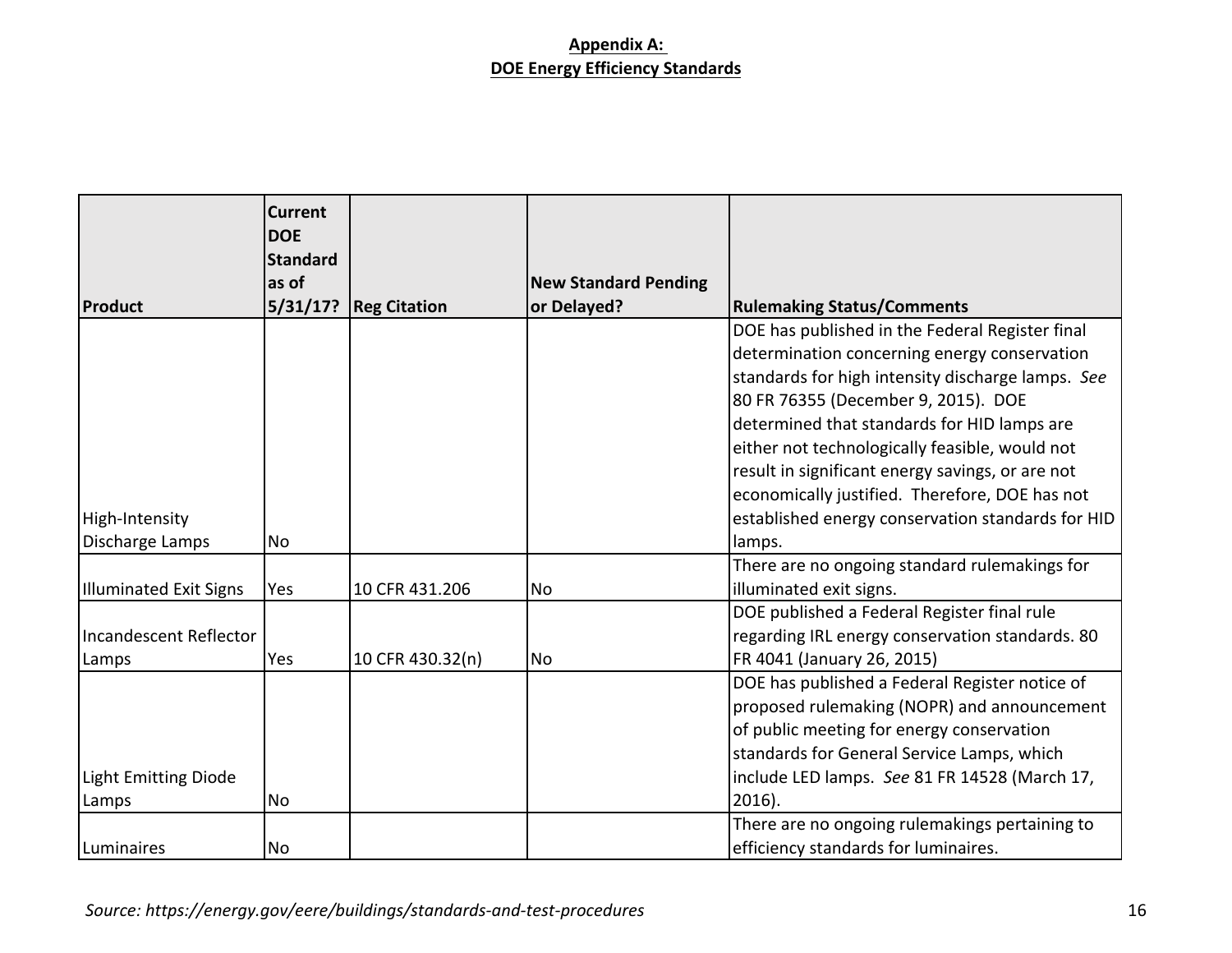|                         | <b>Current</b><br><b>DOE</b><br><b>Standard</b><br>as of |                     | <b>New Standard Pending</b> |                                                       |
|-------------------------|----------------------------------------------------------|---------------------|-----------------------------|-------------------------------------------------------|
| Product                 | 5/31/17?                                                 | <b>Reg Citation</b> | or Delayed?                 | <b>Rulemaking Status/Comments</b>                     |
|                         |                                                          |                     |                             | DOE has published a Federal Register notice of        |
|                         |                                                          |                     |                             | draft environmental assessment for notice of          |
|                         |                                                          |                     |                             | proposed rulemaking pertaining to "Energy             |
|                         |                                                          |                     |                             | <b>Conservation Standards for Manufactured</b>        |
|                         |                                                          |                     |                             | Housing" with request for information. See 81 FR      |
|                         |                                                          |                     |                             | 42576 (June 30, 2016). DOE has published a            |
|                         |                                                          |                     |                             | Federal Register notice of proposed rulemaking        |
|                         |                                                          |                     |                             | pertaining to energy efficiency for manufactured      |
| Manufactured Housing No |                                                          |                     | No                          | housing. See 81 FR 39756 (June 17, 2016).             |
|                         |                                                          |                     |                             | DOE published a final rule prescribing new energy     |
| Metal Halide Lamp       |                                                          |                     |                             | conservation standards for metal halide lamp          |
| Fixtures                | Yes                                                      | 10 CFR 431.324      | No                          | fixtures. 79 FR 7745 (February 10, 2014).             |
|                         |                                                          |                     |                             | DOE published a final rule prescribing new energy     |
|                         |                                                          |                     |                             | conservation standards pertaining to standby          |
|                         |                                                          |                     |                             | mode for microwave ovens. 78 FR 36316 (June 17,       |
|                         |                                                          |                     |                             | 2013). DOE also published a correction notice to      |
|                         |                                                          |                     |                             | address a drafting error in the June 2013 final rule. |
| Microwave Ovens         | Yes                                                      | 10 CFR 430.32(j)(3) | No                          | 81 FR 7965 (Feb. 17, 2016)                            |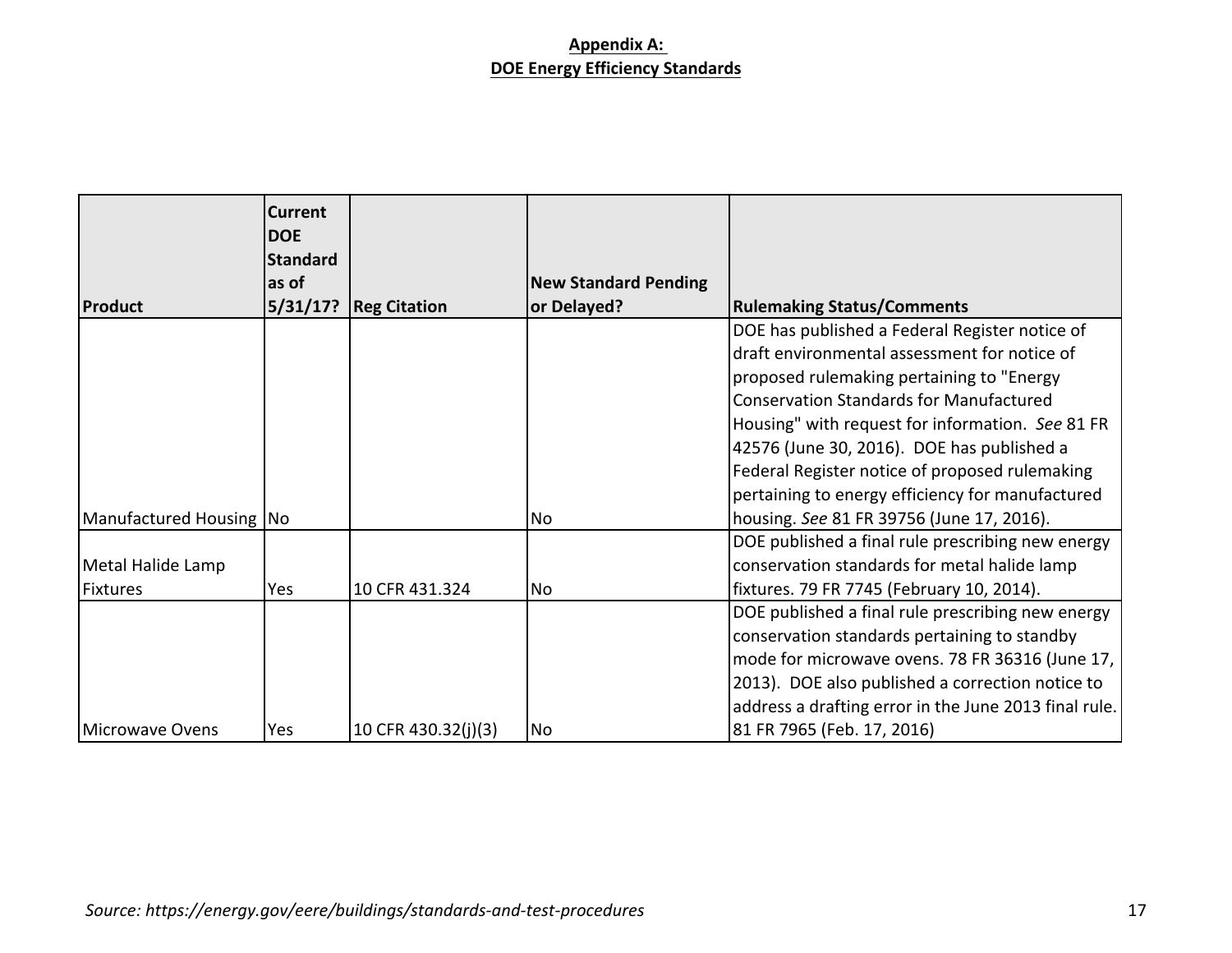|                       | <b>Current</b><br><b>DOE</b><br><b>Standard</b> |                          |                             |                                                       |
|-----------------------|-------------------------------------------------|--------------------------|-----------------------------|-------------------------------------------------------|
|                       | as of                                           |                          | <b>New Standard Pending</b> |                                                       |
| Product               | 5/31/17?                                        | <b>Reg Citation</b>      | or Delayed?                 | <b>Rulemaking Status/Comments</b>                     |
|                       |                                                 |                          |                             | DOE has published a Federal Register notice           |
|                       |                                                 |                          |                             | detailing the effective date and compliance dates     |
|                       |                                                 |                          |                             | for DOE's direct final rule (DFR) pertaining to       |
|                       |                                                 |                          |                             | energy conservation standards for Misellaneous        |
|                       |                                                 |                          |                             | Refrigeration Products. 82FR24214 (May 26,            |
|                       |                                                 |                          |                             | 2017). The direct final rule for miscellaneous        |
|                       |                                                 |                          |                             | refrigeration products published on October 28,       |
|                       |                                                 |                          |                             | 2016 (81 FR 75194) became effective on February       |
|                       |                                                 |                          |                             | 27, 2017. Compliance with the new standards in        |
| Miscellaneous         |                                                 | Not yet codified in      |                             | the direct final rule will be required on October 28, |
| Refrigeration         | Yes                                             | CFR. See 82 FR 24214. No |                             | 2019.                                                 |
|                       |                                                 |                          |                             | DOE has published a final rule correction regarding   |
|                       |                                                 |                          |                             | energy conservation standards for packaged            |
|                       |                                                 |                          |                             | terminal air conditioners and packaged terminal       |
|                       |                                                 |                          |                             | heat pumps 80 FR 56894 (September 21, 2015).          |
|                       |                                                 |                          |                             | DOE has published a final rule regarding energy       |
| Packaged Terminal Air |                                                 |                          |                             | conservation standards for packaged terminal air      |
| Conditioners and Heat |                                                 |                          |                             | conditioners and packaged terminal heat pumps         |
| Pumps                 | Yes                                             | 10 CFR 431.97(c)         | <b>No</b>                   | 80 FR 43162 (July 21, 2015).                          |
|                       |                                                 |                          |                             | "DOE is currently undertaking a rulemaking to         |
|                       |                                                 |                          |                             | consider new energy conservation standards for        |
| <b>Pool Heaters</b>   | Yes                                             | 10 CFR 430.32(k)(2)      |                             | pool heaters."                                        |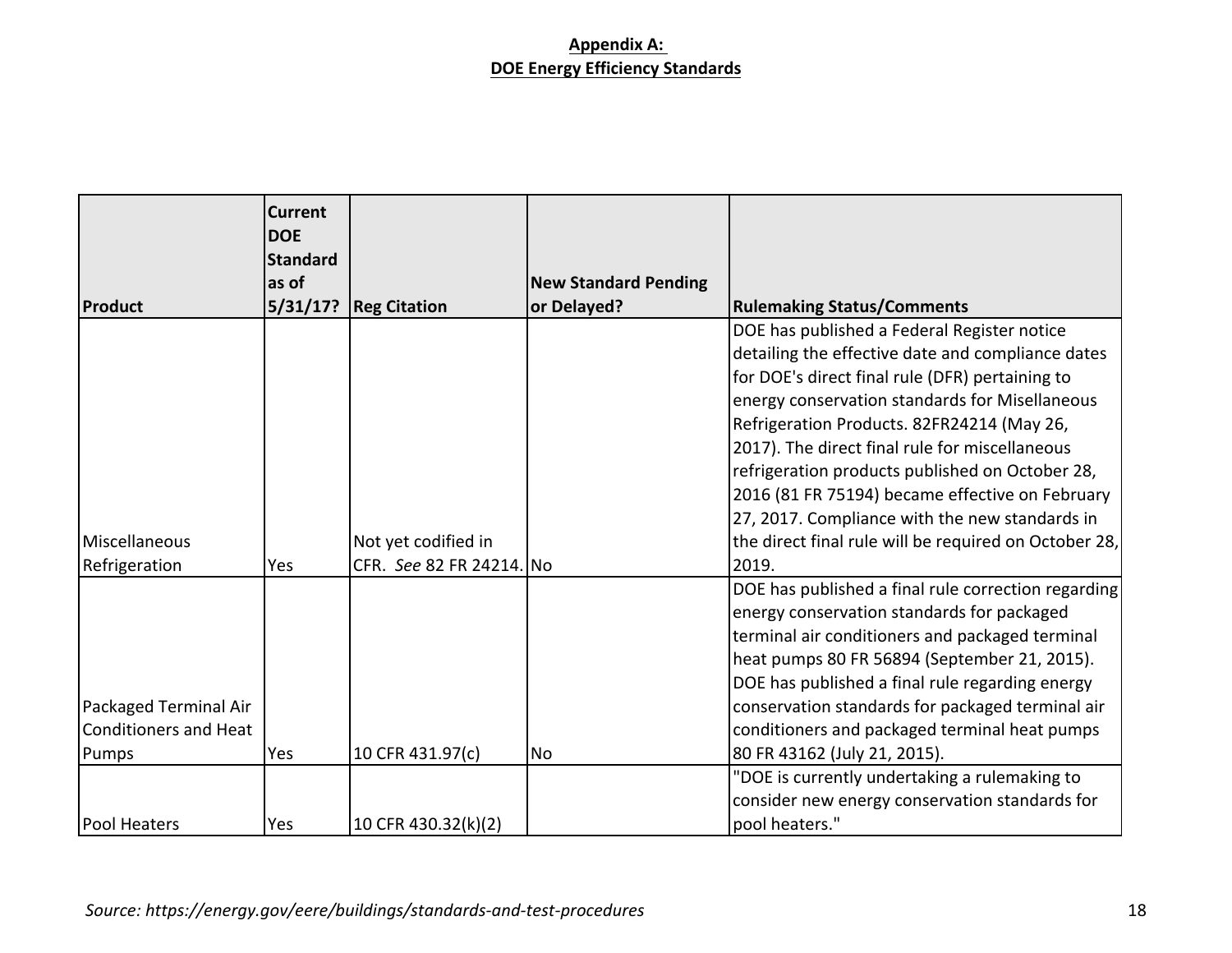|                         | <b>Current</b><br><b>DOE</b> |                     |                             |                                                     |
|-------------------------|------------------------------|---------------------|-----------------------------|-----------------------------------------------------|
|                         | Standard                     |                     |                             |                                                     |
|                         | as of                        |                     | <b>New Standard Pending</b> |                                                     |
| Product                 | 5/31/17?                     | <b>Reg Citation</b> | or Delayed?                 | <b>Rulemaking Status/Comments</b>                   |
|                         |                              |                     |                             | DOE has published a Federal Register final rule     |
|                         |                              |                     |                             | prescribing new energy conservation standards for   |
|                         |                              |                     |                             | certain general pumps. 81 FR 4368 (January 26,      |
|                         |                              |                     |                             | 2016). Compliance must be on or before January      |
| Pumps                   | Yes                          | 10 CFR 431.465      | No                          | 27, 2020.                                           |
|                         |                              |                     |                             | DOE has published a correction notice pertaining    |
|                         |                              |                     |                             | to the final rule for energy conservation standards |
| Refrigerated Beverage   |                              |                     |                             | for beverage vending machines. 81 FR 24009 (April)  |
| <b>Vending Machines</b> | Yes                          | 10 CFR 431.296      | No                          | 25, 2016).                                          |
|                         |                              |                     |                             | DOE published a final rule prescribing new energy   |
|                         |                              |                     |                             | conservation standards for commercial               |
| Refrigeration           |                              |                     |                             | refrigeration equipment. 79 FR 17725 (March 28,     |
| Equipment               | Yes                          | 10 CFR 431.66       | <b>No</b>                   | 2014)                                               |
|                         |                              |                     |                             | DOE published a final rule prescribing new energy   |
| Residential Furnace     |                              |                     |                             | conservation standards for residential furnace      |
| Fans                    | Yes                          | 10 CFR 430.32(y)    | No                          | fans. 79 FR 38129 (July 3, 2014).                   |
|                         |                              |                     |                             | DOE published a notice extending the comment        |
|                         |                              |                     |                             | period pertaining to residential furnaces. 81 FR    |
| Residential Furnaces    | <b>Yes</b>                   | 10 CFR 430.23       | No                          | 87493 (December 5, 2016).                           |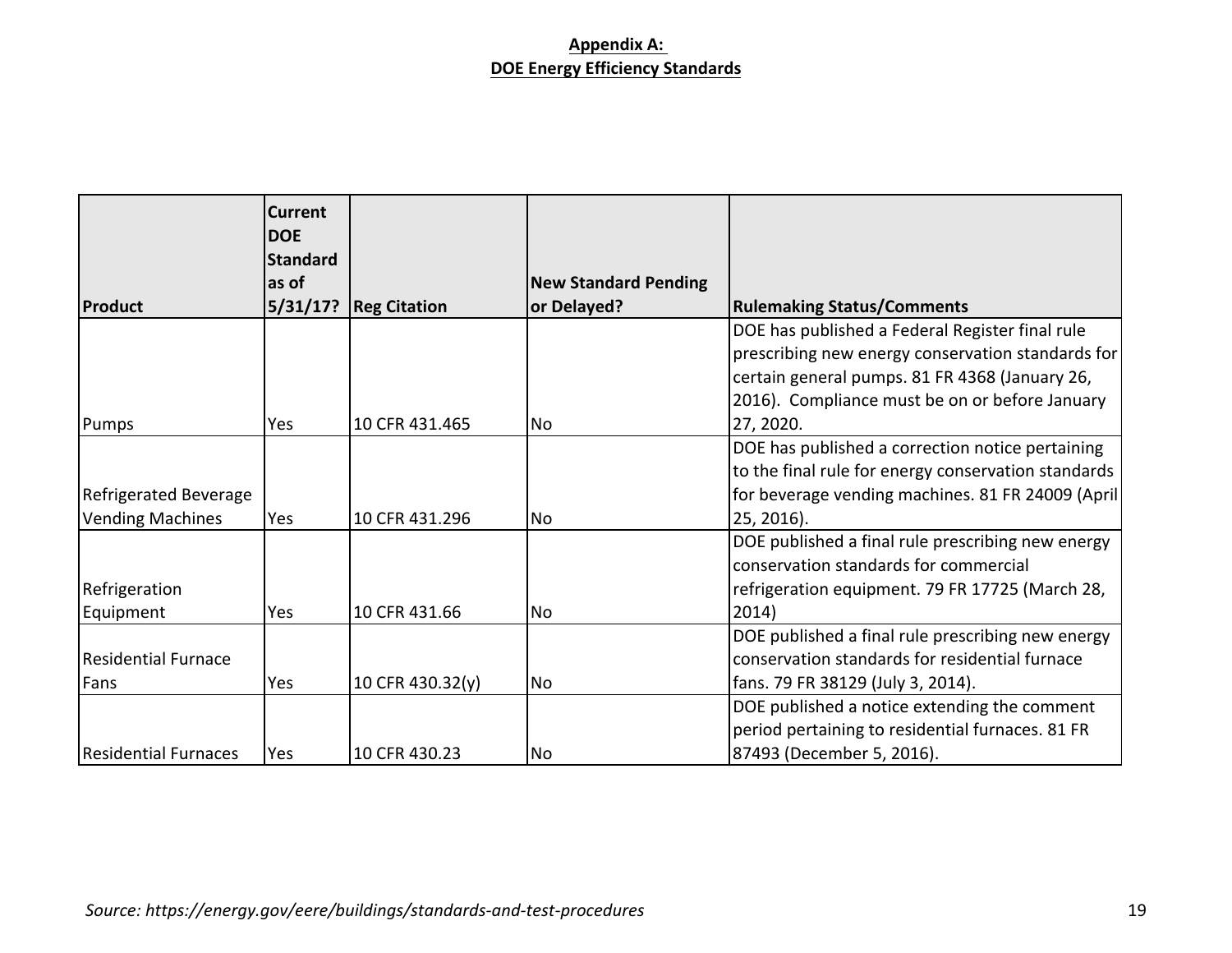|                                                    | <b>Current</b><br><b>DOE</b><br><b>Standard</b><br>as of |                     | <b>New Standard Pending</b> |                                                                                                                                                                                                                                                                                                                                                                                                          |
|----------------------------------------------------|----------------------------------------------------------|---------------------|-----------------------------|----------------------------------------------------------------------------------------------------------------------------------------------------------------------------------------------------------------------------------------------------------------------------------------------------------------------------------------------------------------------------------------------------------|
| <b>Product</b>                                     | 5/31/17?                                                 | <b>Reg Citation</b> | or Delayed?                 | <b>Rulemaking Status/Comments</b>                                                                                                                                                                                                                                                                                                                                                                        |
| <b>Residential Room Air</b><br><b>Conditioners</b> | Yes                                                      | 10 CFR 430.32(b)    |                             | DOE published a Federal Register request for<br>information (RFI) regarding energy conservation<br>standards for room air conditioners. See 80 FR<br>34843 (June 18, 2015). DOE subsequently<br>published a Federal Register extension of the<br>comment period for the RFI for room air<br>conditioners. See 80 FR 44301 (July 27, 2015). The<br>extended comment period ended on September 2,<br>2015. |
|                                                    |                                                          |                     |                             | A STB Voluntary Agreement (VA) was established<br>in December 2012, and expanded in December<br>2013. The VA was adopted to continue<br>improvements in the energy efficiency of STBs<br>used in the delivery of services by service<br>providers. Signatories of the VA include STB<br>equipment manufacturers, service providers<br>(cable, satellite, and IPTV), and energy efficiency                |
| Set-Top Boxes                                      | No                                                       |                     | <b>No</b>                   | advocates.                                                                                                                                                                                                                                                                                                                                                                                               |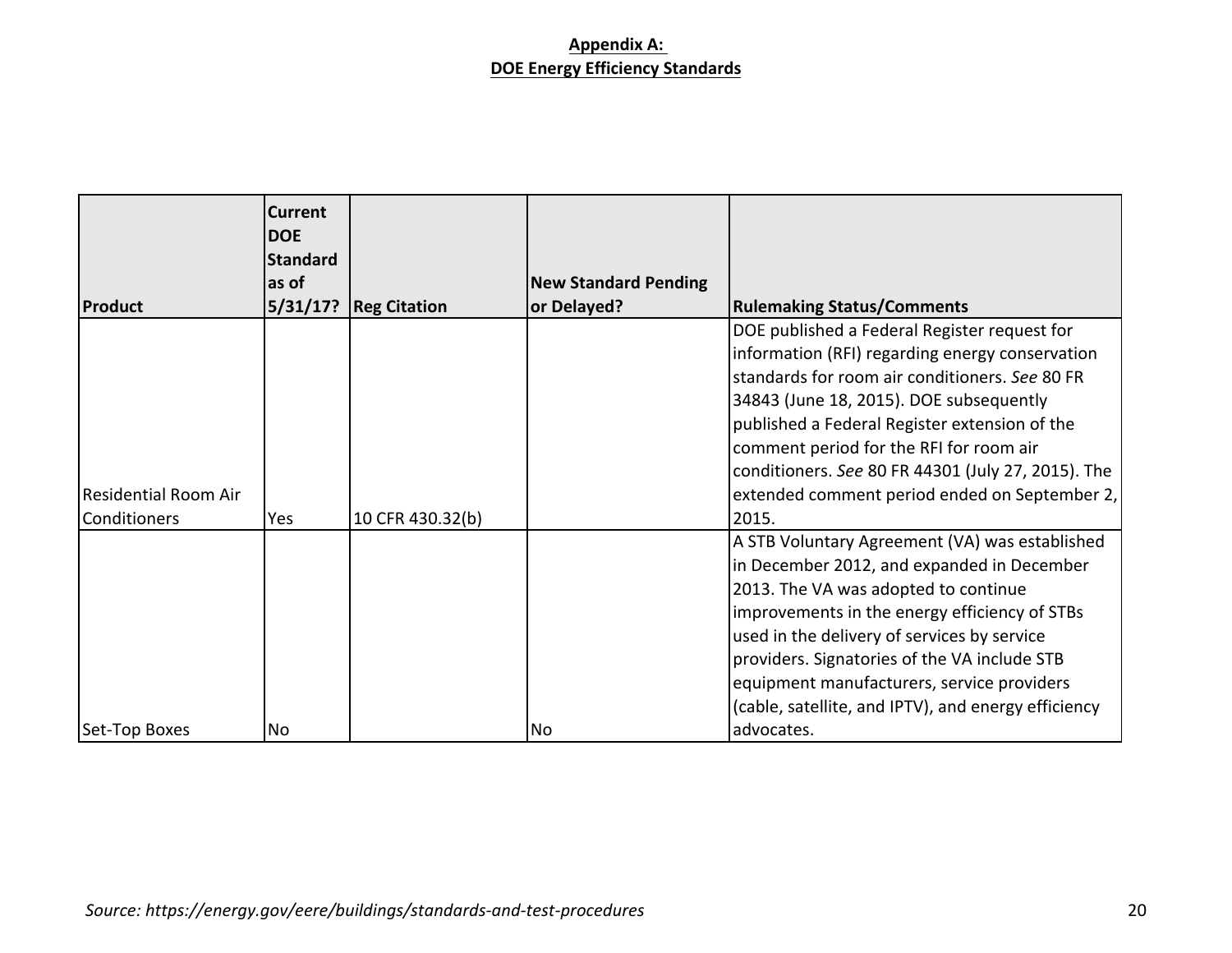|                         | <b>Current</b><br><b>DOE</b><br>Standard |                     |                             |                                                                                                                                                                                                                                                                                                                                                                                                                                                                                                                                                                                                                                                                                                                                                           |
|-------------------------|------------------------------------------|---------------------|-----------------------------|-----------------------------------------------------------------------------------------------------------------------------------------------------------------------------------------------------------------------------------------------------------------------------------------------------------------------------------------------------------------------------------------------------------------------------------------------------------------------------------------------------------------------------------------------------------------------------------------------------------------------------------------------------------------------------------------------------------------------------------------------------------|
|                         | as of                                    |                     | <b>New Standard Pending</b> |                                                                                                                                                                                                                                                                                                                                                                                                                                                                                                                                                                                                                                                                                                                                                           |
| Product                 | 5/31/17?                                 | <b>Reg Citation</b> | or Delayed?                 | <b>Rulemaking Status/Comments</b>                                                                                                                                                                                                                                                                                                                                                                                                                                                                                                                                                                                                                                                                                                                         |
|                         |                                          |                     |                             | The Energy Policy Act of 1992 amended EPCA to<br>add water conservation standards for<br>showerheads, based on the flow rate<br>requirements contained in American Society of<br>Mechanical Engineers (ASME)/American National<br>Standards Institute (ANSI) Standard A112.18.1M-<br>1989, which are codified under Title 42 of the U.S.<br>Code (42 U.S.C.), section 6295(j). Under 42 U.S.C.<br>6295(j)(3), if the maximum flow rate requirements<br>contained in ASME/ANSI Standard A112.18.1M are<br>amended to improve the efficiency of water use,<br>the Secretary of Energy shall consider establishing<br>an amended uniform national standard at the<br>level specified in the amended ASME/ANSI<br>Standard. To date, ASME has not updated the |
| <b>I</b> Showerheads    | Yes                                      | 10 CFR 430.32(o)    | <b>No</b>                   | flow rate requirements for showerheads.                                                                                                                                                                                                                                                                                                                                                                                                                                                                                                                                                                                                                                                                                                                   |
|                         |                                          |                     |                             | DOE published a final rule prescribing amended                                                                                                                                                                                                                                                                                                                                                                                                                                                                                                                                                                                                                                                                                                            |
| Single Package Vertical |                                          |                     |                             | energy conservation standards for single package                                                                                                                                                                                                                                                                                                                                                                                                                                                                                                                                                                                                                                                                                                          |
| Air Conditioners and    |                                          |                     |                             | vertical air conditioners and heat pumps. 80 FR                                                                                                                                                                                                                                                                                                                                                                                                                                                                                                                                                                                                                                                                                                           |
| Heat Pumps              | Yes                                      | 10 CFR 431.97       | No                          | 57438 (September 23, 2015)                                                                                                                                                                                                                                                                                                                                                                                                                                                                                                                                                                                                                                                                                                                                |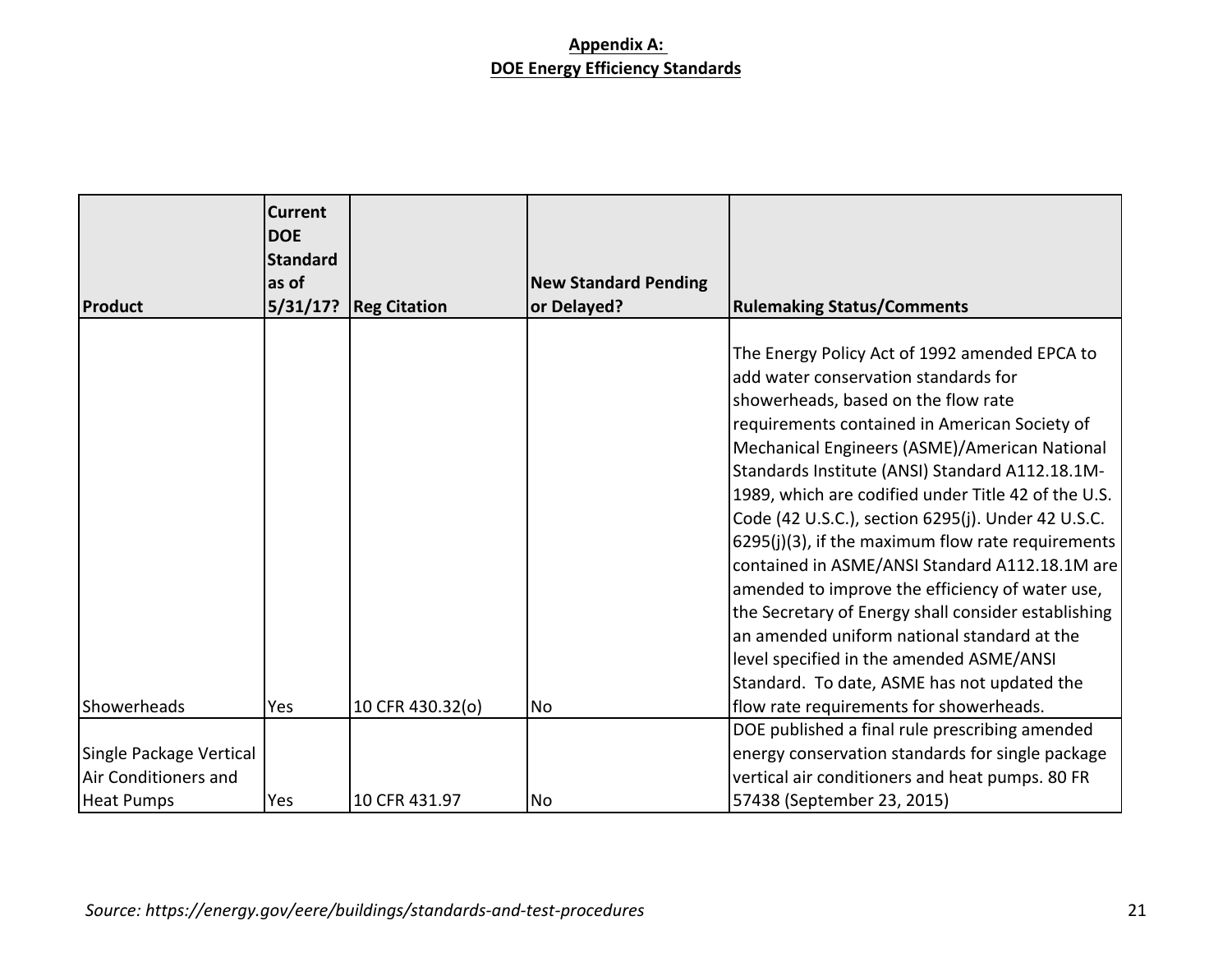|                               | Current<br><b>DOE</b> |                     |                             |                                                    |
|-------------------------------|-----------------------|---------------------|-----------------------------|----------------------------------------------------|
|                               | <b>Standard</b>       |                     |                             |                                                    |
|                               | as of                 |                     | <b>New Standard Pending</b> |                                                    |
| Product                       | 5/31/17?              | <b>Reg Citation</b> | or Delayed?                 | <b>Rulemaking Status/Comments</b>                  |
|                               |                       |                     |                             | DOE recently undertook a rulemaking that           |
|                               |                       |                     |                             | concluded with a final rule in March 2010 to       |
|                               |                       |                     |                             | establish new and amended energy conservation      |
| Small Electric Motors         | <b>Yes</b>            | 10 CFR 431.446-448  | No                          | standards for small electric motors.               |
|                               |                       |                     |                             | DOE reviews test procedures, but has not           |
|                               |                       |                     |                             | prescribed an efficiency standard for televisions. |
|                               |                       |                     |                             | There is no ongoing rulemaking for television sets |
| <b>Televisions</b>            | No                    |                     | No                          | at this time.                                      |
|                               |                       |                     |                             | There are no ongoing standard rulemakings for      |
|                               |                       |                     |                             | torchieres. DOE published a final rule pertaining  |
| <b>Torchieres</b>             | Yes                   | 10 CFR 430.32(t)    | No                          | to torchieres. 70 FR 60407 (October 18, 2005).     |
| <b>Traffic Signal Modules</b> |                       |                     |                             |                                                    |
| and Pedestrian                |                       |                     |                             | There are no ongoing standards rulemakings for     |
| <b>Modules</b>                | Yes                   | 10 CFR 431.226      | No                          | traffic signal modules and pedestrian modules.     |
|                               |                       |                     |                             | There are no ongoing standard rulemakings for      |
| Unit Heaters                  | Yes                   | 10 CFR 431.246      | No                          | unit heaters.                                      |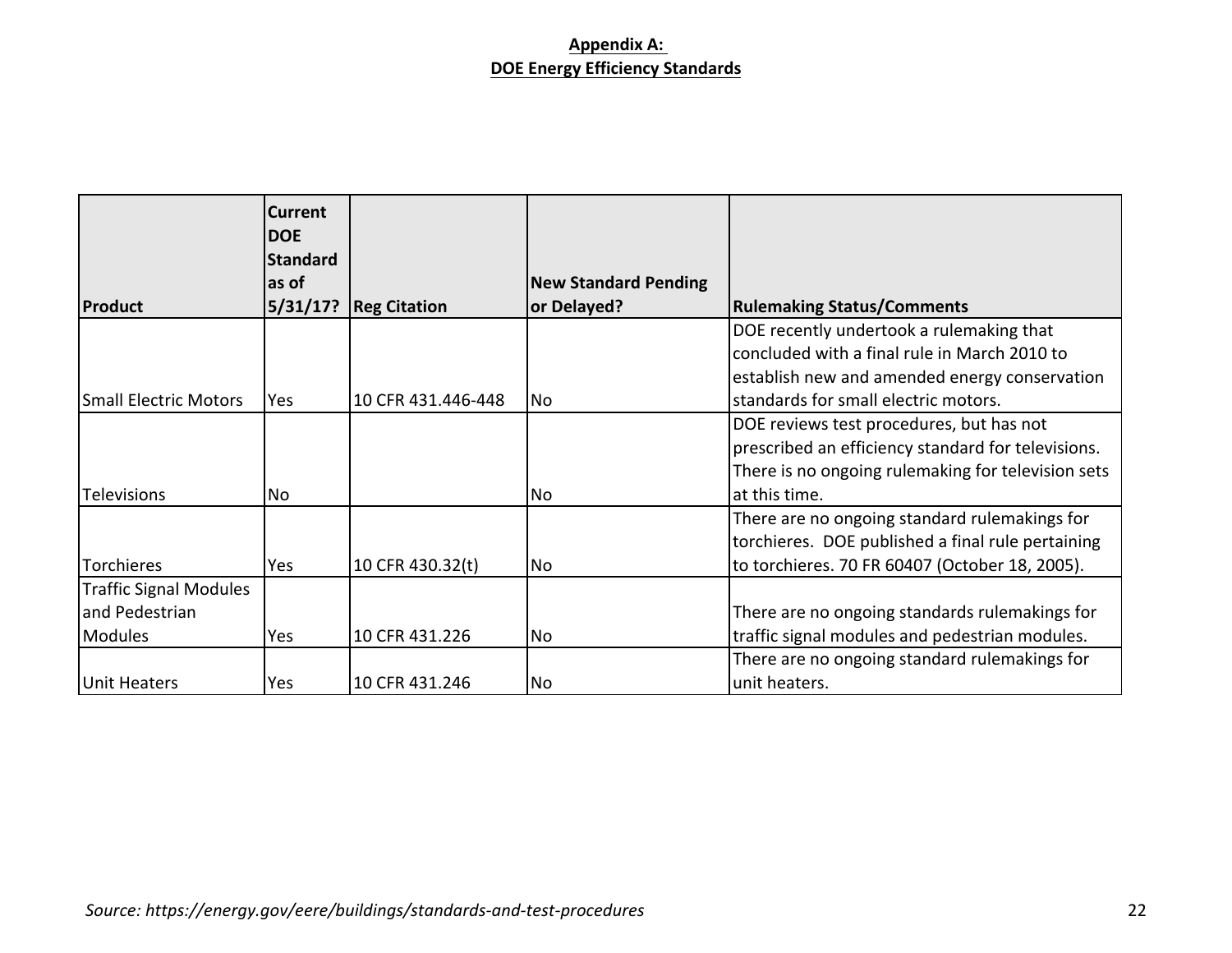|                         | Current<br><b>DOE</b><br><b>Standard</b> |                     |                             |                                                                                   |
|-------------------------|------------------------------------------|---------------------|-----------------------------|-----------------------------------------------------------------------------------|
|                         | as of                                    |                     | <b>New Standard Pending</b> |                                                                                   |
| Product                 | 5/31/17?                                 | <b>Reg Citation</b> | or Delayed?                 | <b>Rulemaking Status/Comments</b>                                                 |
|                         |                                          |                     |                             | The Energy Policy Act of 1992 amended EPCA to                                     |
|                         |                                          |                     |                             | add water conservation standards for urinals,                                     |
|                         |                                          |                     |                             | based on the flush volume requirements                                            |
|                         |                                          |                     |                             | contained in American Society of Mechanical                                       |
|                         |                                          |                     |                             | Engineers (ASME)/American National Standards                                      |
|                         |                                          |                     |                             | Institute (ANSI) Standard A112.19.6-1990, which                                   |
|                         |                                          |                     |                             | are codified under Title 42 of the U.S. Code (42                                  |
|                         |                                          |                     |                             | U.S.C.) section 6295(k). Under 42 U.S.C.                                          |
|                         |                                          |                     |                             | 6295(k)(3), if the flush volume requirements                                      |
|                         |                                          |                     |                             | contained in ASME/ANSI Standard A112.19.6 are                                     |
|                         |                                          |                     |                             | amended to improve efficiency of water use, the                                   |
|                         |                                          |                     |                             | Secretary of Energy shall consider establishing an                                |
|                         |                                          |                     |                             | amended uniform national standard at the level                                    |
|                         |                                          |                     |                             | specified in the amended ASME/ANSI Standard.                                      |
|                         |                                          |                     |                             | To date, ASME has not updated the flush volume                                    |
| Urinals                 | Yes                                      | 10 CFR 430.32(r).   | <b>No</b>                   | requirements for urinals.                                                         |
|                         |                                          |                     |                             | DOE has published a final rule in the Federal                                     |
|                         |                                          |                     |                             | Register pertaining to energy conservation                                        |
|                         |                                          |                     | No (DOE failed to submit    | standards for walk-in coolers and walk-in freezers                                |
|                         |                                          |                     |                             | final rule to FR; subject of $($ July 10, 2017). DOE has issued a pre-publication |
|                         |                                          |                     | State AGs' 4/3/17 60-day    | Federal Register final rule pertaining to energy                                  |
| Walk-In Coolers and     |                                          |                     | notice to sue DOE;          | conservation standards for walk-in coolers and                                    |
| <b>Walk-In Freezers</b> | Yes                                      | 10 CFR 431.306      | submitted on 7/10/2017)     | walk-in freezers (December 28, 2016).                                             |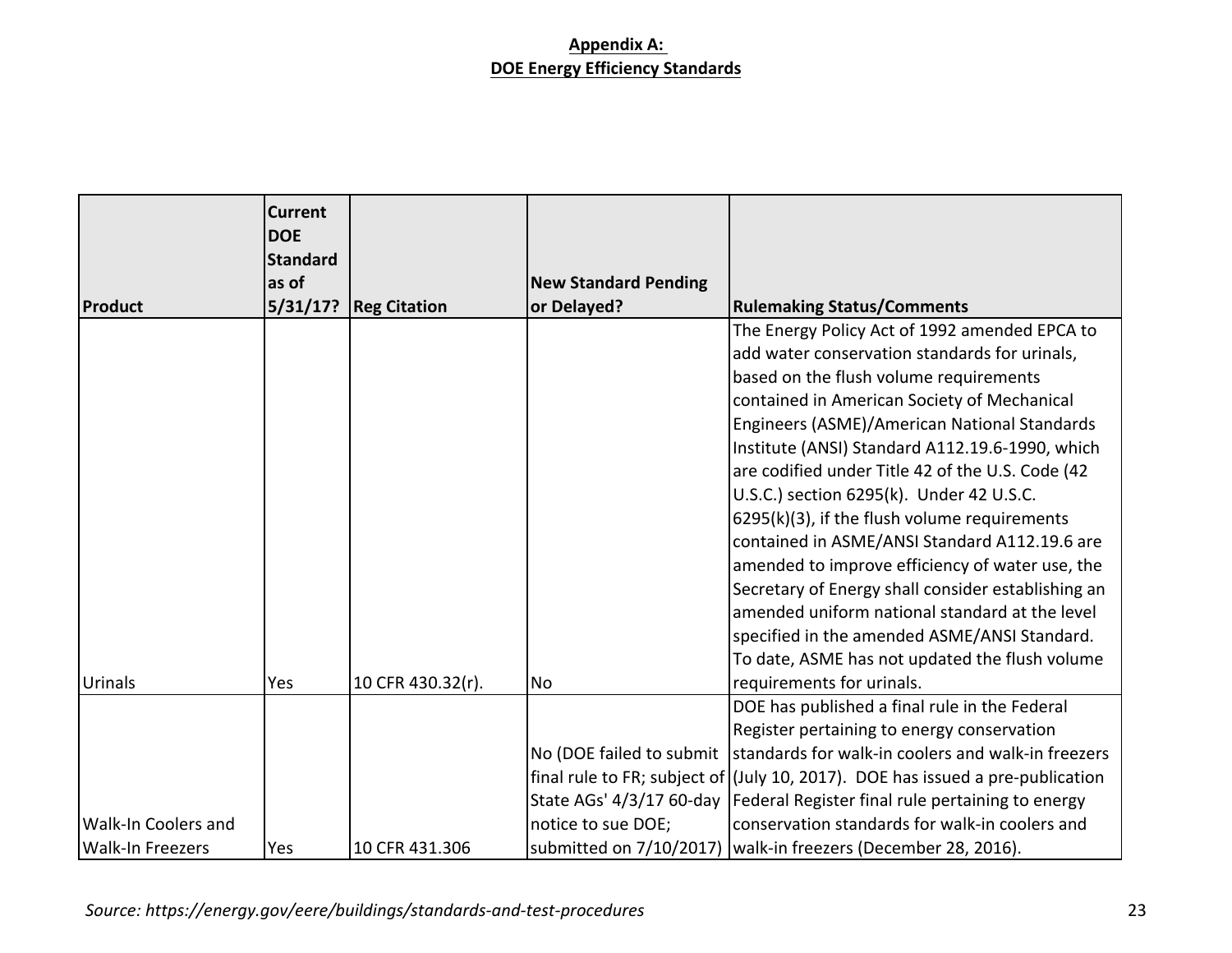|                   | <b>Current</b><br><b>DOE</b><br><b>Standard</b> |                     |                             |                                                   |
|-------------------|-------------------------------------------------|---------------------|-----------------------------|---------------------------------------------------|
|                   | as of                                           |                     | <b>New Standard Pending</b> |                                                   |
| Product           | 5/31/17?                                        | <b>Reg Citation</b> | or Delayed?                 | <b>Rulemaking Status/Comments</b>                 |
|                   |                                                 |                     |                             | DOE has published a Federal Register notice of    |
|                   |                                                 |                     |                             | correction pertaining to energy conservation      |
|                   |                                                 |                     |                             | standards for small, large, and very large        |
|                   |                                                 |                     |                             | commercial package air conditioners and heat      |
|                   |                                                 |                     |                             | pumps. 81 FR 53907 (August 15, 2016). DOE has     |
|                   |                                                 |                     |                             | published a Federal Register notice detailing the |
|                   |                                                 |                     |                             | effective date and compliance dates for DOE's     |
|                   |                                                 |                     |                             | direct final rule (DFR) pertaining to energy      |
|                   |                                                 |                     |                             | conservation standards for small, large, and very |
|                   |                                                 |                     |                             | large air-cooled commercial package air           |
|                   |                                                 |                     |                             | conditioning, heating equipment, and commercial   |
|                   |                                                 |                     |                             | warm air furnaces. 81 FR 32628 (May 24, 2016).    |
|                   |                                                 |                     |                             | DOE published a direct final rule amending the    |
|                   |                                                 |                     |                             | energy conservation standards for commercial      |
| Warm Air Furnaces | Yes                                             | 10 CFR 431.77       | No                          | warm air furnaces. 81 FR 2420 (January 15, 2016). |